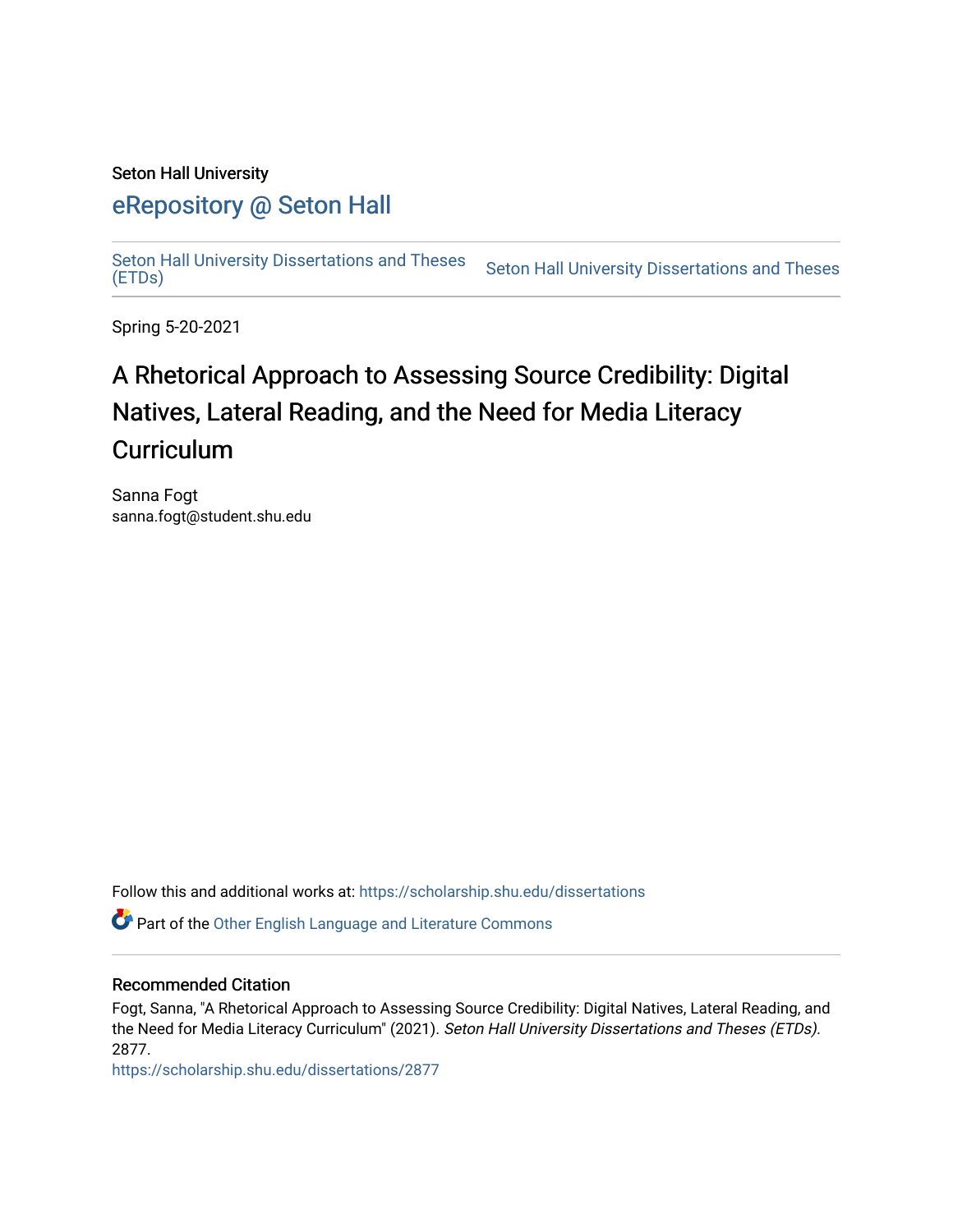# **A Rhetorical Approach to Assessing Source Credibility: Digital Natives, Lateral Reading, and the Need for Media Literacy Curriculum**

### **Sanna Fogt**

M. A. Seton Hall University, May 2021

### A Thesis

Submitted in Partial Fulfillment of the Requirements for the

Master of Arts

In

The Department of English College of Arts and Sciences Seton Hall University May 2021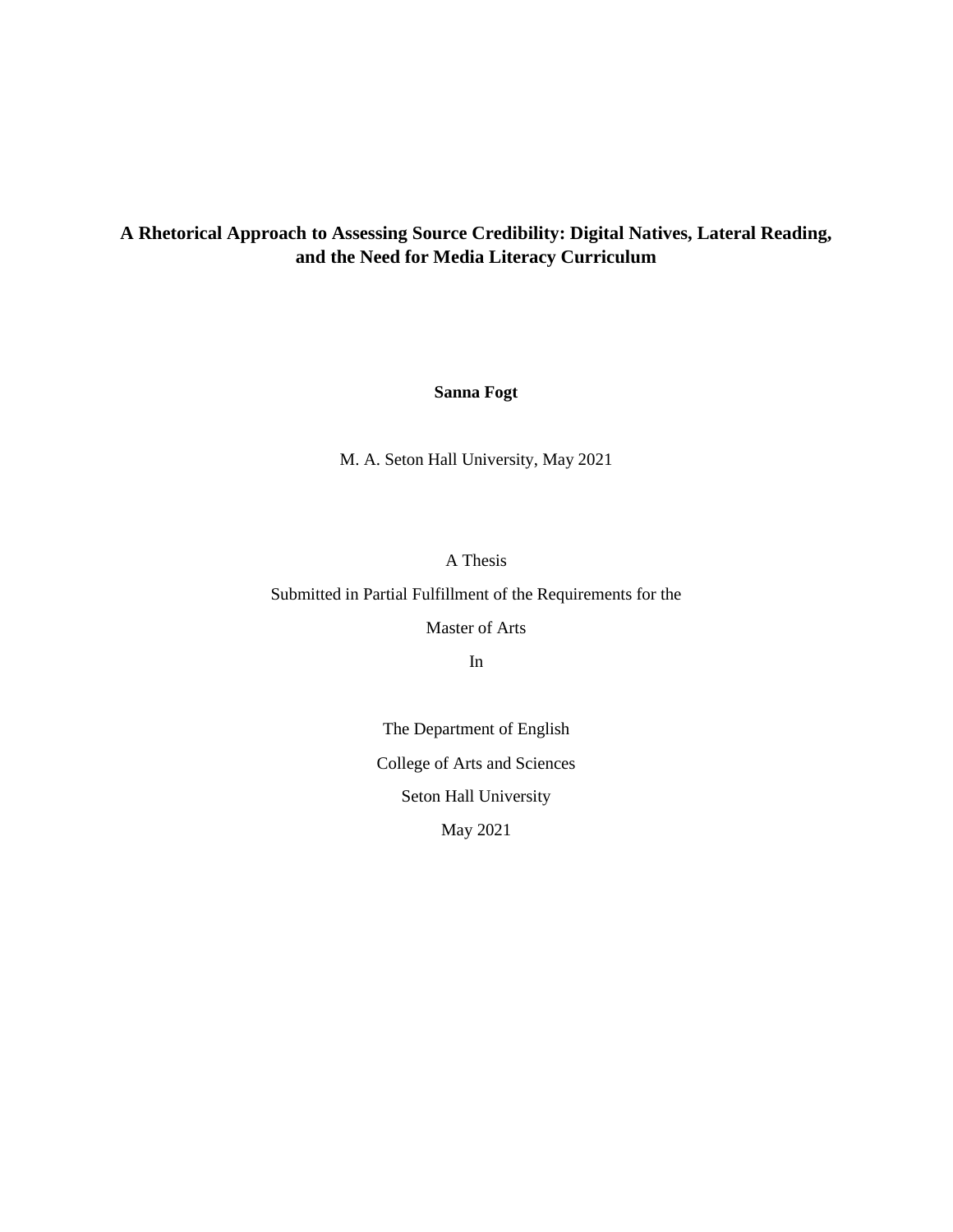© Sanna Fogt, May 2021

All Rights Reserved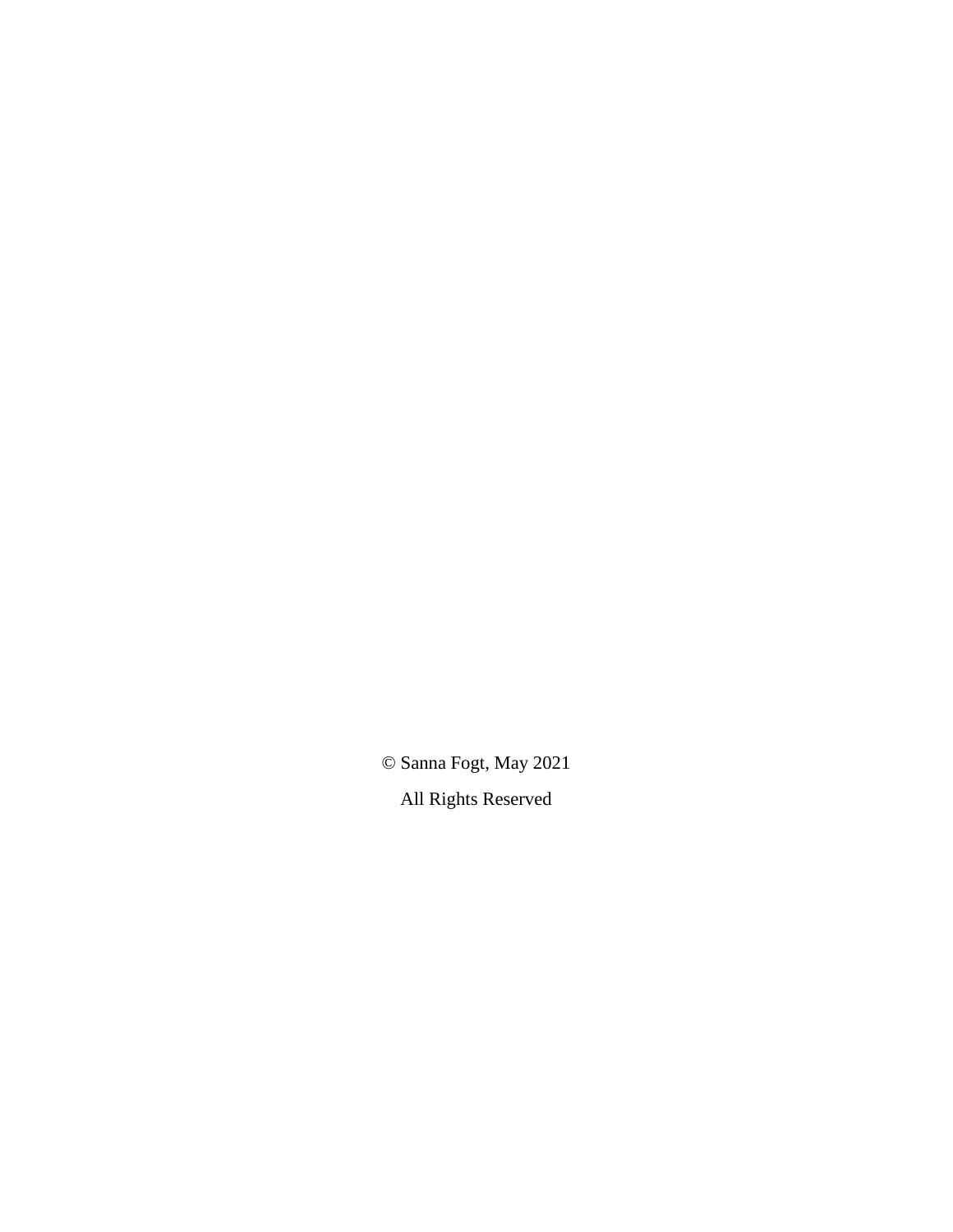Seton Hall University College of Arts and Sciences Department of English

# APPROVAL FOR SUCCESSFUL COMPLETION OF THE MASTERS THESIS

This Thesis, "**A Rhetorical Approach to Assessing Source Credibility: Digital Natives, Lateral Reading, and the Need for Media Literacy Curriculum**," by Sanna Fogt, has been approved for submission for the Degree of Master of Arts in English (Writing**)** by:

 $\mathbf{L}$ 

Approved by:

|--|

Dr. Kelly Shea, Thesis Advisor

 $X$   $\overline{\phantom{a}}$ 

Dr. Edmund Jones, Second Reader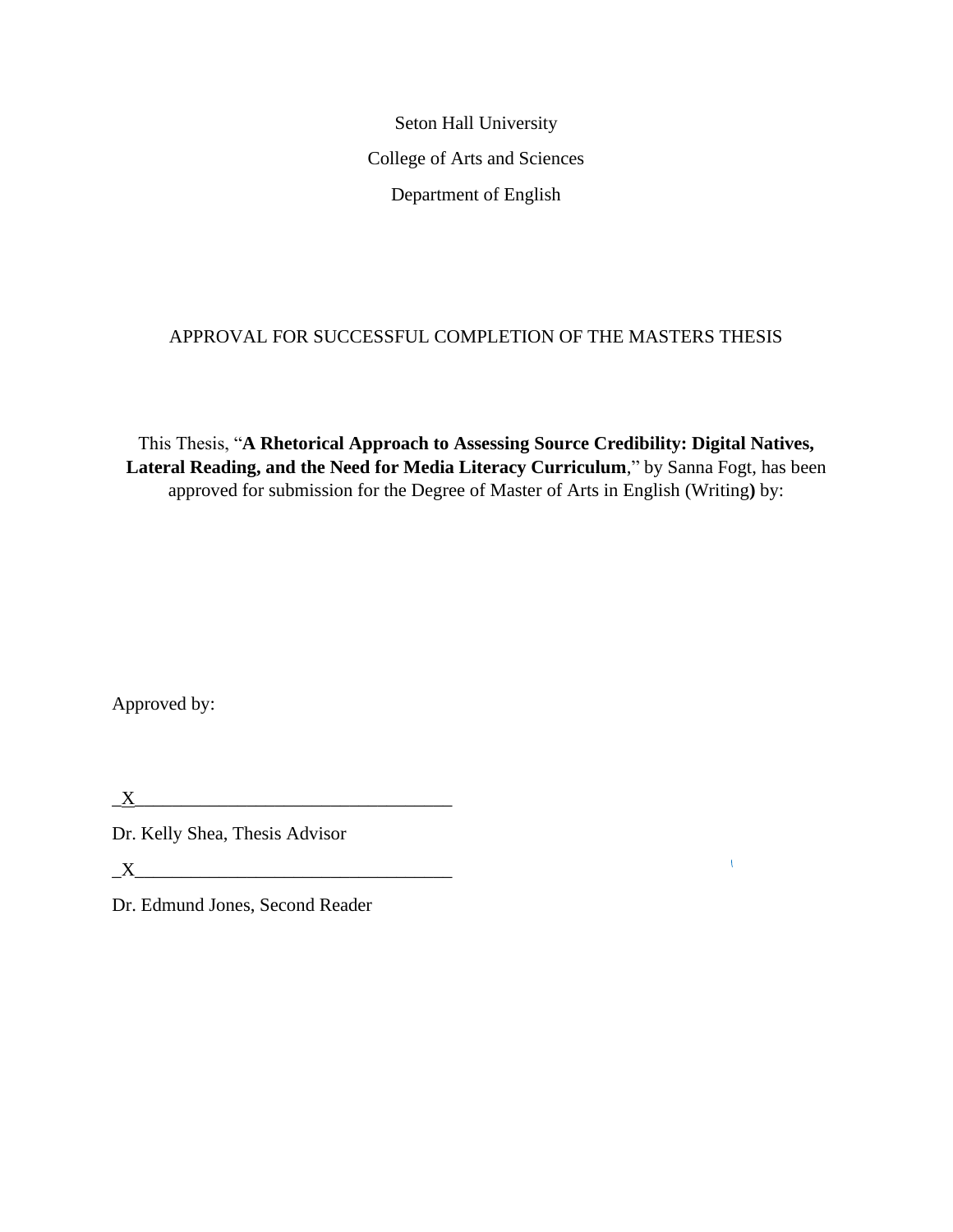# A Rhetorical Approach to Assessing Source Credibility: Digital Natives, Lateral Reading, and the Need for Media Literacy Curriculum

Abstract:

The overwhelming amount of (mis)information housed online and on various social media platforms in the age of "fake news" requires the development of a first-year writing curriculum that supports students' ability to assess source credibility. While both Millennials and Generation Z, or "zoomers," have been labeled as "digital natives," recent research indicates that, though these generational groups have grown up with constant access to technology, they are not necessarily experts when it comes to evaluating the credibility of online sources (Belinha 59). In fact, according to the Stanford History Education Group, "young people's ability to reason about the information on the Internet can be summed up in one word: *bleak*" (Wineburg and McGrew, "Evaluating Information" 4). Many students surveyed for the case study described herein expressed that while they are aware of the amount of misinformation available online, they are unsure of how to effectively sift through the content available to them. One challenge of media literacy is teaching students to not only think and write critically about written sources, but also about images, videos, and audio files. Therefore, as Thoman and Jolls suggest, "If our children are to be able to navigate their lives through this multimedia culture, they need to be fluent in 'reading' and 'writing' the language of images and sounds just as we have always taught them to 'read' and 'write' the language of printed communications" (180).

The common first-year writing curriculum in CORE English I courses at Seton Hall University requires that faculty focus on a rhetorical genre approach to teaching reading and writing. Over the course of the semester, students in CORE English I are exposed to a rhetorical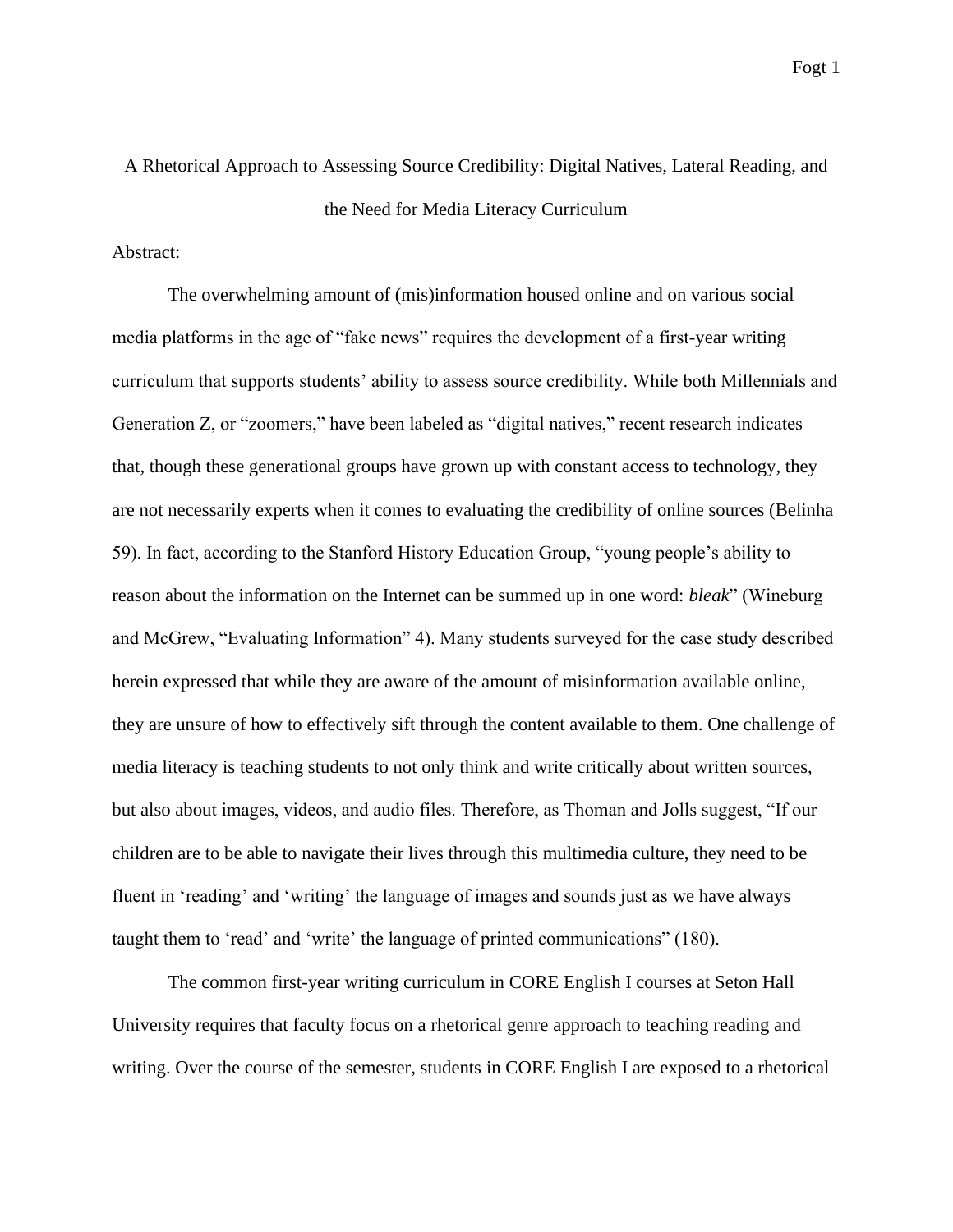genre vocabulary that transfers well into an approach for media literacy and serves as a framework for students to follow as they sift through information. After posing a research paper prompt to a select group of first-year writing students, this case study examined the effectiveness of transferring the rhetorical genre approach to evaluating source credibility for online news platforms. Using this familiar approach allowed students to apply their knowledge of the rhetorical situation to identify and analyze the author, sponsor/publisher, genre, medium, audience, stance, purpose, design, tone, and content of online platforms. To gather the information necessary to complete this case study, I utilized personal interviews, student writing samples, student in-class pre-writing activities, and anonymous surveys. At the end of their interviews, consenting students were also asked about their consumption of news and how likely they are to continue thinking about the rhetorical genre strategies when consuming news as a student in their other courses and as an informed citizen beyond their higher education. I assessed the impact and longevity of the project on students' own personal lives as informed citizens by asking about the likelihood of applying the rhetorical genre framework to their own personal consumption of news. This case study draws on this data, as well as on research from the fields of information literacy, media literacy, and media education.

## 1. Introduction

Following the attack on the Capitol Building on January 6, 2021, the media spotlight on disinformation became even more pronounced. An article from CBS Evening News titled, "'It was a drug': Capitol riot exposes reach of QAnon disinformation," focuses on the scope and influence of QAnon and other conspiracy theories on social media, outlining that "disinformation reached new heights in 2020. A recent study showed Facebook users interacted with deceptive posts more than 1 billion times in October, November and December — about twice the total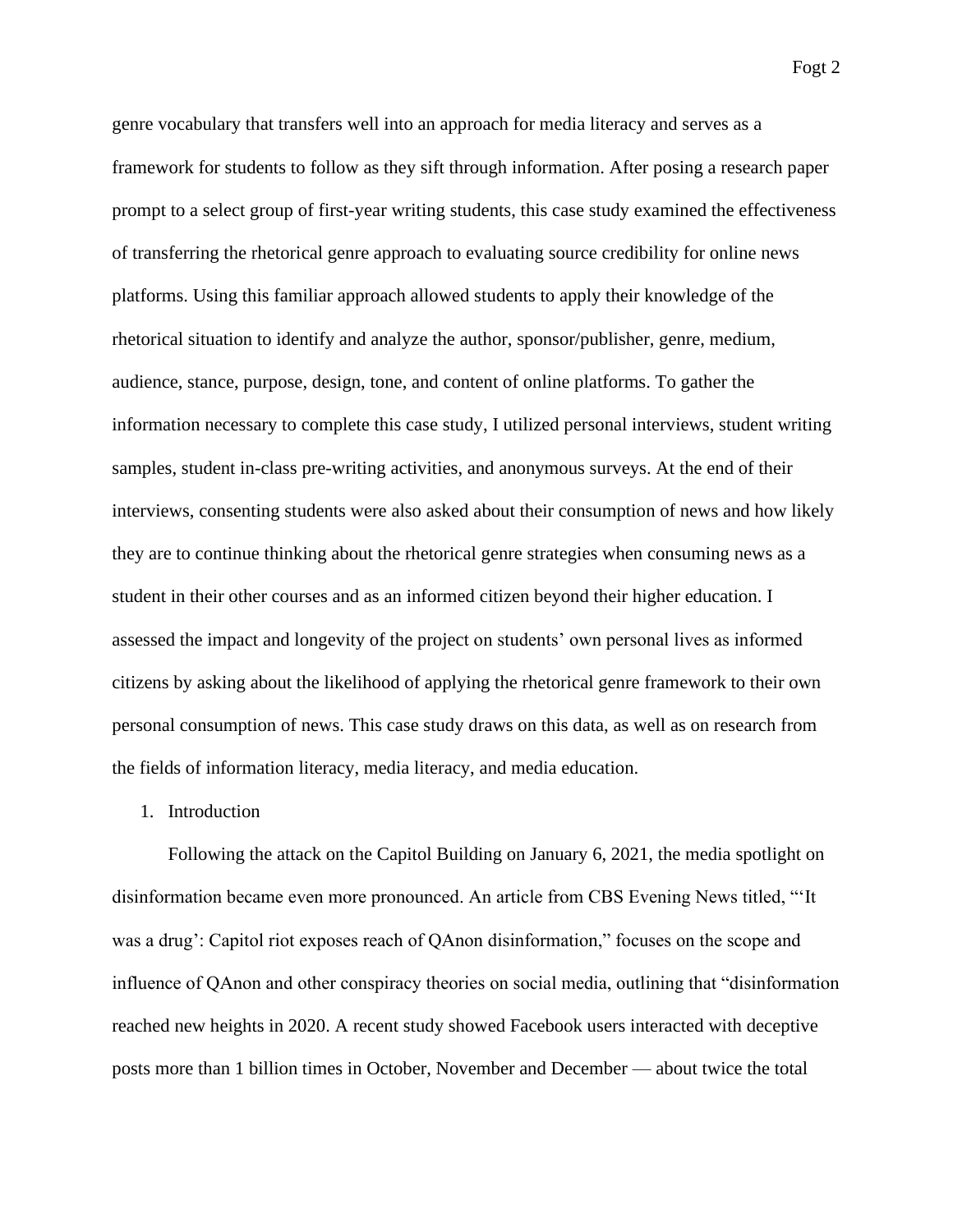leading up to the 2016 election" (Garrett). Karen Kornbluh, the leader of the German Marshall Fund's Digital New Deal Project, added, "'That even when people were increasing their news consumption overall online, their consumption of the set of information from the deceptive sites was even greater"' (Garrett). Recent political events coupled with an intense public interest in media bias has revealed the importance of teaching first-year writing students key elements of media literacy, which can be defined as "the ability to access, understand, analyze, evaluate, and create media in a variety of forms" (Belinha 25). In other words, media literacy focuses on students' ability to think critically and reason about the news they encounter, especially in the digital space they so often occupy and where they primarily find their news. Throughout their educational careers, students are often warned by various teachers to "use credible sources," but more often than not students are not sure what that even means other than staying away from crowdsourcing sites such as *Wikipedia* (Student 2, 1:47-1:54). In an interview with Student 2, when asked if they had ever completed a project or paper focusing on media literacy, they stated "[teachers] always told us to use 'reliable sources,' but… we never really looked into it as much as we did in this class" (Student 2, 1:47-1:54). So, students are left with the question, what are credible sources and how do I go about finding and evaluating them? Though students use the internet for research purposes, their training on how to find and evaluate sources is insufficient and, in some cases, may be absent altogether. Possibly, students are not being taught about evaluating sources in the digital space because many assume that Millennials and Generation Z, "who've never known a world without screens" would be proficient at fact checking online news sources, but as Wineburg and McGrew warn, "don't be so sure" ("Why students can't google their way to the truth" 38).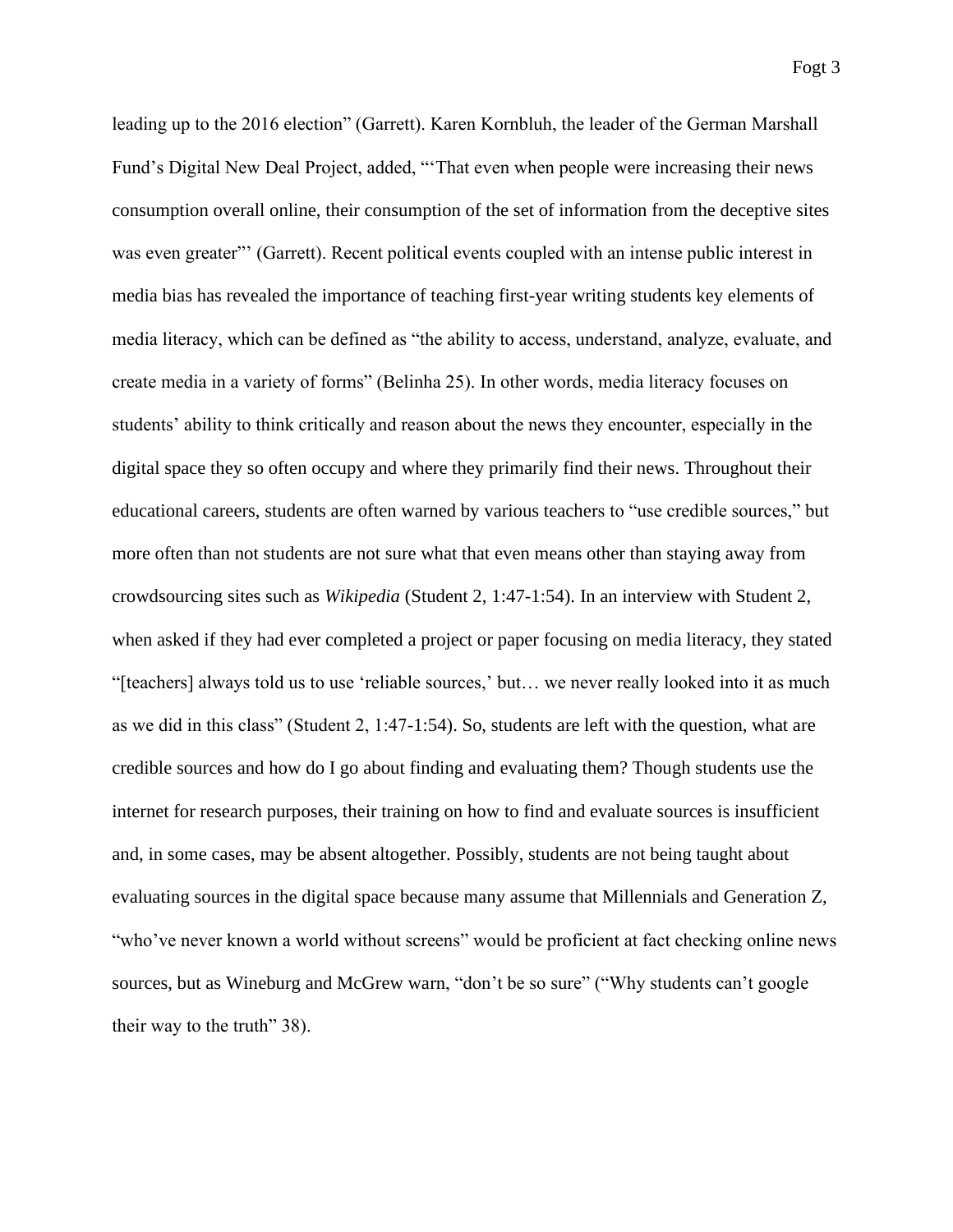It is essential that students have legitimate techniques in place for evaluating and analyzing the information they come across online. Not only is media literacy an important skill for their future academic careers, but also for their futures as informed citizens who will, likely, continue to find most of their information online. The conversation regarding credibility online is ongoing and one of the arguments being made specifically about social media focuses on the responsibility of the company (i.e., *Facebook*, *Twitter,* and so on.) to police content versus the responsibility of the individual user to make decisions about the information presented. In an article from BBC News about fact-checkers employed by *Facebook*, titled, "Matter of factcheckers: Is Facebook winning the fake news war?" Dave Lee quotes one fact-checker who states, "'there's only so much that can be done without input from both sides"' (Lee). Students cannot only rely on the internet and on social media sites to point them to credible information. Rather, in order to find accurate information, they need to use their own rhetorical reasoning and perform the "heavy lifting." In order to be a well-informed citizen of the world, it is imperative that students are given the tools necessary to effectively evaluate the information they come across online.

### 2. Review of Relevant Literature

The first-year writing program at Seton Hall University, a medium-sized R2 research university, focuses on the rhetorical genre curriculum, which is defined as promoting "the ability to analyze contexts and audiences and then to act on that analysis in comprehending and creating texts" ("Writing Outcomes Statements"). One main aspect of this curriculum is teaching students to effectively analyze the various aspects that compose a writer's rhetorical situation. Lloyd F. Bitzer defines the rhetorical situation "as a complex of persons, events, objects, and relations presenting an actual or potential exigence" (Bitzer 6). Grant-Davie further develops this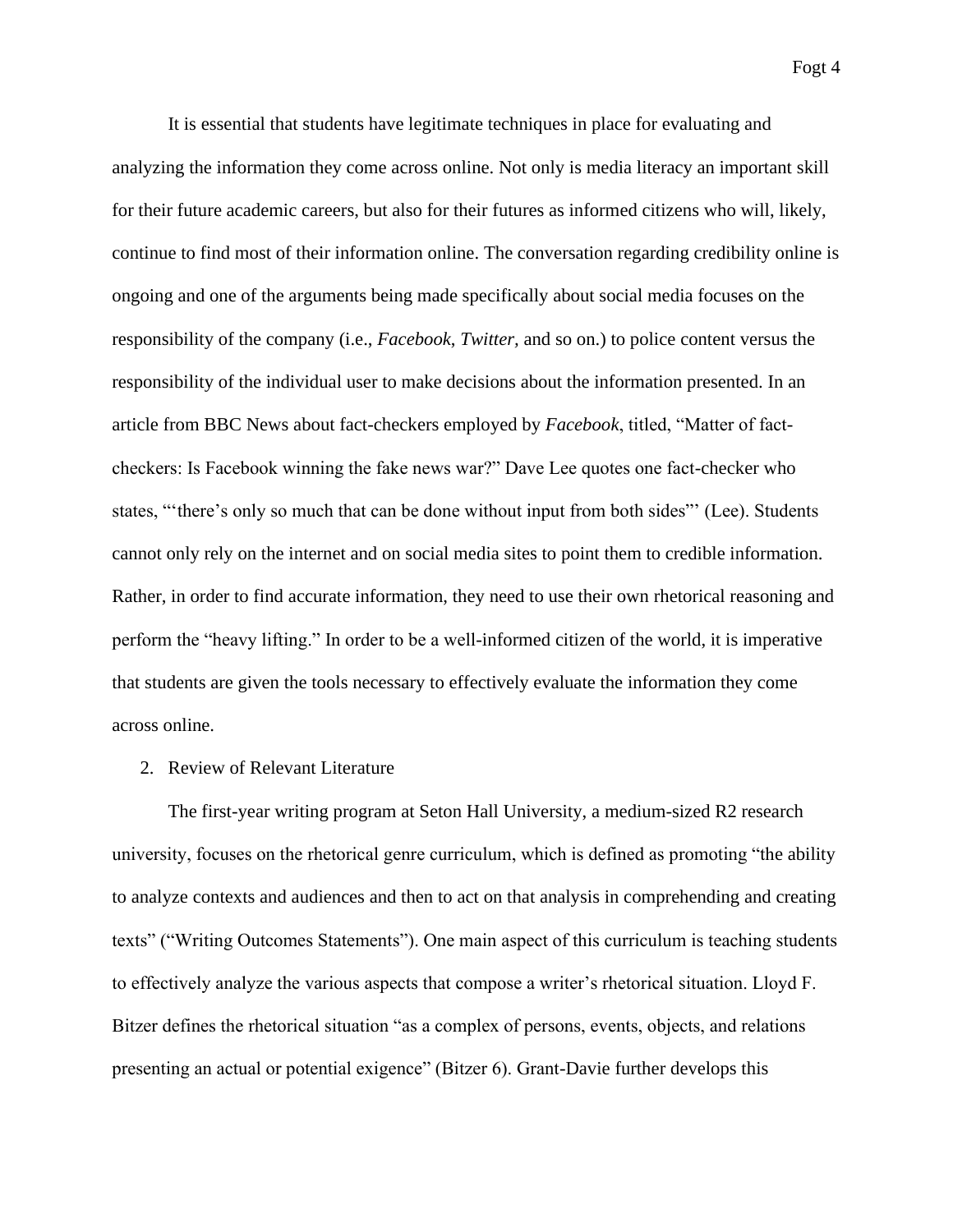definition and states that "we might define a rhetorical situation as a set of related factors whose interaction creates and controls a discourse" (Grant-Davie 265). The rhetorical genre curriculum requires that students think critically about various elements that affect an author's message. Within the CORE English I classroom, students are taught specifically how to identify and analyze various aspects of the rhetorical situation, including author, genre, medium, audience, stance, purpose, design, tone, and content. In "Rhetorical Situations and Their Constituents," Grant-Davie discusses the importance of understanding all aspects of a writer's specific rhetorical situation, noting that "writers who know how to analyze these situations have a better method of examining causality. They have a stronger basis for making composing decisions and are better able, as readers, to understand the decisions other writers have made" (Grant-Davie 264). Therefore, the better students can analyze and effectively evaluate their own rhetorical situations, the better prepared they will be to analyze rhetorical aspects of other works they come across in various classes or even in the news articles that appear as notifications on their phones. The rhetorical genre curriculum requires that students think critically about the information presented to them and utilize all aspects of the rhetorical situation to understand how arguments are assembled. In analyzing news sources within the conceptual framework of the rhetorical situation, students interrogate the source itself and are required to evaluate the information through further research. Understanding and evaluating rhetorical terms creates a foundation that prepares students to engage with principle concepts in critical media literacy.

Clear associations exist between rhetorical concepts and the Five Core Concepts of media literacy from the Center for Media Literacy (CML). The CML identifies the Five Core Concepts as the foundation of the pedagogical framework for media literacy ("Five Key Questions"). These concepts are listed as "1. All media messages are 'constructed.' 2. Media messages are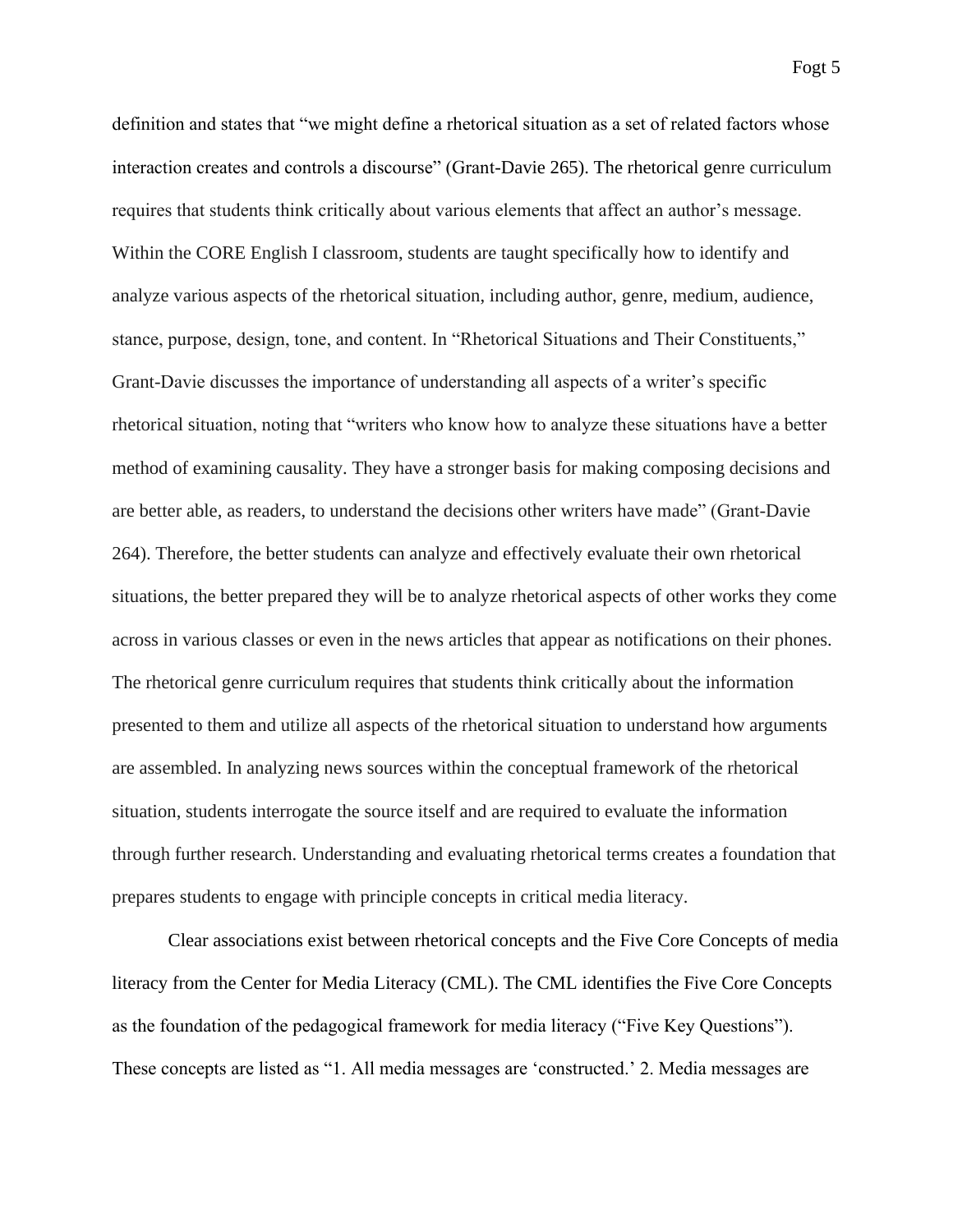constructed using a creative language with its own rules. 3. Different people experience the same media message differently. 4. Media have embedded values and points of view. 5. Most media are organized to gain profit and/or power" ("Five Key Questions"). In addition to the concepts, the CML also developed Five Key Questions that align with the concepts. The Five Key Questions are "1. Who created this message? 2. What creative techniques are used to attract my attention? 3. How might different people understand this message differently from me? 4. What lifestyles, values, and points of view are represented in; or omitted from, this message? 5. Why is this message being sent?" ("Five Key Questions"). Each of these concepts and questions correspond to vocabulary in the rhetorical genre curriculum, respectively author/rhetor, design, audience, content, and purpose ("Five Key Questions"). The foundations of the Five Core Concepts are already being incorporated into the framework of the CORE English I classroom and are therefore easily transferable to media literacy education for first-year writing students. These Five Core Concepts are labelled "the cornerstone of the media literacy process" because they "provide a shortcut and an on-ramp to acquiring and applying information process skills in a practical, replicable, consistent, and attainable way" (Thoman and Jolls 191). The Five Core Concepts are a starting point, but the implementation of the rhetorical genre curriculum expands upon these concepts and includes sponsor/publisher, genre, medium, stance, and tone. Within the rhetorical genre framework, the basics of media literacy education can be seamlessly incorporated into the classroom.

The straightforward transition from rhetorical knowledge to media literacy is critical since many students do not have a basic understanding of how to evaluate online content. According to Hargittai et. al. one of the reasons students do not receive a comprehensive media literacy education is because of the increasing familiarity with technology for each passing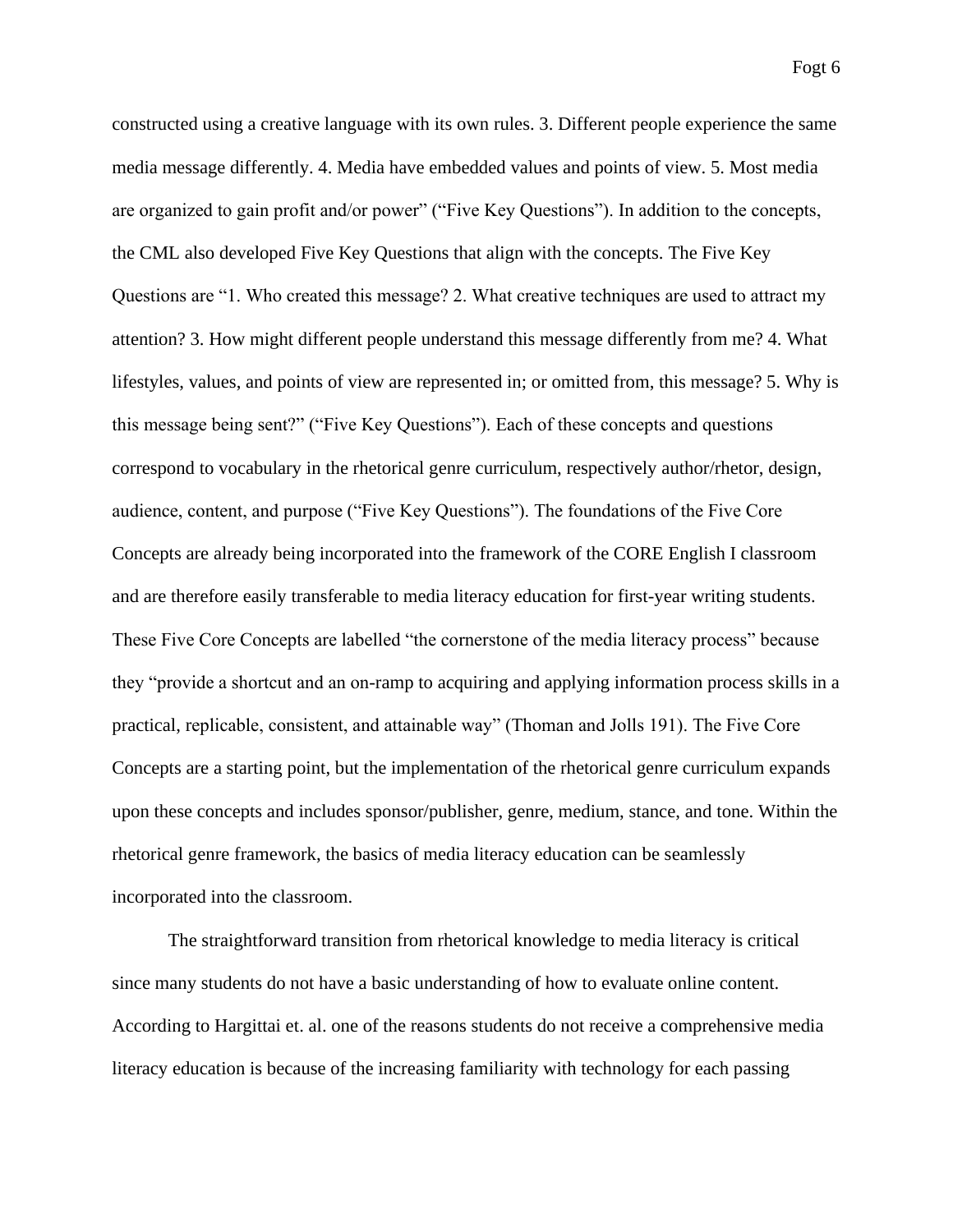generation. However, as mentioned above, a familiarity with technology does not necessarily transfer to media literacy skills. Although "children are exposed to online media at an increasingly early age, studies have shown that many adolescents do not possess the expertise required to search the Web efficiently or critically assess the credibility of what they find" (Hargittai et al. 470). While many students have been told for years that they need to use only "reliable sources" in their academic papers, knowing what makes sources reliable requires a practiced proficiency in the field of media literacy. Media literacy begins with where students find their information. Hargittai et.al. detailed that, when looking for sources online, students often mistake relevance ratings from search engines with credibility ratings. Students depend on search engines "to guide them to what they then perceive as credible material simply due to the fact that the destination page rose to the top of the results listings of their preferred search engine" (Hargittai et. al. 486). Therefore, once students perform a search through *Google*, according to Hargittai et. al., they view the top results as most credible, even though both *Google* and *Yahoo!* rank the search results in terms of relevance, not credibility. Sorenson reached a similar conclusion in her article, "Beyond the Google search bar: Evaluating source credibility in contemporary research," stating "college students are likely to rely on sources that appear at the top of a list of results, regardless of relevance or credibility" (82). The differentiation exists between students' technical literacy versus the need for media literacy.

The effect of social ties on the perception of media credibility has also been recognized by researchers Samuel-Azran and Hayat. In their article, "Online news recommendations credibility: The tie is mightier than the source," Samuel-Azran and Hayat focus on how "the rise of online social networks has revolutionized the consumption of news" (72). In their research, Samuel-Azran and Hayat noted that, "When assessing the items' credibility, the receivers can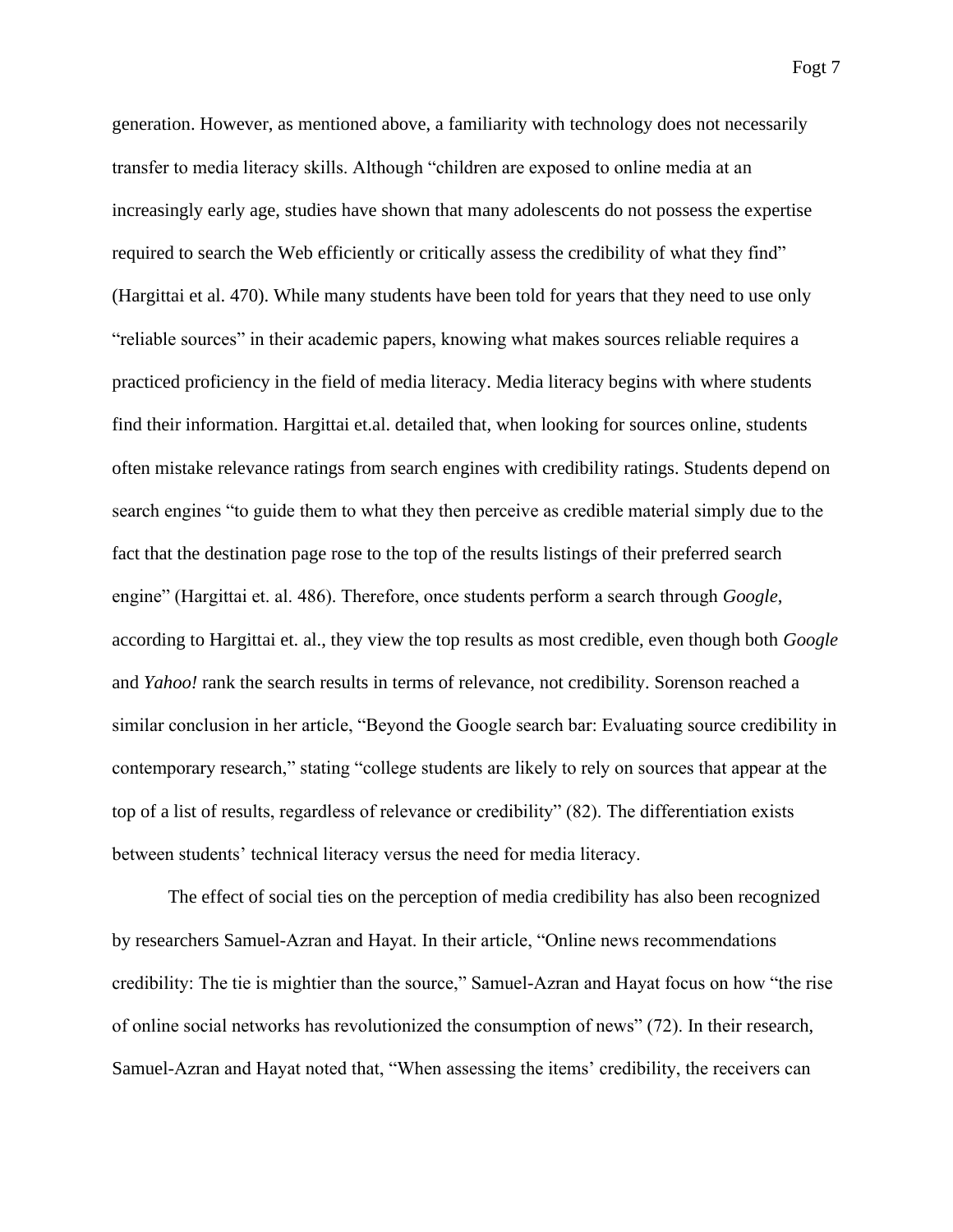assess both the legitimacy of the news source, which is often part of the so-called old or traditional news media, as well as the extent to which he/she trusts the person sharing the content" (72). At the end of the study, they found that "while the tie strength between the recipient and the content sharer has nothing to do with the actual credibility of the content, our findings shows [*sic*] that the tie strength biases the recipient perception regarding the shared content" (Samuel-Azran and Hayat 79). In other words, if a news story is shared by a close social tie, the perception of that source is perceived as more credible than if shared by a less strong social tie. Students are wrongfully relying on the web address, search engine result ratings, and their own social networks to provide them with credible information. However, these methods of evaluation and analysis are often proven to be misleading and unfounded.

In their study out of Stanford University, Wineberg and McGrew detailed how students need to be taught to read news articles differently. They explain that "if undergraduates read *vertically*, evaluating online articles as if they were printed news stories, fact-checkers read *laterally*, jumping off the original page, opening up a new tab, Googling the name of the organization or its president… fact-checkers use the vast resources of the Internet to determine where information is coming from before they read it" (Wineburg and McGrew "Why students can't google their way to the truth" 38-39). Lateral reading calls for students to read differently than they have with print sources and fits well within the rhetorical approach. In order to analyze and effectively evaluate information from a source, like the author's background and sponsorship information, students need to leave the original page and search for information elsewhere.

3. Research Design and Setting

### *CORE English I Composition Courses, sections 1201AA and 1201AI*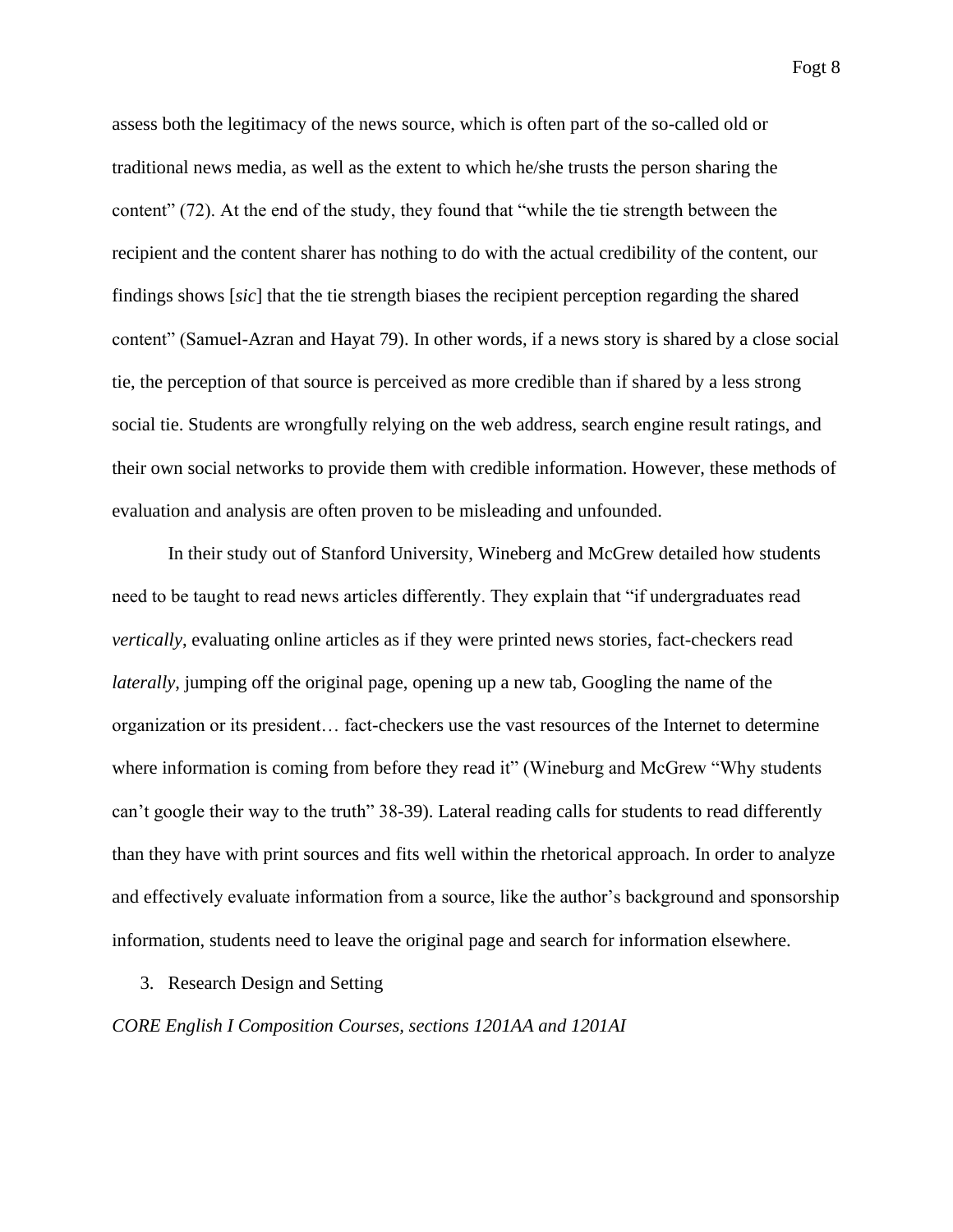At Seton Hall University, the first-year writing curriculum aims to have students write in real-world genres. Included in the resources for incoming faculty, the Mission Statement for CORE English and Basic Skills states that students in the first-year writing program should, take on projects that give them the experience of joining a community of writers and thinkers, encouraging them to partake in an extended inquiry–about a topic (or topics) of concern to young adults–which moves from peer-based and familiar to increasingly rigorous, critical, and text-based. These projects prepare students not only for academic work but also for participation in the wider community, in each case encouraging them to challenge and interrogate their own and others' texts (Mission Statement).

In order to align with the mission, set out by the above statement, faculty often assign the students essays that fit into a "real-world" genre. These "real-world" assignments ask that the students "learn to write for purposes in addition to self-expression and academic analysis and for audiences other than the instructor and other students" (Mission Statement). Part of writing within a real-world genre is writing to an audience other than the professor. As Booth notes in an anecdote about an academic paper one of his students submitted, "he knows that he has no audience except me. He knows that I don't want to read his summary of family relations in *Utopia,* and he knows that I know that he therefore has no rhetorical purpose. Because he has not been led to see a question which he considers worth answering, or an audience that could possibly care one way or the other" (Booth 142). The "real-world" genre approach opens the audience beyond the academic setting and students are encouraged to think about appropriate venues for various papers. The "real-world" approach to assignments aligns with the rhetorical genre curriculum and students become increasingly familiar with an analysis of the rhetorical situation while becoming comfortable with using the vocabulary of author, sponsor/publisher,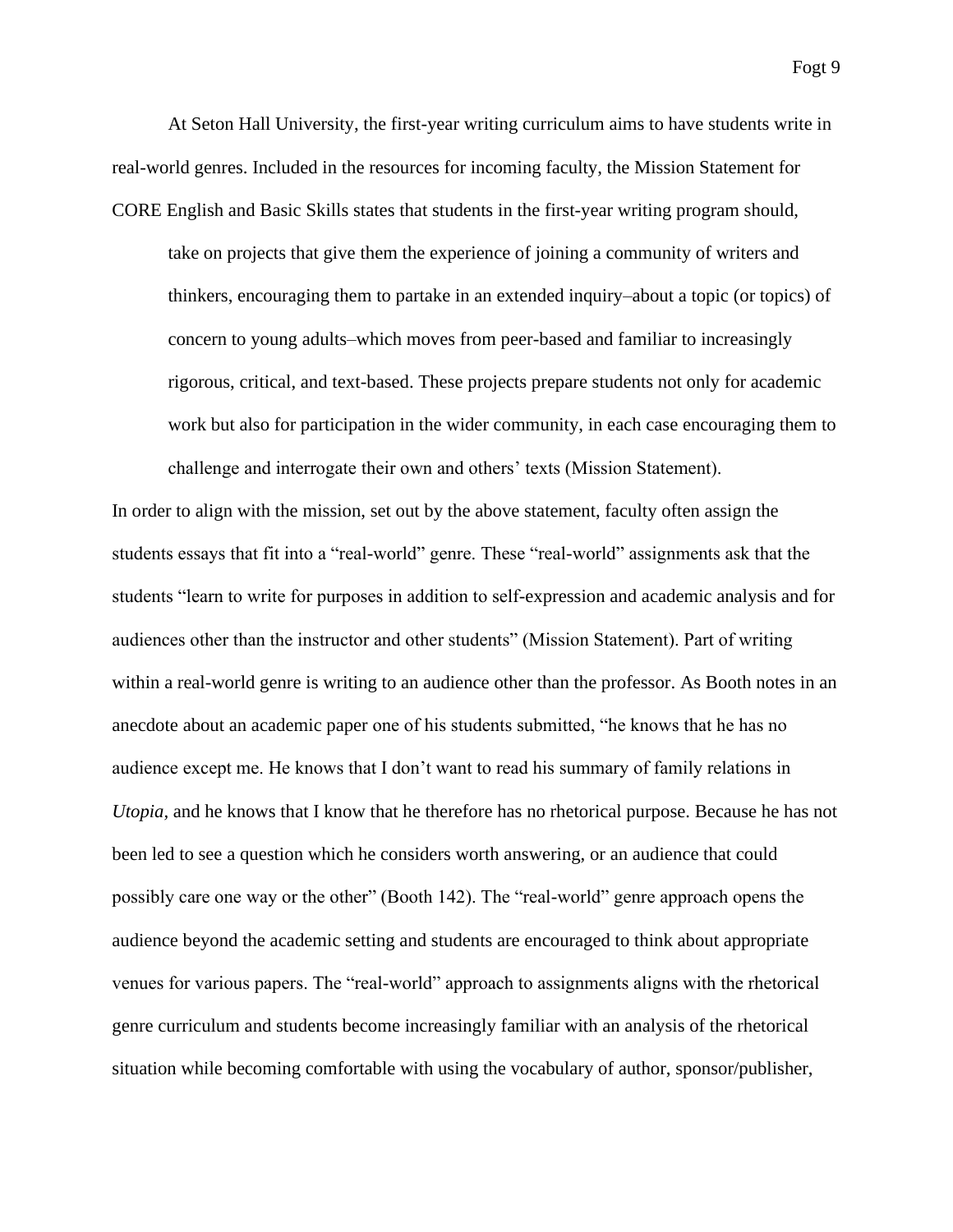genre, medium, audience, stance, purpose, design, tone, and content to analyze essays read in class.

The ability to think critically about information gathered online is certainly a task of "real-world" critical thinking and writing for students. Most students find their news online and when polled, all surveyed students responded that they read news articles at least one to three times each month (Figure 3). However, when students turn to their phones, computers, or tablets to find facts on the latest breaking news story, they need to be equipped with the tools necessary to find accurate information. As already mentioned, students cannot simply rely on the web address, *Google* search result ratings, or their own social network to provide them with credible news sources. Instead, students need to be equipped with the proper tools so when they encounter vast amounts of (mis)information they know what steps to follow to accurately assess a source's credibility.

Wineburg and McGrew's ideas concerning lateral reading lend themselves to the rhetorical genre curriculum that first-year writing students are already familiar with from ENGL 1201. For their research papers, students were asked to evaluate the author, sponsor/publisher, genre, medium, audience, stance, purpose, design, tone, and content. Searching for information about many of these terms requires leaving the source page and performing outside research. Students left the original source page to find the author's *Twitter*, research the sponsors of their chosen sources, and/or look at other stories published by their authors to uncover possible political leanings or biases.

The research paper assignment sheet required that students pick a specific news story, either from a pre-made list or they could choose a story not listed and send it to me for approval (Figure 1). The premade list of stories included the death of Supreme Court Justice, Ruth Bader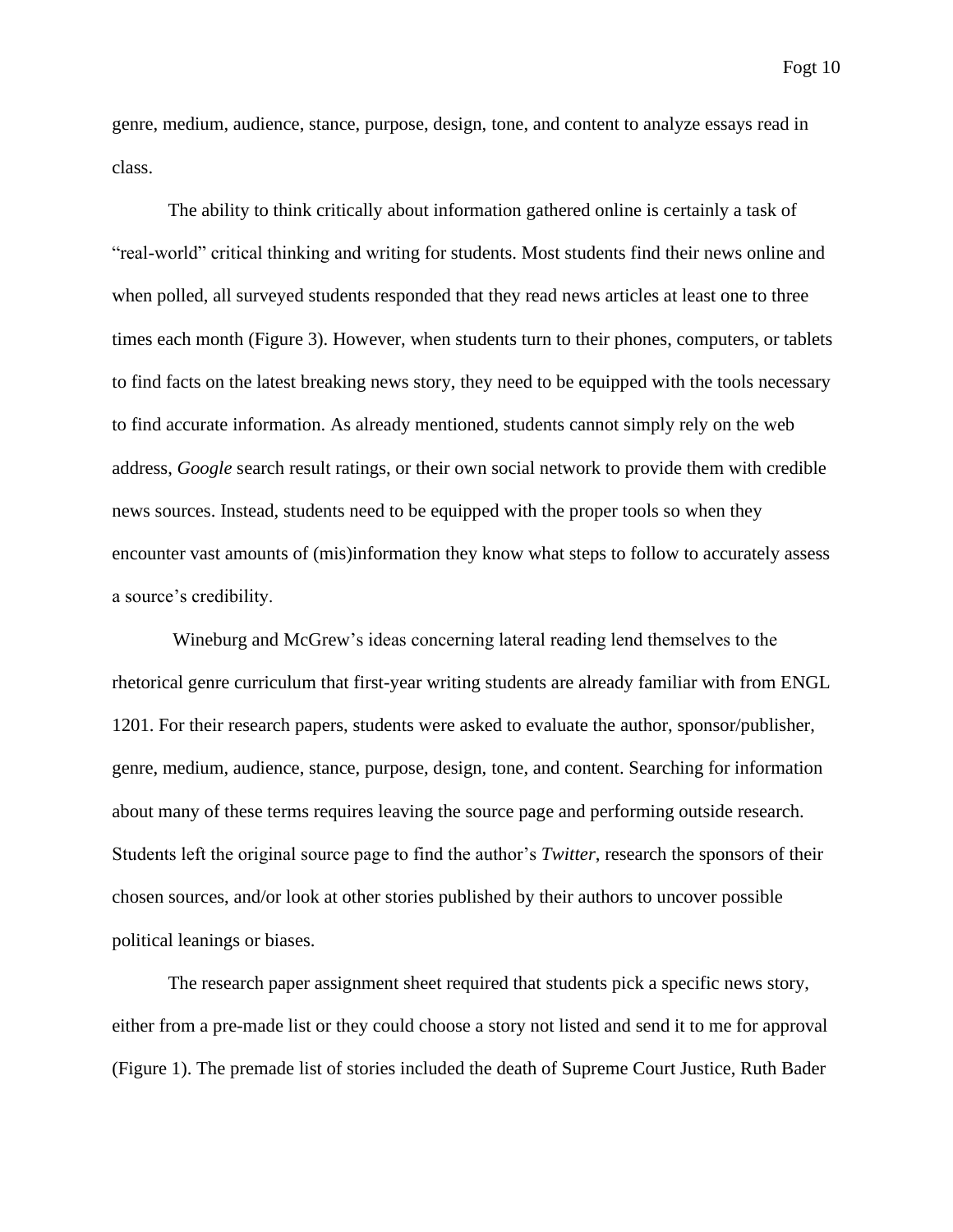Ginsburg; the outcome of the court case regarding Breonna Taylor; alleged hysterectomies being performed on ICE detainees; or Day 1 of the Amy Coney Barrett Supreme Court Justice Hearings. Some of the stories I approved that deviated from the pre-made list were drive-thru voting in Harris County, TX during the 2020 election, the Flint, MI water crisis, and the spread of misinformation on *TikTok* during the 2020 presidential debates. Once students chose a story, they needed to evaluate how the story was told from two sources. One of their sources could be *CNN*, *Vox, Huffpost, New York Times, Washington Post, The Advocate, DailyMail, Washington Examiner, New York Post, The Blaze, Fox News,* or *Breitbart.* Students would then compare their chosen source with coverage of their chosen story from the *Associated Press* and either support or reject the placement of the two sources on the Interactive Media Bias Chart from *Ad Fontes Media*. The Interactive Media Bias Chart has numerous news sources plotted on a graph and organized by political bias on the x-axis and a news value reliability score on the y-axis. The xaxis ranges from "Most Extreme Left" with a score of -42.0 to "Most Extreme Right" with a score of 42.0 and the y-axis ranges from "Contains Inaccurate/Fabricated Info" with a score of 0.0 to "Original Fact Reporting" with a score of 64.0 ("Interactive Media Bias Chart"). The *Associated Press* is one of the more neutral sources included in the chart. On the Media Bias chart, the *Associated Press* has a reliability score of 46.93 and a bias score of -1.54. Students were tasked with comparing how their chosen source and the *Associated Press* portrayed the same story using aspects of the rhetorical genre curriculum to guide their analysis (author, sponsor/publisher, genre, medium, audience, stance, purpose, design, tone and content). By comparing the same story told by two different media outlets, students found nuanced differences in the rhetorical situations of their respective news stories. The rhetorical terms served as guidelines which led students through a "process of discovery involving 'a series of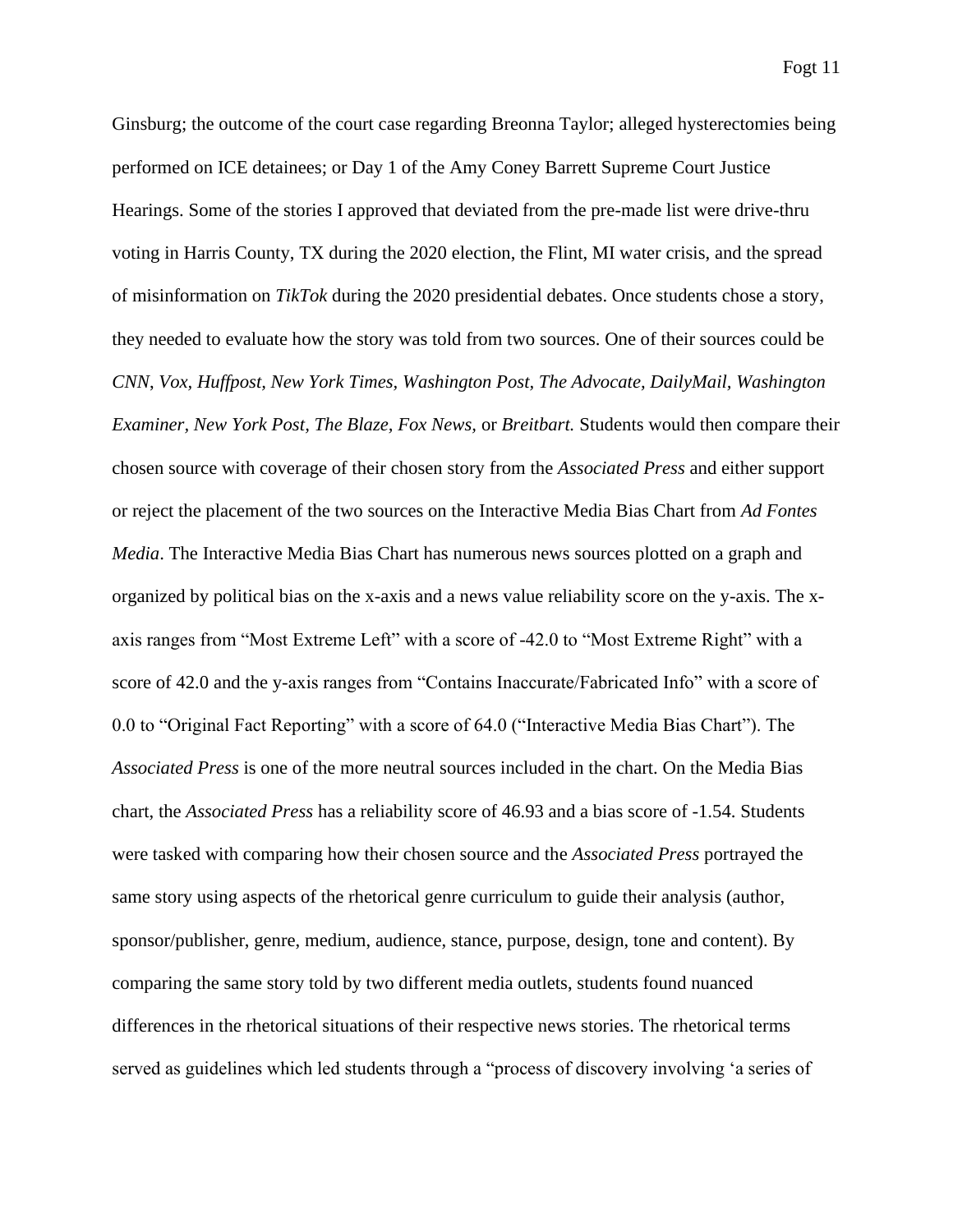questions, operations, and perspectives used to guide inquiry and knowledge creation'" (Goering 86).

### 4. Methods

The research paper prompt listed as Figure 1 was distributed to two sections of CORE English I, 1201AA and 1201AI, in Fall 2020. Included on the research paper prompt was a disclaimer stating that I may use "the information generated from these papers as case studies for my own educational research" (Figure 1). I ended up with 22 total research papers to use as potential case studies. I utilized letters A-V to refer to anonymized student class work and research papers. After the semester ended and grades were finalized, I sent out a consent form to all students in my 1201AA and 1201AI sections asking them to participate in a brief survey and one-on-one interview about their experience with the research assignment. I received a total of 8 signed consent forms from students who wanted to participate in the study further (3 from 1201AA and 5 from 1201AI). I used numbers 1-8 to refer to students who consented to participate in the survey and one-on-one interview.

I distributed anonymous surveys to 8 students through Qualtrics. The questions and results can be found in Figures 3-6. Interview questions can be found in Figure 2. I conducted interviews with 8 students one-on-one and the interviews generally lasted around twenty minutes. It is important to note that, though the Fall semester had ended by the time I conducted the interviews with consenting students from ENGL 1201AA/AI, there are two students, Student 3 and 7, who had enrolled in my upcoming ENGL 1202 sections in the Spring. There is an undeniable and unavoidable power dynamic between me and the students which could result in pressure to positively respond to questions such as, "How likely are you to continue thinking about source credibility in rhetorical terms now that you have completed the research paper for

Fogt 12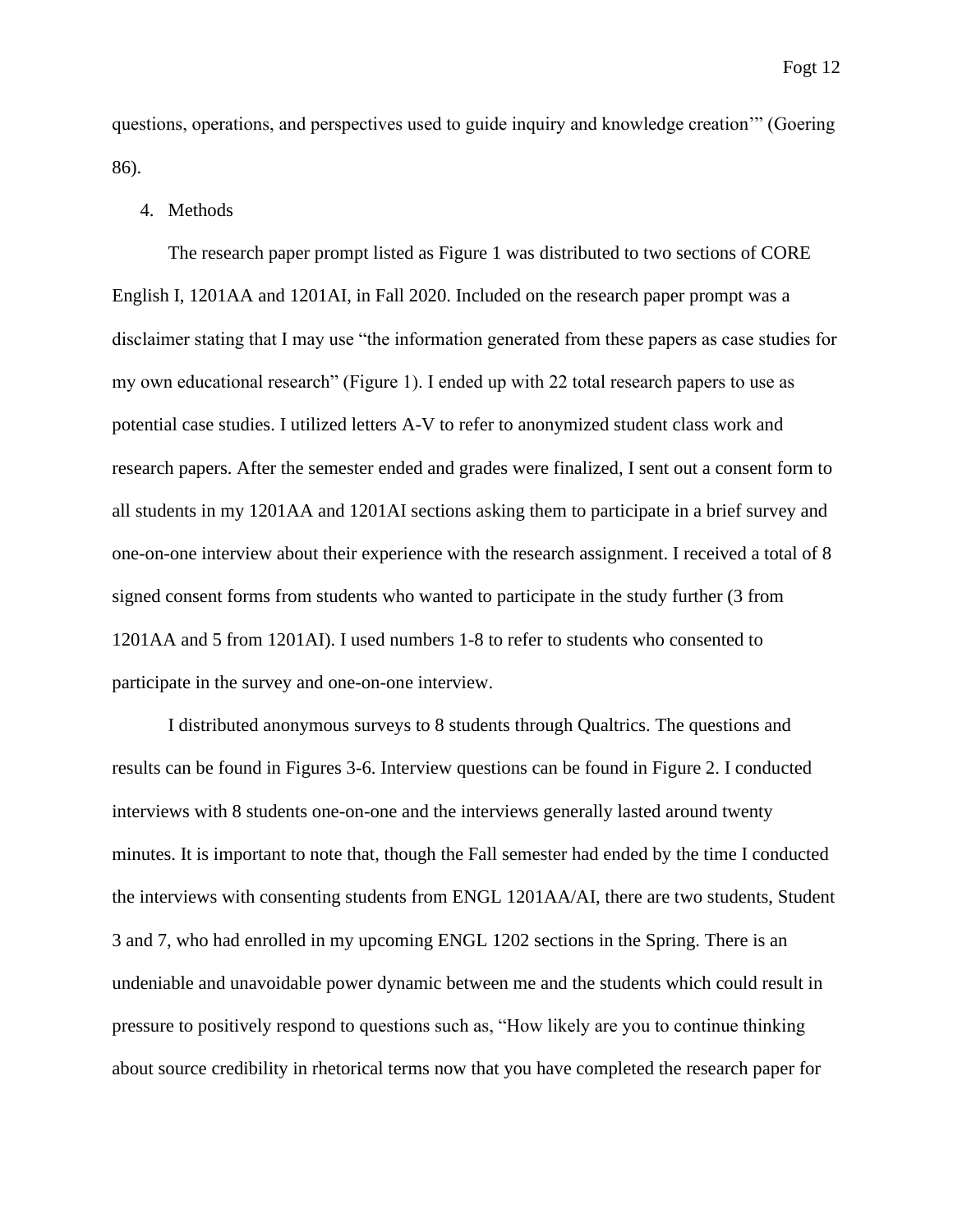ENGL 1201AA/AI?" (Figure 2). While grades for ENGL 1201AA/AI in the Fall semester were already submitted, there is still a professor-student relationship between me and the student and further between myself and the students who were enrolled in my ENGL 1202 class during the Spring semester when the interviews were being conducted.

The research paper assignment was designed to give students an opportunity to apply the rhetorical genre curriculum to real-world content. In order to fully understand and be able to analyze another writer's rhetorical situation, it is imperative that students first and foremost are able to identify their own rhetorical situation when writing (Grant-Davie 264). In preparation for writing their research papers, students were prompted to respond to a Blackboard Discussion Board Forum during class time with the following prompt: "Please answer ALL of the questions on pages 479-480 in *Everyone's an Author* under the headline, 'Consider Your Rhetorical Situation' about your research paper and your own rhetorical situation. Answer every question (Audience, purpose, genre, stance, context, media, and design)" ("Research Paper Prewrite"). For the audience, students were encouraged to think about the proper venue for this paper and where, realistically, this paper could appear. Many students chose the school newspaper, *The Setonian*, for their venue. A specific student noted how his audience, venue, and tone all affected each other, stating "My audience will be students who are reading *The Setonian*. I want to to [*sic*] target the article to their language while keeping it formal as it would be shown to parents and staff members who attend the college as well" (Student 5, "Research Paper Prewrite"). Another student who wrote their paper on the dissemination of political information through *TikTok* during the 2020 election responded to the question of audience and even addressed audience expectations, noting, "Audience: University/high school students will be reading what I write. I feel like they might expect me to say how *TikTok* can affect the lives of the youth and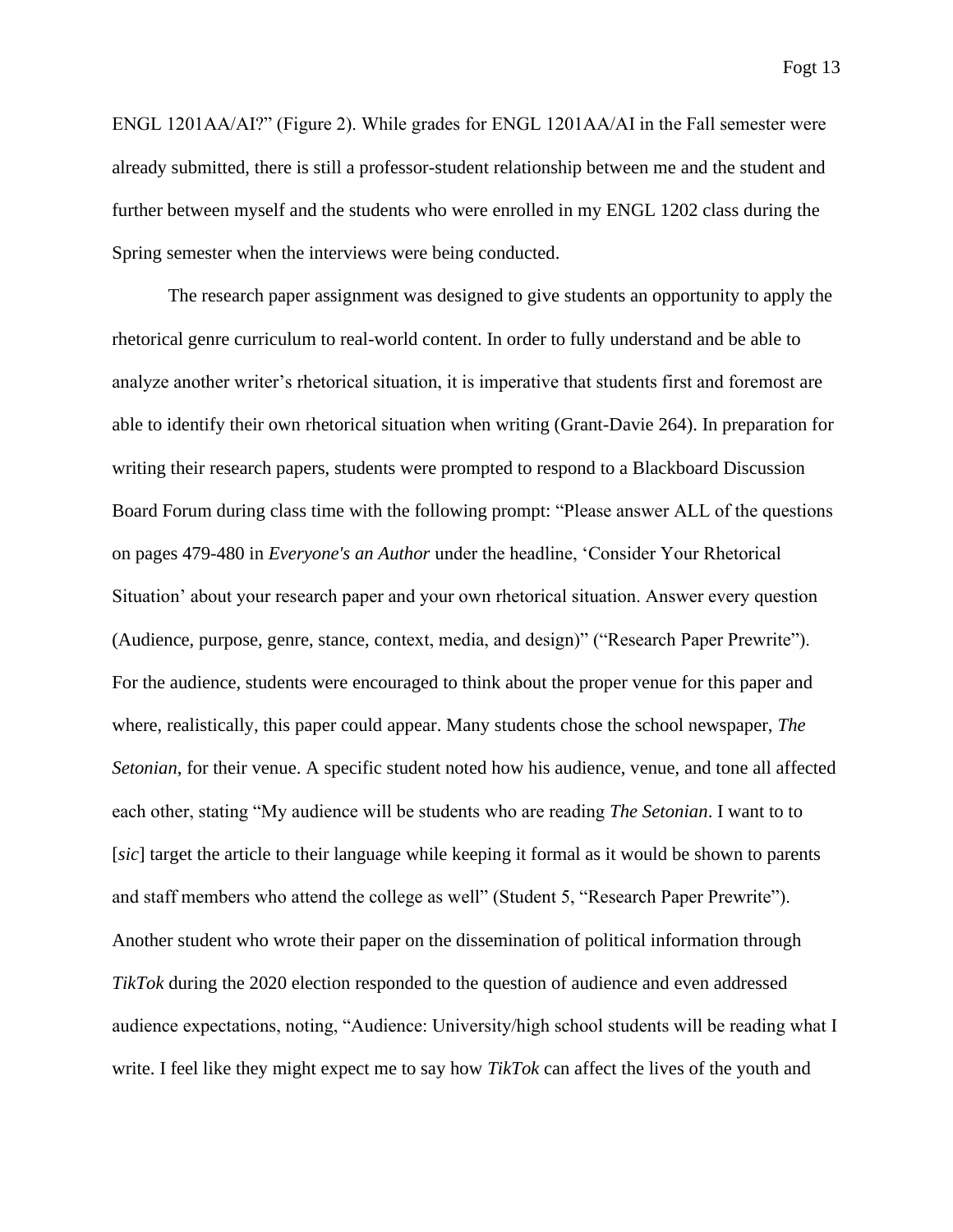how they are spending so much time on it. They will consider my source of *The New York Times* credible" (Student V, "Research Paper Prewrite"). After analyzing the rhetorical situation throughout the semester using various non-fiction texts, students began to understand how all aspects of the rhetorical situation affect each other in turn. As the students noted above, venue affects audience, audience affects tone, and the audience also brings specific expectations to a given text. Students were also very clear on the purpose of this paper, one student noting, "I hope to highlight any differences that might be present in multiple versions of the same news story. I will be analyzing these differences and trying to explain why different sources come at the same event in different ways and emphasize the fact that reading one news story is never enough" (Student E, "Research Paper Prewrite"). According to Grant-Davie's article, "Rhetorical Situations and Their Constituents," "teaching our writing students to examine rhetorical situations as sets of interacting influences from which rhetoric arises, and which rhetoric in turn influences, is therefore one of the more important things we can do" (264). Understanding that each element of rhetorical analysis affects each other is key to understanding how not only media messages are put together, but how all messages of various mediums are assembled.

Apart from the rhetorical analysis, students were also required to incorporate the Interactive Media Bias Chart from *Ad Fontes Media* into their papers. As stated on the Research Paper Assignment Sheet distributed to students, "The conclusion of your research paper should discuss if the news source you are researching is fairly placed on the Interactive Media Bias Chart found on Blackboard. Provide your reader with a brief justification of where you think the source should be placed" (Figure 1). Students, therefore, were not only tasked with completing an in-depth analysis of their two sources, but then needed to consider the placement on the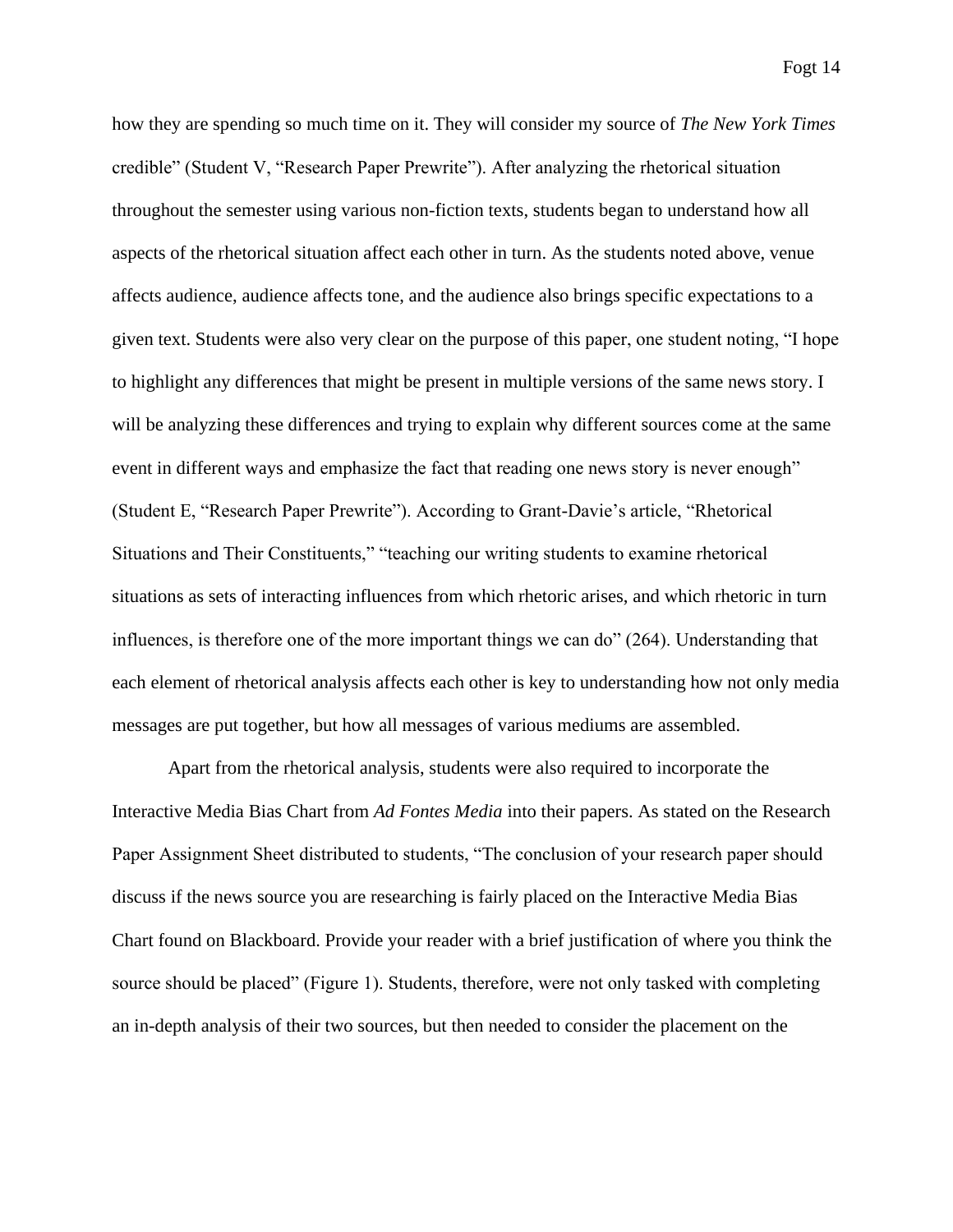Interactive Media Bias Chart and provide justification for either keeping the source in the same place or moving it elsewhere on the chart based on their own perceptions of reliability and bias.

The goal of this case study was not only to teach students about the importance of source credibility but also to investigate the effectiveness of the rhetorical genre approach as a pedagogical tool to teach media literacy. By bringing the same analytic approach to online sources that students have been practicing all semester in ENGL 1201, the researcher posited, their familiarity with various terms should be instrumental in sifting through information online. Will the rhetorical genre approach act as a research roadmap that guides them down avenues for further research? Further, how helpful will the rhetorical genre curriculum be in shaping how these ENGL 1201 students approach sources as students outside of ENGL 1201 in their other courses and generally as informed citizens?

### 5. Findings

When asked during one-on-one interviews if they were aware of the amount of (mis)information available online, many students stated that, yes, they were aware. Student 8 clearly said, "Definitely. I think most of it came from the whole fake news meme. So, I kind of realized that a lot of people tend to give information based on their political agenda" (Student 8, 1:04-1:18). When asked the same question, Student 7 responded, "I was aware that there could be some bias, but I never realized just how much" (Student 7, 1:19-1:24). Then when students were asked "What criteria, if any, did you use to assess the credibility of a source before ENGL 1201AA/1201AI?" many of the students struggled to produce a viable answer. Student 7 stated, "to be honest, like not really much… [while] reading it I would see if it favored a president kinda seeing which way it leaned, but I never did that much background [research] on it" (Student 7, 2:30-2:46). Student 1 answered the same question, stating, "so where I get most of my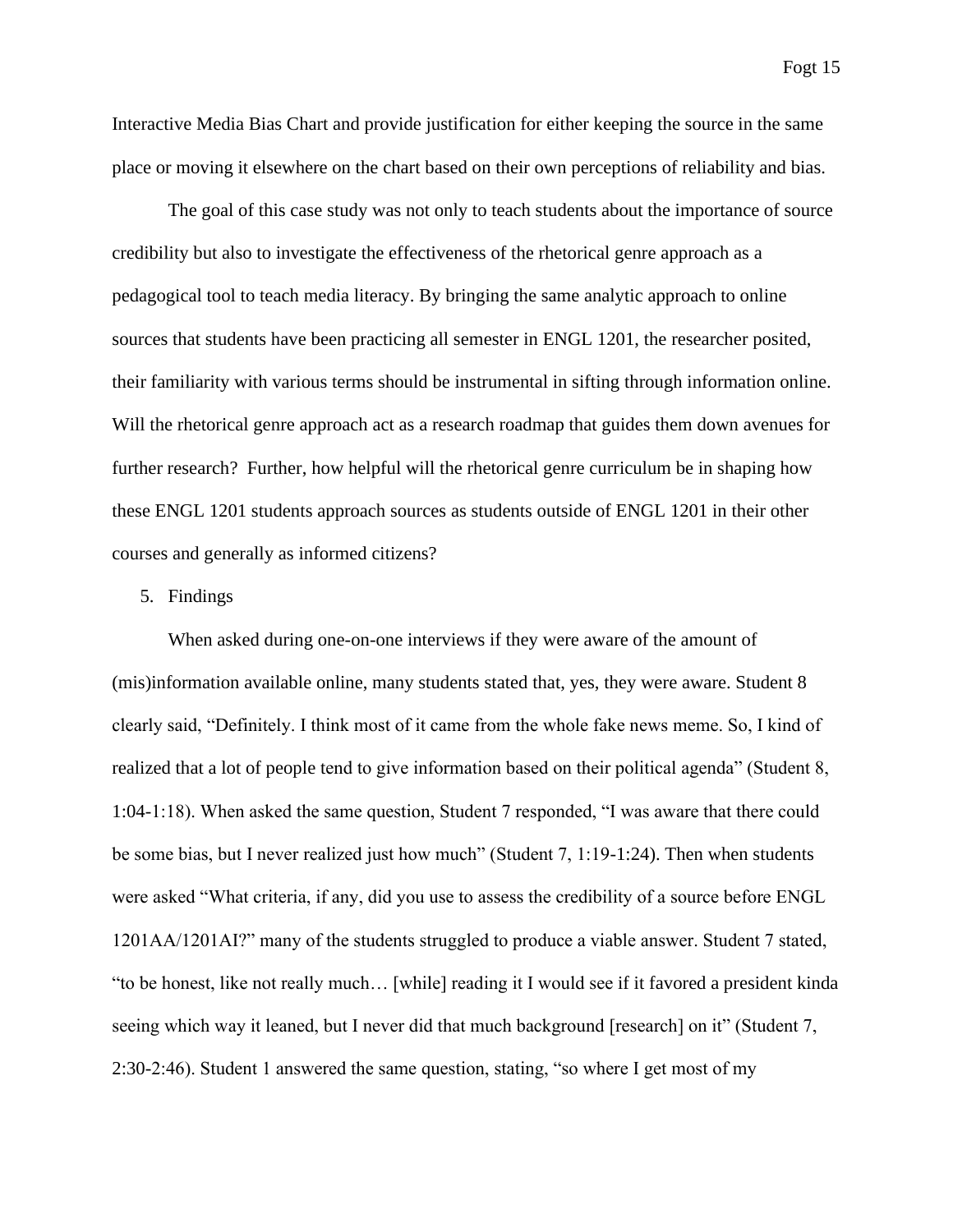information from is online. So [teachers] taught me to trust websites that end in … dot-org. Like

Fogt 16

those were pretty reliable sources" (Student 1, 3:28-3:42). Relying on the web address to be a signal of credibility is a common mistake among young adults. In the article, "Trust Online: Young Adults' Evaluation of Web Content," Hargittai et. al. shows that the "[dot-org] domain is as freely available for registration as dot-com and is not for nonprofit organizations only as might have been its original purpose. Some participants expressed more trust in dot-org sites than in their dot-com counterparts even though, theoretically, this is not justified" (Hargittai et. al. 483).

Another way students assess credibility relates to how students are finding information online. In anonymous surveys, 7 out 8 students reported that they perform a *Google* search to obtain news articles (Figure 5). Research projects conducted by Hargittai et. al. and Sorenson both concluded that students wrongfully rely on search engines, like *Google* and *Yahoo!*, to provide them with credible information. Since most surveyed students are using *Google* to find news articles, there is the possibility of mistaking the search engines relevance ratings for credibility ratings. Additionally, in their one-on-one interviews, some students stated that they simply look at the source name and rely on how recognizable and familiar they are with that news source in particular (ex. Have I heard of it? Do my friends/family members trust this source?). Student 8 specifically mentioned that she used word-of-mouth through both in-person and social media connections to identify biases in sources (Student 8, 4:01-4:19). As Hargittai et. al. showed in "Trust Online: Young Adults' Evaluation of Web Content," social ties can have a significant effect on how users view the credibility of sources. Hargittai et. al. specifically focused on how social ties on social media networks affect credibility. When polling eight students who took part in an anonymous survey, the data reflected that students are indeed using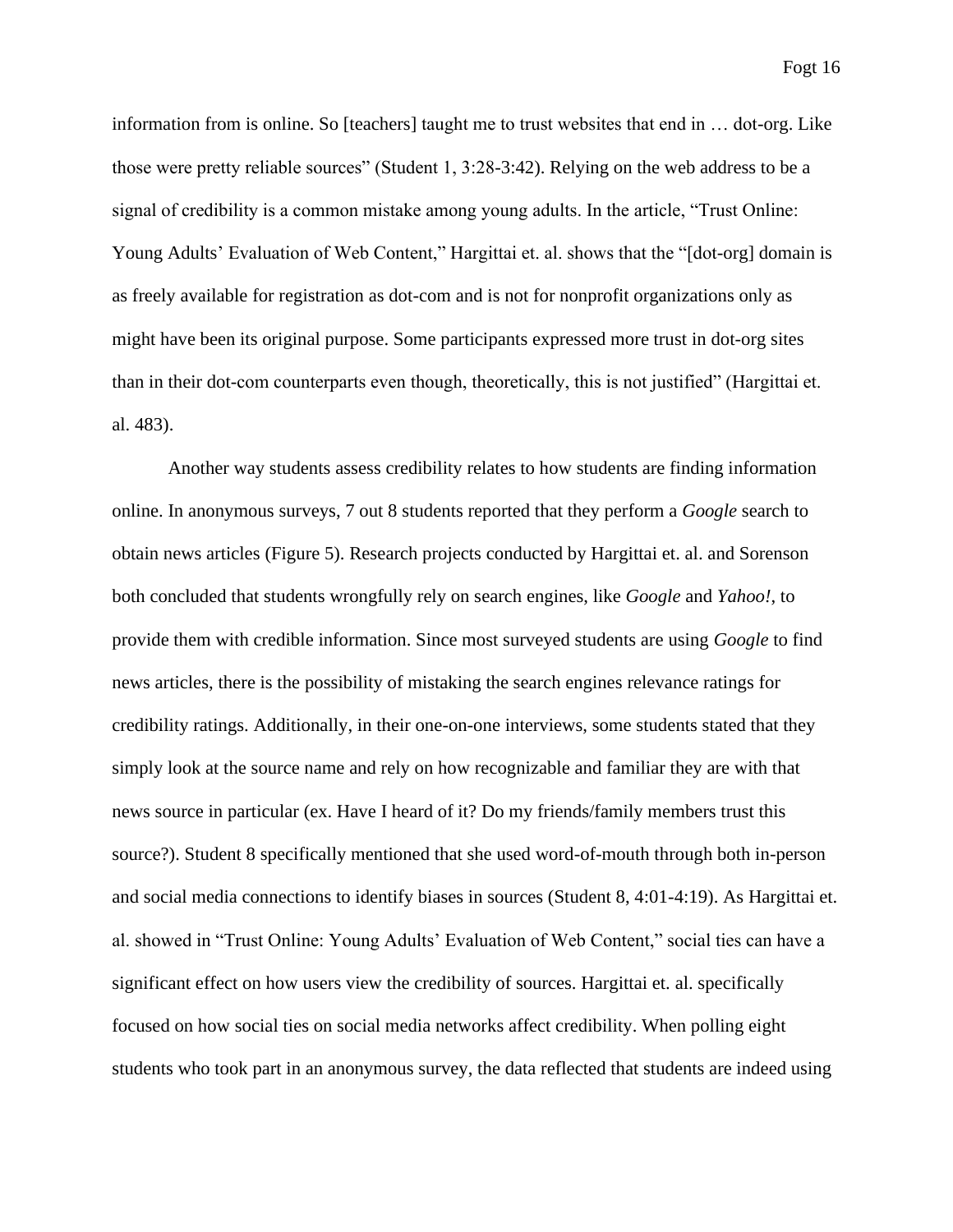social media for sourcing their news. When asked which platforms students used to find news articles for personal use, 100% of students responded that one of their main sources for finding articles was through social media, selecting either *Instagram*, *Twitter,* or *Facebook* (Figure 5). While students are using social media to consume their news, they can be influenced by social ties. When asked how they analyzed source credibility before the research paper in ENGL 1201, Student 6 in my study noted that they ask themselves, "have I heard of it? And do I know people that also read it?" (Student 6, 2:00-2:27). As Student 6 noted in their response, knowing people who trust and read from a certain source may affect how users analyze the credibility of the news they come across online. Before being assigned the research paper, the students studied were not aware of how to accurately assess the credibility of the information they came across online. Though students were aware of the amount of (mis)information present online, none of the students communicated that they had a reliable method to assess source credibility.

In their papers students used the rhetorical genre curriculum as a framework to lead their analysis. Students were very methodical in how they moved through the papers and many made connections between and analyzed how every aspect of the rhetorical situation affected each other. Providing students with the rhetorical genre curriculum and guided questions ensured that they were well-equipped to sift through the amount of information included in their sources. And, as Student 3 stated in her interview, having the rhetorical vocabulary "was helpful because rather than just glazing over the whole article… I understood more why the author would choose to do certain things, and what their purpose was for the article" (Student 3, 4:17-4:37). By researching two stories from two different sources, the research paper served as a catalyst for how students' approach, understand, and consume the media they encounter. Conducting research for this paper required that students read online sources differently. When interviewing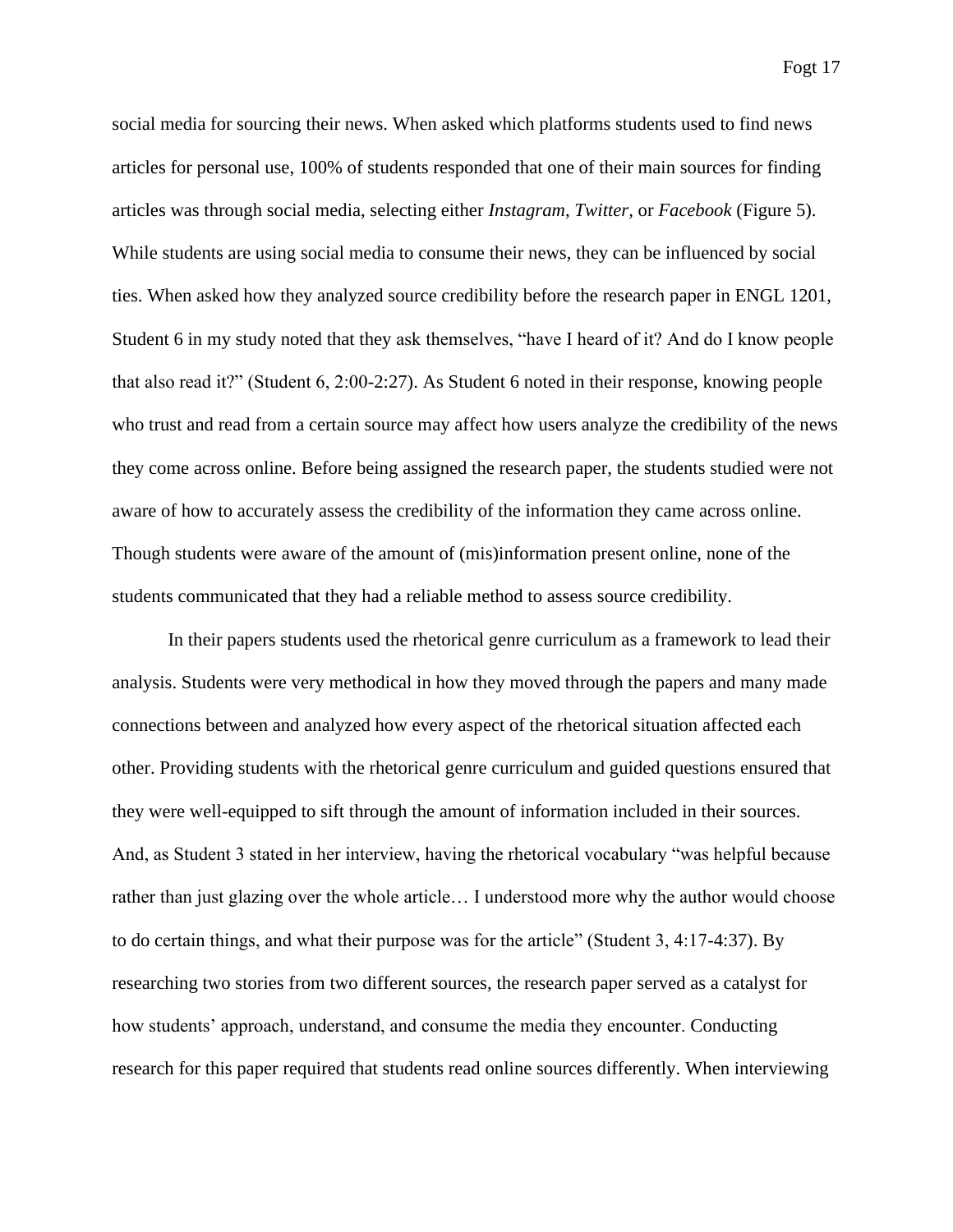students, it is clear that in order to assess credibility before completing the research paper in ENGL 1201AA/1201AI, many students only read vertically down the page instead of laterally as Wineburg and McGrew suggest ("Why students can't google their way to the truth" 39). When asked if students used any criteria or strategies to assess credibility before the research assignment, Student 3 responded, "Honestly, no. I'd never looked into it as much as before the paper. Normally it would've just been if I had heard of the name… If it was a big name then I would consider it more credible" (Student 3, 2:27-2:48). When reading through student papers it is clear that many learned that in order to successfully analyze a source's credibility, they needed to read laterally, researching the sponsor/publisher of the newspaper, looking into the author's work history and social media accounts, and reading two articles covering the same story sideby-side.

Student papers mapped out the various aspects of the rhetorical genre approach outlined on the assignment sheet: author, sponsor/publisher, genre, medium, audience, stance, purpose, design, tone, and content. Below, I have included the most notable examples from student work for each rhetorical aspect. Though many students addressed the rhetorical terms listed above, I chose to display the most significant student examples. When analyzing and performing research on the author of the piece students searched for other articles the author published. By performing this research, students were able to both get a sense of the author's own credibility and expertise on the subject as well as any biases the author may be bringing to the piece. Thoman and Jolls also noted the importance of researching the author's background, mentioning that the question: "*Who created this message?* opens up a whole series of other questions: Who is the author? How many people did it take to create this message? What are their various jobs?" (192). In their interview, Student 5 discussed performing background research on the author,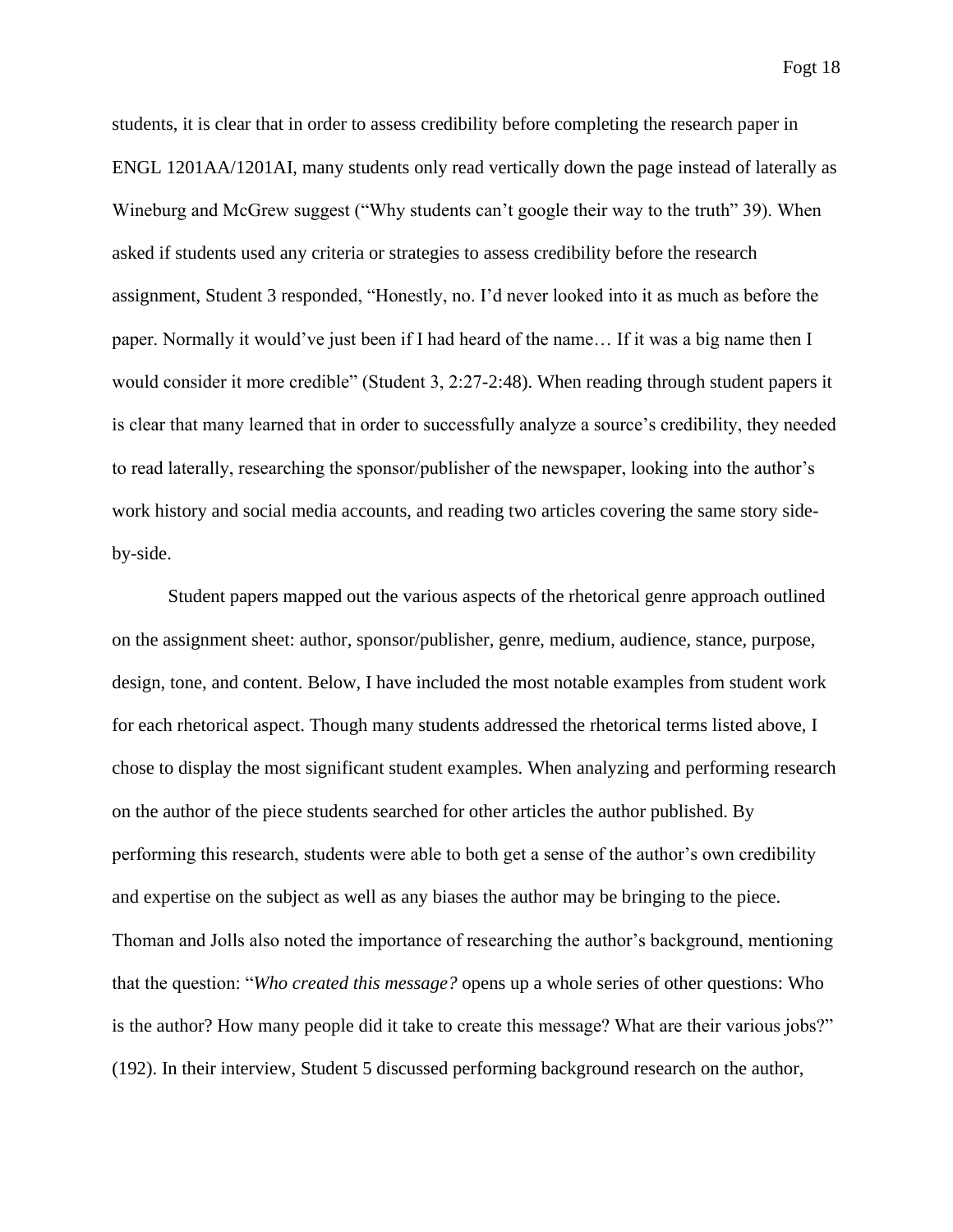stating "I would never really look at the author until I started taking [this] course" (Student 5, 2:24-2:28). And when asked about what the research taught them, Student 5 responded, "[it] definitely had me look a lot of research up on each author because I never really understood how you could just *Google* an author and find so much about them, like you can find their *Twitter* [and] see their biases" (Student 5, 3:18-3:20). Similarly, when Student 7 was asked, a bigger picture question of, "What, if anything, did this research paper teach you about source credibility that you didn't know before," they responded that they've learned to "look at it deeper, like an article or video deeper into it… like who the writer is and like other stuff that they've written to see where they've stood in other situations" (Student 7, 3:37-3:56). Performing research on the author background was one of Student 7's main takeaways for the paper and again speaks to the potential benefits of teaching students to read *laterally* instead of *vertically*. Student A, who authored a paper on how Justice Ruth Bader Ginsburg's death was reported, mentioned that she dug into the background of the author, Linda Greenhouse, stating, "Greenhouse won the Pulitzer Prize in 1998, writes on the Supreme Court and the law, teaches at Yale Law School, and reported on the Supreme Court for the New York Times from 1978 to 2008" (Student A, 2). In addition to finding general information about the author, many students also looked into past articles by their author, with one student mentioning that,

The author of this piece is Megan Henney, a reporter who covers politics for *Fox News Business*. She typically writes about political events and how they impact the economy, most evidently common issues such as student loans and the growing wealth gap. Her political tendencies seem to lie slightly to the right as most of the articles that she writes have to do with President-elect Joe Biden and how his plans to eliminate student debt are unrealistic (Student E, 2).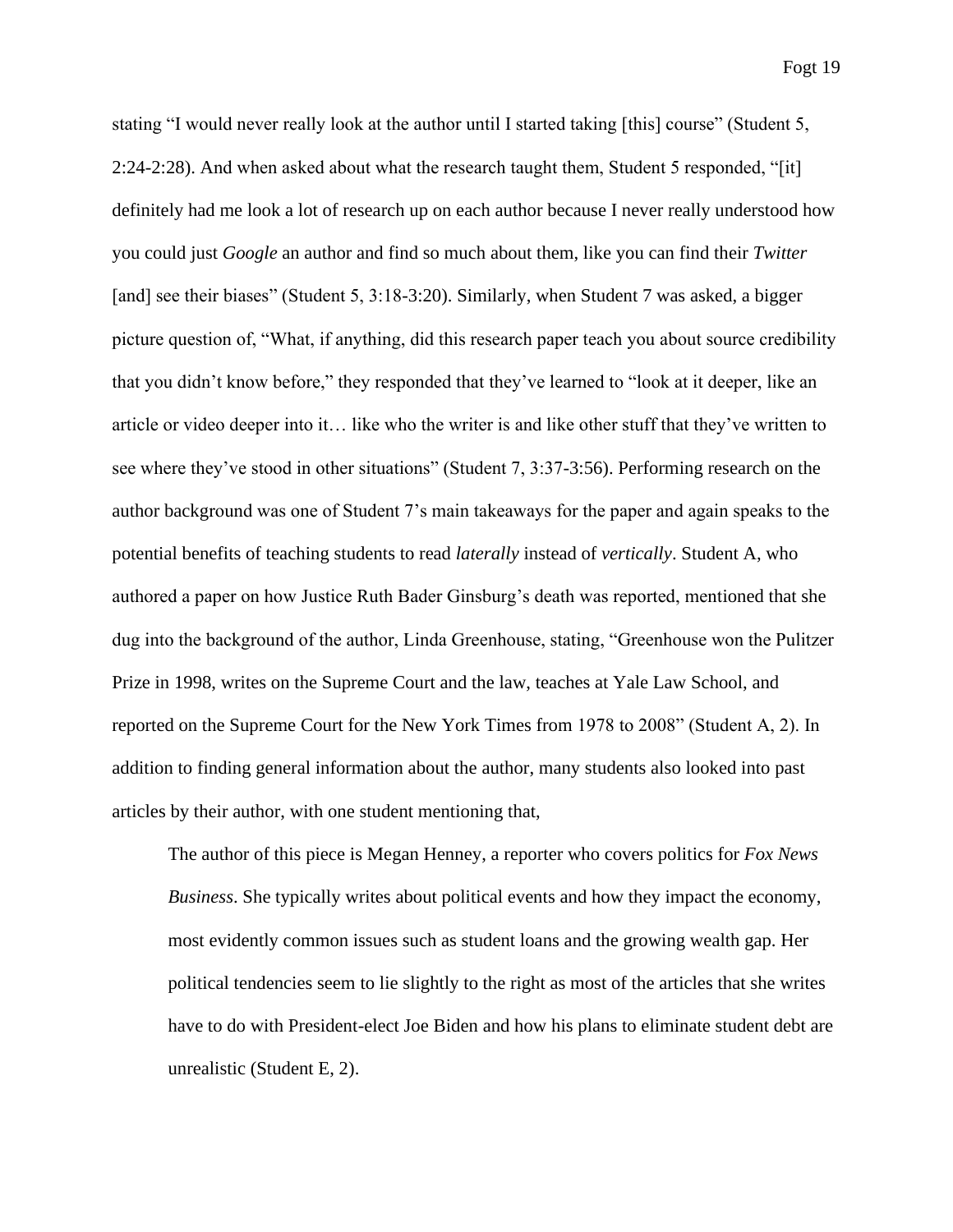Looking into the author's background provided students with a snapshot of their credibility, work history, and potential biases.

Not many students focused on an in-depth analysis of the genre of their articles. The reason for this could be that there were not any students who chose to analyze opinion-based pieces such as op-eds or letters to the editor. In one paper, Student P identified the genre of their article, which focused on the alleged hysterectomies being performed on detainees at an ICE detention center. When discussing the genre of the *CNN* article titled, "Whistleblower Alleges High Rate of Hysterectomies and Medical Neglect at ICE Facility," Student P noted that the article is "an investigative genre of journalism as it focuses on reporting… [on] the alleged unethical hysterectomy and gynecological practices being performed on non-consenting detainees" (Student P, 2). Though the student does note that this piece is likely investigative journalism, the student did not connect the genre with other aspects, nor did they note how the genre of the piece informs other aspects of the rhetorical situation. When discussing genre, in a paper about alleged voter fraud in Harris County, Texas, Student E stated,

The genre of this article is expository as the author focuses on informing the audience about the possibility of voter fraud rather than trying to convince them about which side to choose. Although there are some points where the author's beliefs can be seen, she is not trying to persuade the reader's opinions. Even though the author does include some of her opinion in this piece, the informative nature of the article makes it seem much more professional and credible than a persuasive article" (Student E, 2).

Student E pairs genre with purpose. Stating the purpose of this expository piece is strictly to inform the audience, which is vastly different from a persuasive genre.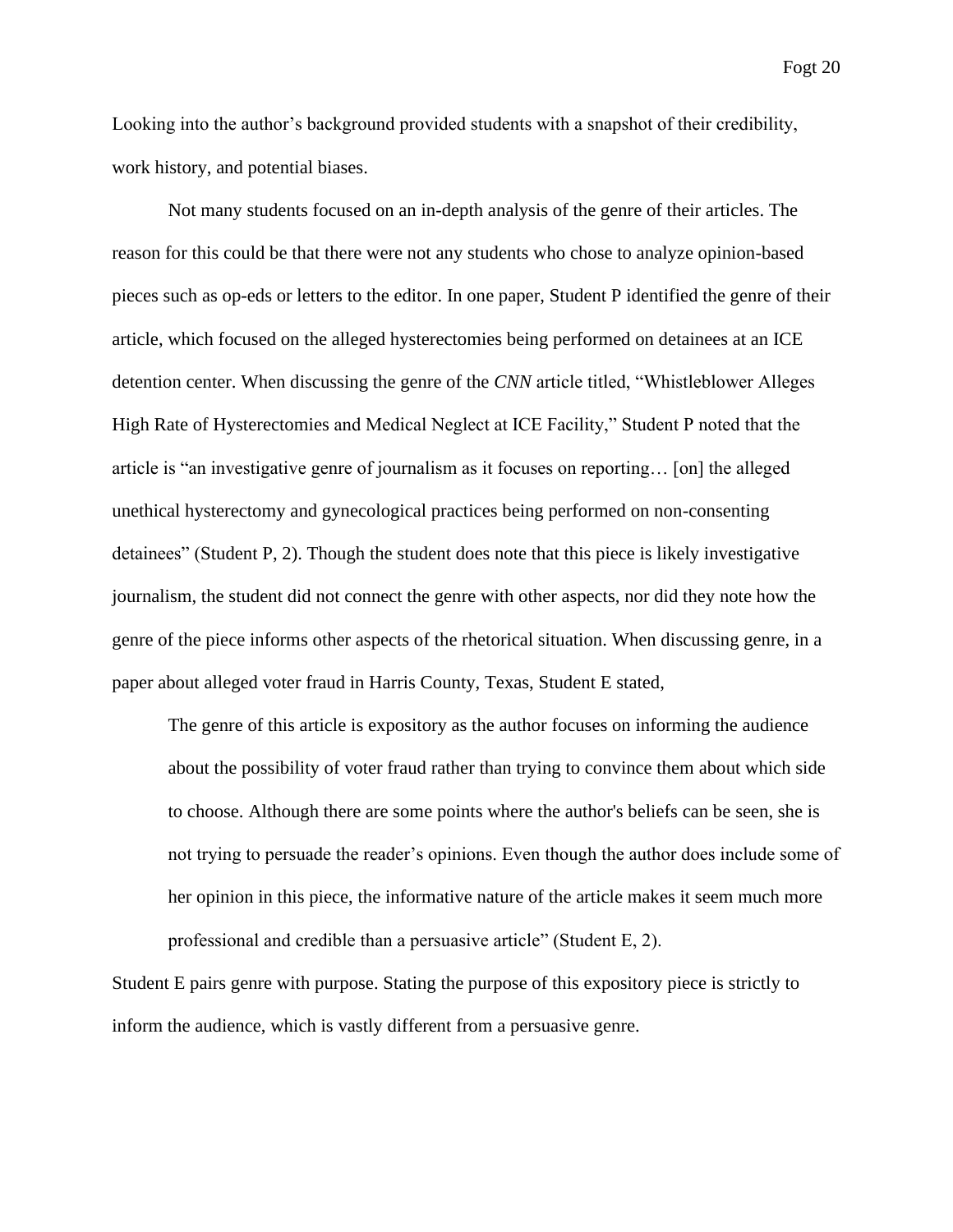Since all students were working with online news stories, none of them focused on or analyzed how the medium affected the message. Medium will be addressed further in the "Possibility for Further Research" section.

While students could get an idea about the potential audience of a particular source by using the Interactive Media Bias Chart, students made interesting connections between the audience and other aspects of the rhetorical situation. Student B wrote about the allegations of hysterectomies being performed on detainees in an ICE detention center and one of their sources was an article from *Fox News* in which they analyzed the audience and author's stance stating,

The fact that the author takes a political stance when writing this article makes it less credible and narrows its audience to people who will believe anything that the right wing has to say. Although this article does not try to completely disprove the allegations made, it does try to make them political and the tone seems to suggest that this is not something that people should be overly concerned about (Student B, 2).

Specifically, here, the student noted how both tone and stance play into the specific audience for this news piece. The student also recognized how tone can be used as a rhetorical method to sway the audience. Once students identified the target audience for their source, at least in terms of political leaning, they could move one step further and analyze how other aspects, like tone and stance, were used to target audiences of a specific political leaning.

When considering an article about the death of Supreme Court Justice, Ruth Bader Ginsburg, Student F noted the crossover/interplay between stance and tone. Student F recognized that an article from *NPR* remains "informative while talking about [Ginsberg's] achievements. This tone remains the same throughout the entire article which is important to maintain a neutral stance" (Student F, 5).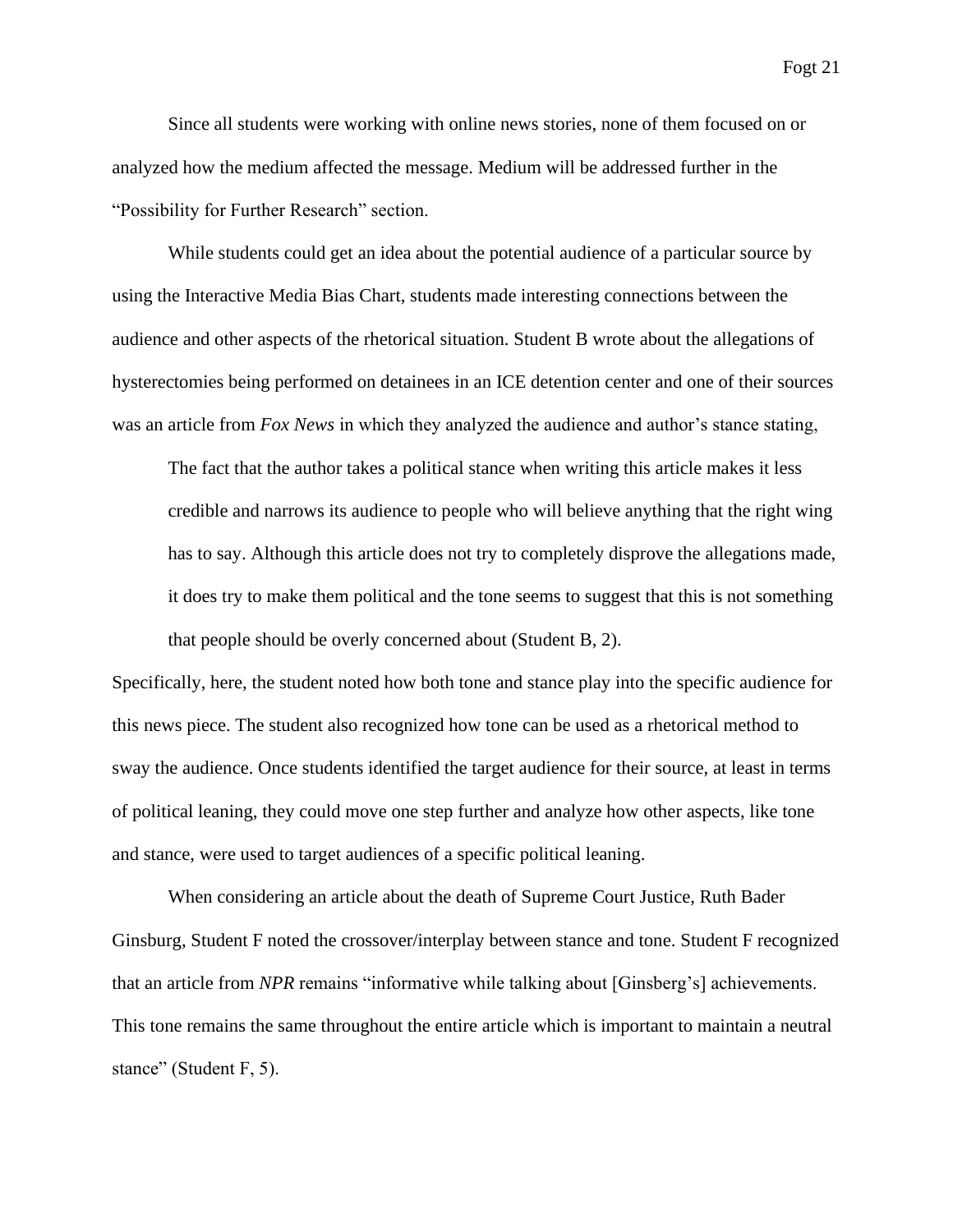Analyzing purpose is helpful for students to understand why a piece of news is being distributed. When addressing articles written about the spread of misinformation on *TikTok* during the 2020 election cycle, Student V noted,

This article's purpose was to inform left leaning *TikTok* users that many of the posts regarding what is going on in the U.S. presidential election, specifically by Republicans are not completely true. In the article '*TikTok*: false posts about US election reach hundreds of thousands', one of the examples that [the author] includes is, 'Misinformation in these videos included false narratives that claimed ballots being counted for Joe Biden were fraudulent, and that poll workers were handing out markers [Sharpies, specifically, for filling in ballots] to Trump voters so their votes would go uncounted' (*The Guardian*). This example informs the readers what kind of videos to look out for when looking for information about the U.S. presidential election. It helps them become more aware about which videos are spreading real information and which ones are spreading misleading information (Student V 3-4).

Here Student V identified the purpose of the article and used a citation from the article to identify said purpose.

Students also analyzed the design of the articles, which included pictures, videos, hyperlinks, and any other elements embedded in the news source. In a paper covering voter suppression in Texas, Student E analyzed articles about drive-thru voting in Harris County, Texas from *Fox News* and *Associated Press.* The student pointed out that there were no major design choices in the *Fox News* source. However, they noted that,

[The *Associated Press* article] differs from the one published by *Fox News* because it includes photos that represent people's reactions to the Republican party's attempt to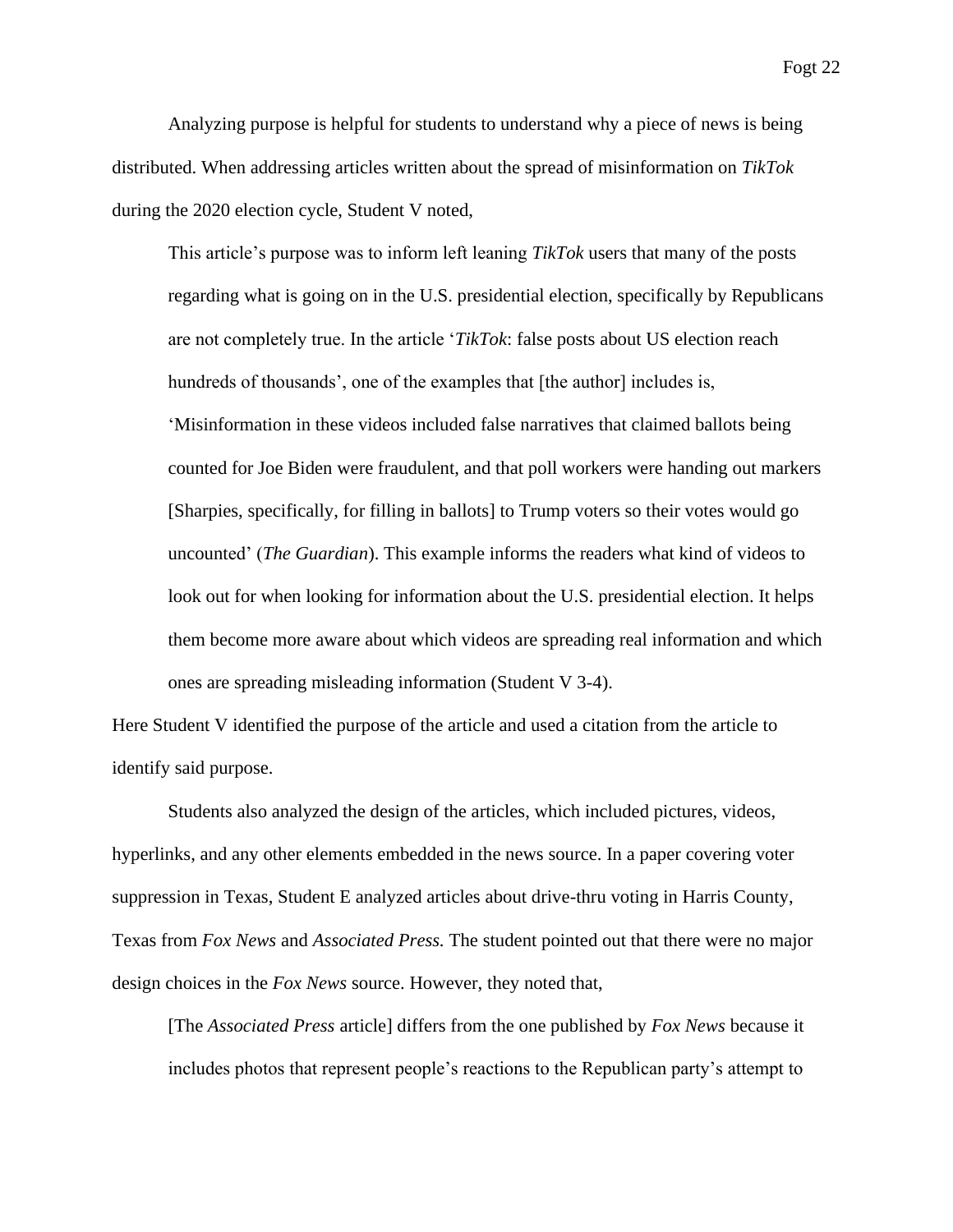holding signs that exclaim 'count every vote' (Merchant). The inclusion of these images is very effective to the message of the piece because it presents the idea that voters should

not be suppressed because of the method that they chose to vote (Student E, 5). This student acknowledged the use of images in the story and identified how the images used serve as their own argument through a visual medium. Similarly, Student H noted the use of photos in articles from *VOX* and *Associated Press* that covered the alleged non-consensual hysterectomies being performed on detainees. When discussing an image early in the paper, Student H stated,

This article is also introduced by a picture with people protesting in front of an immigration cell. This picture provides the basis of the story that Merchant introduces with a very capsulating paragraph that details Mileidy Cardentey Fernandez unbuttoning her jail jumpsuit to reveal the dreadful scars from her surgery. This picture provides the needed shock factor that Merchant intended for his audience to face the reality and the severity of this story head on (Student H, 5).

Student H, therefore, did not just mention the design used, but also went into an analysis of the leading content included in the article. This student identified that both the image of protestors in front of an ICE detention center coupled with a paragraph detailing a hysterectomy scar from an individual serve as a shock factor for the reader. Student H also went a step further in their analysis to show their understanding of how design can affect the intended audience. Student H mentioned the use of links embedded in an article from *VOX*, pointing out,

Although Narea's intentions are to reach this story to everyone, her writing style feels as though the article is more appealing to a younger audience. This is because the hyperlinks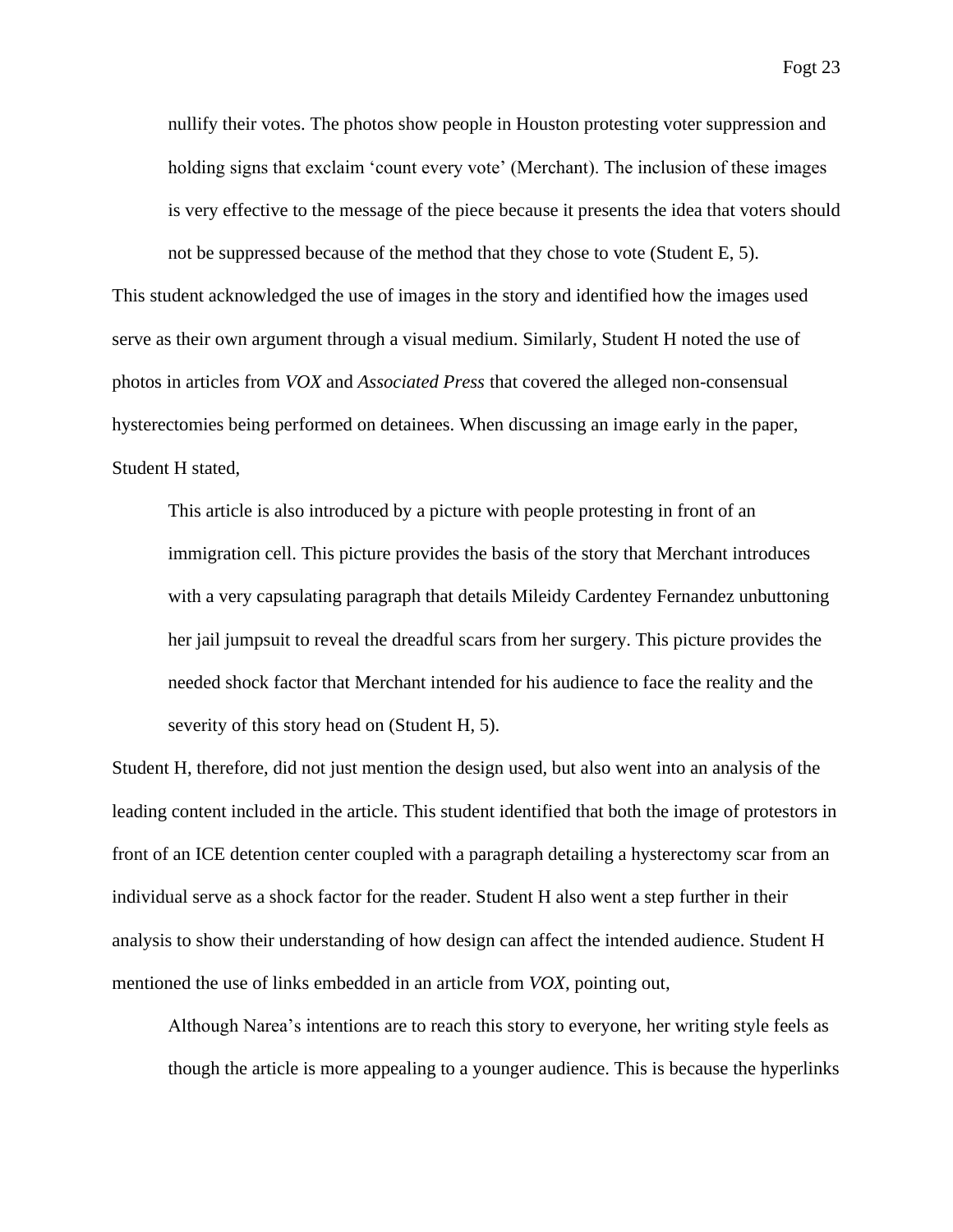also included links to *Twitter* tweets (posts) from political figures and *Buzzfeed*, who generally has a very young audience such as college students and millennials. Narea most likely leaned towards a younger audience because young people use social media in order

to spread news stories in order to make a change and gain exposure (Student H, 3). Student H identified a fundamental concept of the rhetorical genre curriculum here, which is understanding that all aspects of the rhetorical situation affect and influence each other. Student H rightfully stated that *VOX* usually or primarily is aimed toward a younger audience by seeing what the design of the article was and who it seemed to be targeted towards.

Student S chose to write their paper about the outcome of the Breonna Taylor case and, again, noted how design can play into a reader's emotions and establish pathos with the audience. When discussing an article from *CNN* titled, "Breonna Taylor Grand Jurors Say There Was an 'uproar' When They Realized Officers Wouldn't Be Charged with Her Death," the student noted the use of a photo showing Breonna Taylor's mother, "as she 'marches with Black Lives Matter protesters in Louisville in September'" while an article about Breonna Taylor that appeared in the *Associated Press* only included a photo of the "[Kentucky Attorney General] at the live press conference" (Student S, 5). Student S identified the different emotional responses to these photos, showing that adding a photo of Breonna Taylor's mother "makes a left leaning audience feel even more distraught about the outcome of the case" (Student S, 3). Overall, students pinpointed the use of various design choices. Whether the design was a photo, hyperlinks, or embedded tweets, analyzing the various stylistic elements were key in revealing other factors in the rhetorical situation.

In a paper about the alleged hysterectomies being performed on women in ICE detention centers, Student P identified the author's tone, stating,

Fogt 24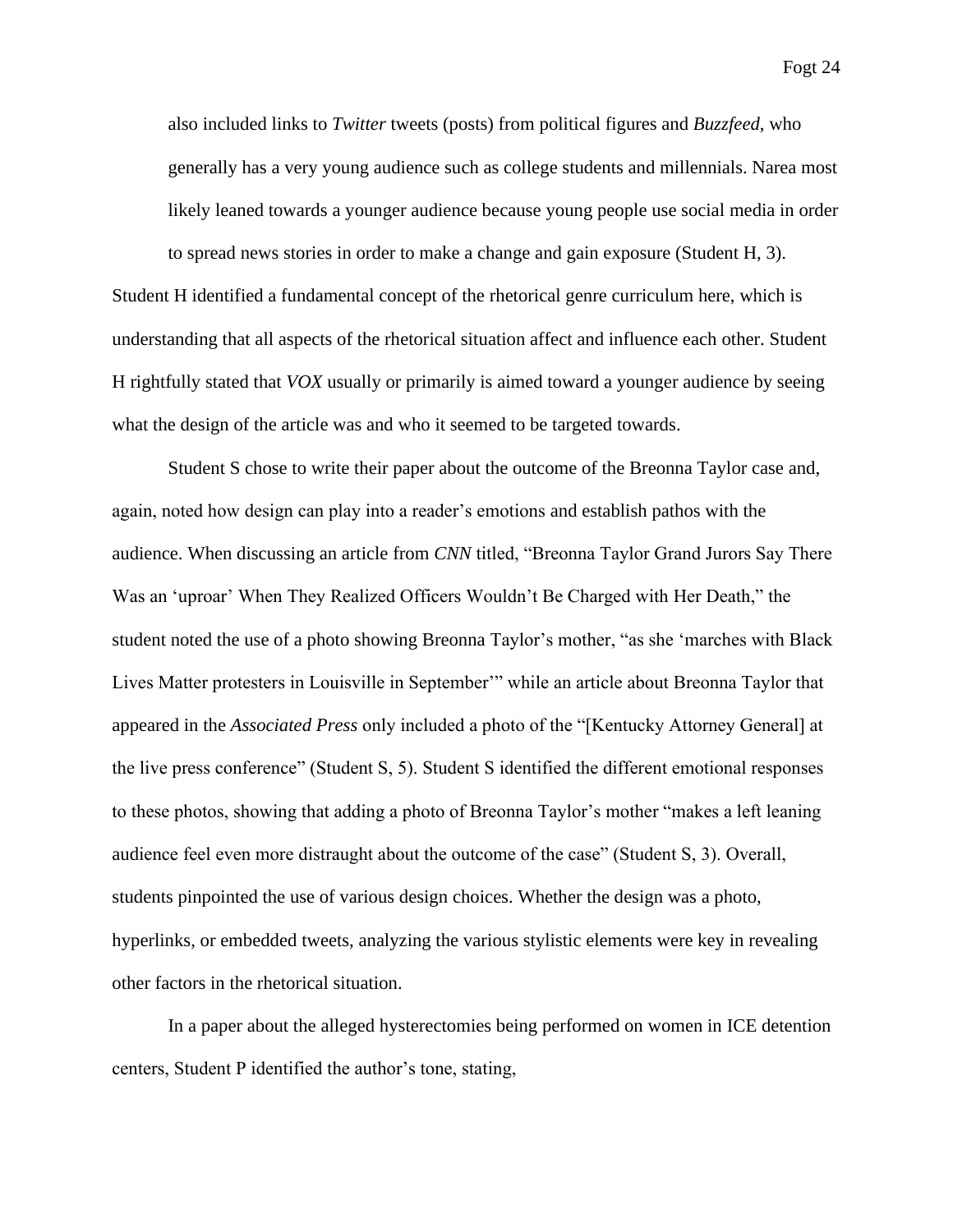Her tone regarding the ICE detention centers is clear in her statements. For example, she describes the way the detention centers are dealing with COVID-19 by stating that 'They include treating Covid-19 symptoms with… [a] lack of social distancing…' which depicts a disapproving tone (Alverez [*sic*]). Alvarez describes the investigations Homeland Security is taking to investigate this complaint and uses quotes from Democratic politicians' disapproval of this breech [*sic*] of rights of detainees (Student P, 2).

Student P not only identified the author's tone, but the argument on tone also included arguments about the content of the article. This student noted that the author's tone is disapproving of the situation in the ICE detention centers and by disagreeing with the current state of the detention centers and utilizing quotes from democratic politicians aligns the articles with a democratic audience. Though minds can differ on whether the tone of the news article was truly disapproving in the piece, the student did delve into the content and attempted to make connections between content and tone.

In terms of content, many students focused on the examples, quotations, and overall language used in the article. An example from Student P focused on the lack of emotionally charged language in an article from the *Associated Press,* explaining "In this case, the [*Associated Press* article] uses quotes to not develop a pathos rhetoric but to report on the stances of those involved with the allegations" (Student P, 4).

In their conclusions, many students touched on the "so what" question and were encouraged to think about the importance of media literacy for their audience. In other words, if students identified the school newspaper, *The Setonian,* as their venue, why should fellow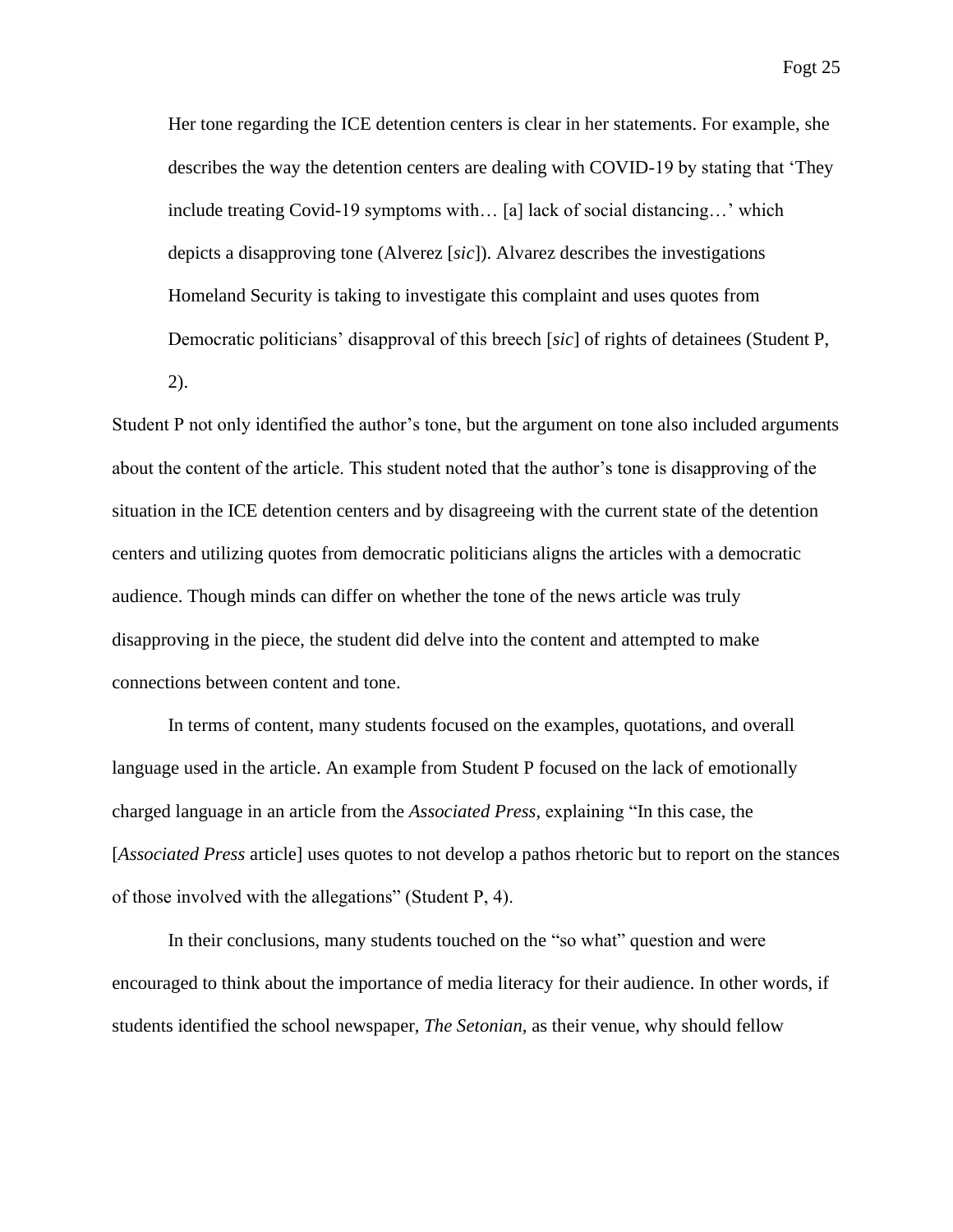college students, prospective students and their parents, alumni, and staff care about source credibility and their findings? In thinking about these questions, Student V stated,

In conclusion, people should care about source credibility enough to read this essay because it can help them identify which new sources will provide them with the most reliable information. It is important to care about source credibility because by identifying which sources are credible, they will be able to form their own opinions on topics based off the information being provided by the credible sources. If they do not care about source credibility, then they could potentially form an opinion or perspective that is based off misleading information or biased opinions (Student V, 5).

Similarly, Student O appealed to the readers and urged their audience to follow this rhetorical genre "roadmap" approach, stating, "It is important for readers to understand where their news is coming from. Who is writing it? Why is it being written? Are they reporting a story or sharing their opinion? These are all questions one should ask themselves when looking for information" (Student O, 5). At the end of this paper, by answering the "so what" questions, students assessed their own purpose and therefore reflected on the importance of media literacy as a whole. Student M recognized the importance of being a well-informed student and citizen, noting that assessing credibility is a responsibility left up to the reader and "with social media, fakes [*sic*] news can be spread much faster and across many people" (Student M, 5).

Research paper conclusions also contained justification on whether their chosen source was placed fairly on the Interactive Media Bias Chart. Not many students disputed the placement of their sources on the chart. Many students agreed with their source placement and offered justification for agreeing with the placement. For example, Student V noted that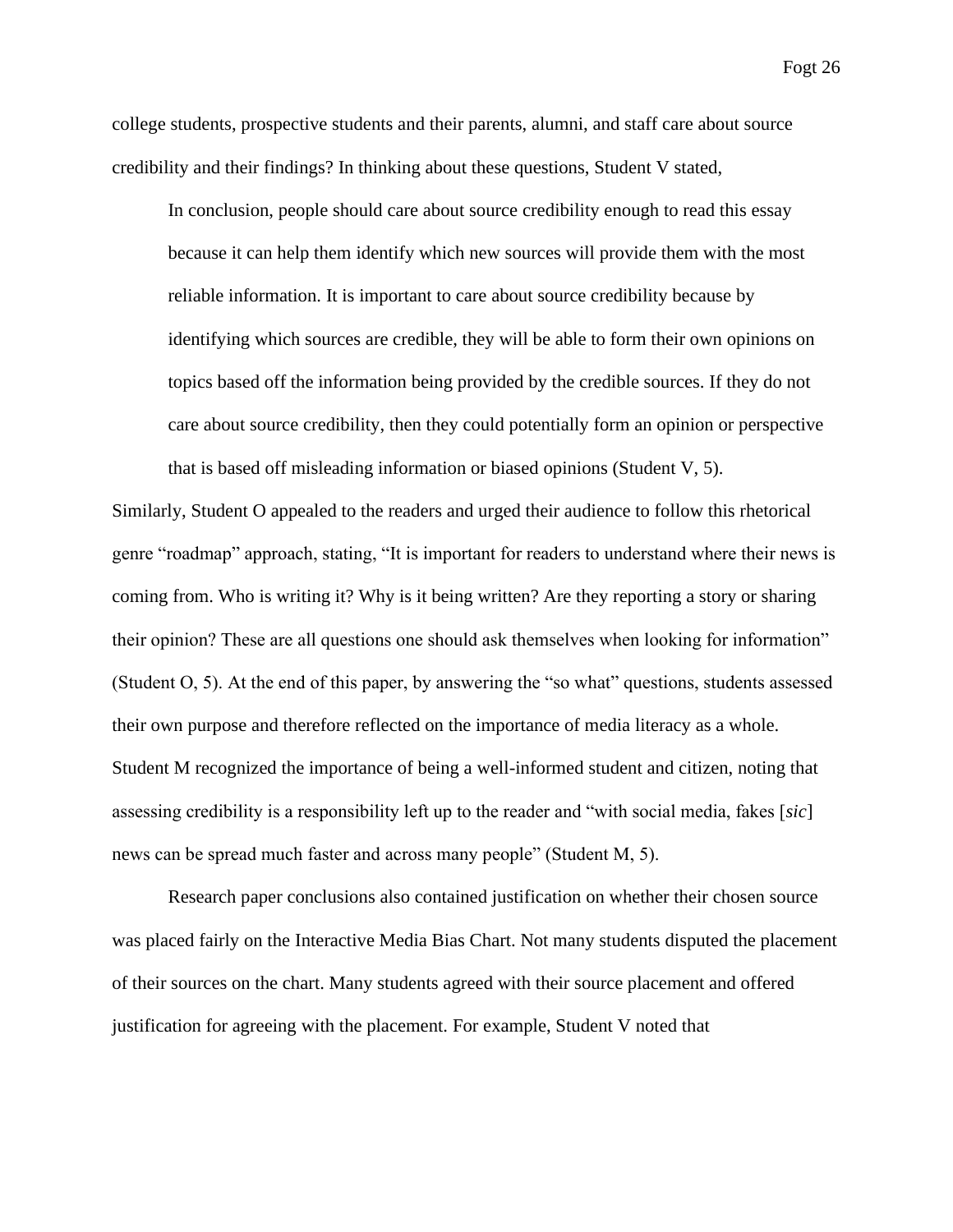*The Guardian'*s placement on the Interactive Media Bias Chart is accurate because of how reliable the news source is. *The Guardian* reports many facts in the article like how many videos were posted, how many views it got, how the problem was being taken care of and analyzed how much of an effect TikTok has on its users… Overall, the placement of *The Guardian* on the Interactive Media Bias Chart was fairly accurate because of the

way it addressed the situation using quotations and overall reliability" (Student V, 5).

Though the placement was specifically addressed by many students, like Student V, students did not dispute the placement. One possible reason for the lack of debate on the placement of sources could be that first-year writing students are uncomfortable critiquing and disagreeing with a document their professor provided them. As first-year writing students they may not feel that they have the ethos to dispute a well-circulated source.

### 6. Conclusion

These papers from my CORE English I classes moved well beyond the structured Five Core Concepts addressed earlier. Thoman and Jolls determined that these concepts "are only starting points as inquiry tools… Expansion of the questions allows for more sophisticated inquiry" (195). As previously stated, the Five Core Concepts can be easily translated into the rhetorical genre curriculum as author, design, audience, content, and purpose ("Five Key Concepts"). These Five Core Concepts, however, do not address the imperative terms: sponsor/publisher, genre, medium, stance, or tone. While the Five Core Concepts are a useful starting point, the other rhetorical terms left out of the concepts were beneficial to students in understanding the rhetorical situations and connecting all aspects of the piece.

When considering pedagogical frameworks for media literacy, Wineburg and McGrew state that "none of this is rocket science. But it's often not taught in school" ("Why students can't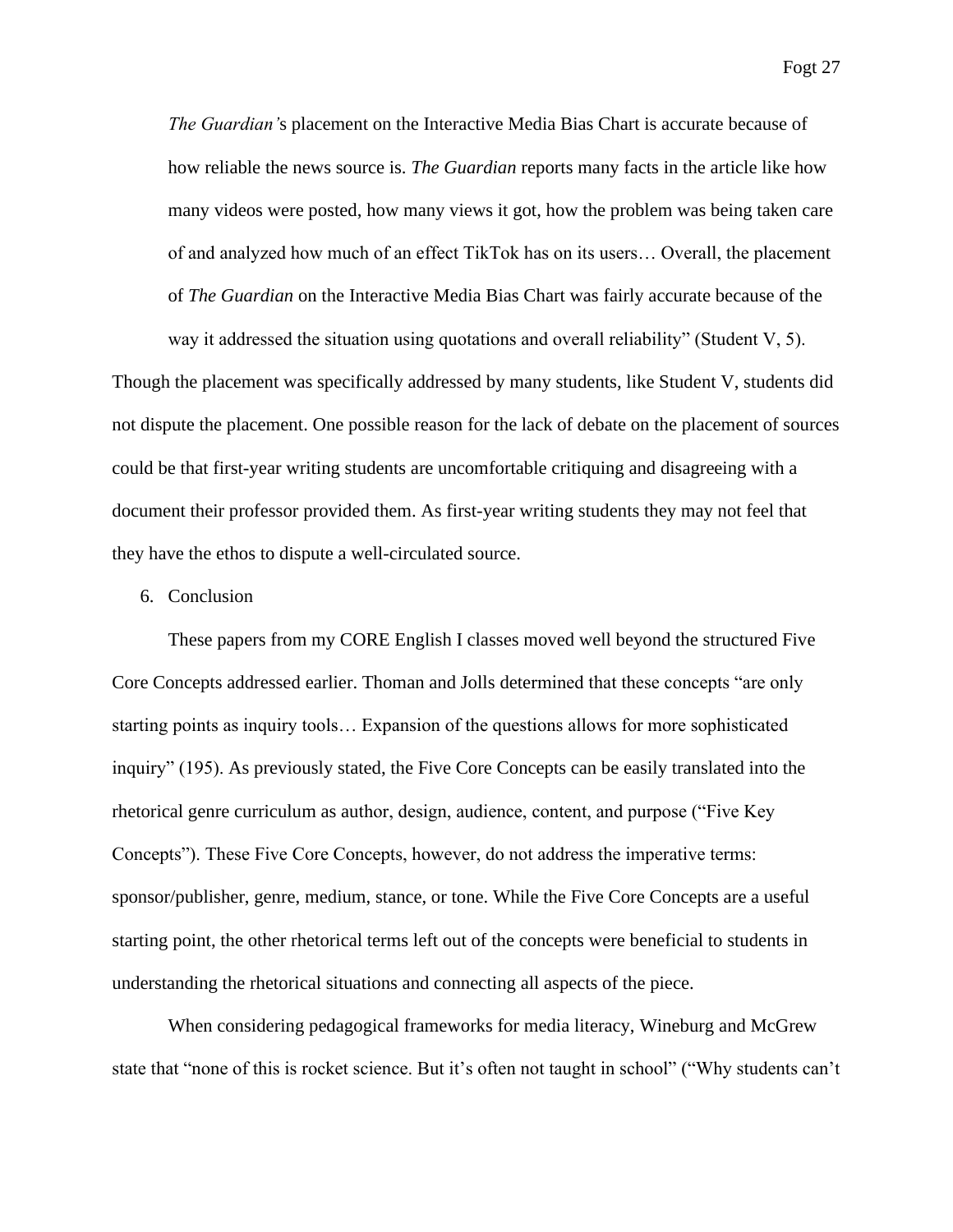google their way to the truth" 39). The way media is received by students continually through various modes of technology "demands a new kind of literacy rooted in the real world of instant information, global interactivity, and messages created on multiple media platforms" (Thoman and Jolls 202). Though students are well-acquainted with technology, educating them on media literacy can create a foundation for the responsible consumption of media. When students were asked, "What, if anything, did this research paper teach you about source credibility that you didn't know before?" Student 4 stated,

For me the biggest one was researching and doing background information on the authors… just looking at their stances and stuff like that where they stand and like what news sources they're affiliated with and what other news sources they've worked for are very important to look at because then you can kind of get the sense like are they telling me what I need to know or what they want me to know? (Student 4, 3:42-4:21).

Student 4's answer to the overall question of the research paper shows students executing the lateral reading and lateral research techniques that Wineburg and McGrew call on students to perform. Not only are students opening up new tabs to look at an author's *Twitter*, but they are looking at previously published articles, and then even further conducting research on previous news organizations and organizations' biases. Student 3 also praised lateral reading, stating that what she learned from the research paper was to "compare [and] to not just read one [article] and then go with it but look at multiple things under the same topic so that you get a fuller look" (Student 3, 3:16-3:26). And Student 2 mentioned that, "now that we did that research paper it's pretty easy for me to see when articles are opinionated" (Student 2, 3:53-4:01). By reading laterally students sharpened their research skills by jumping between tabs and verifying information on various pages. Therefore, reading rhetorically directly facilitated lateral reading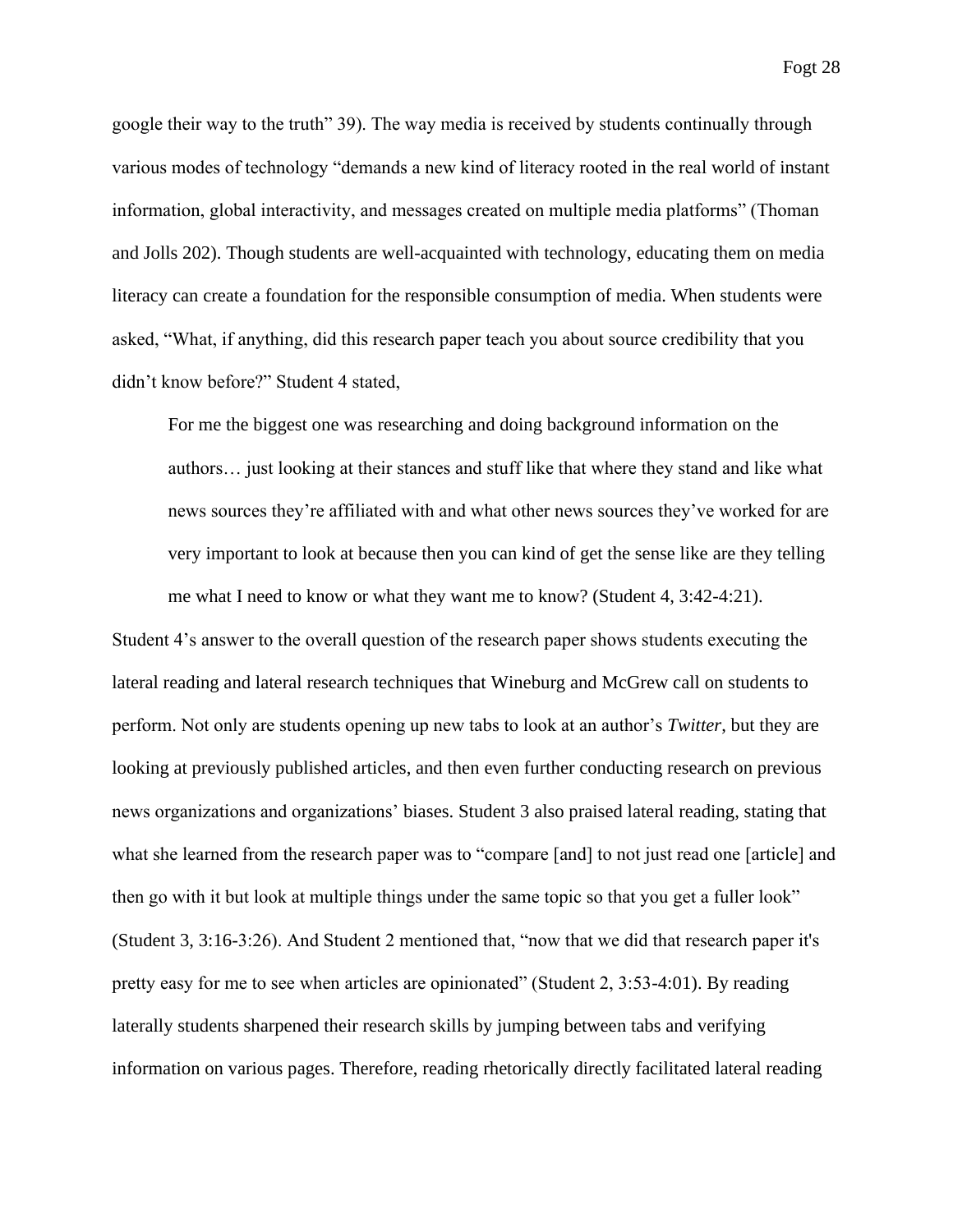for students. Performing outside research on various aspects of the rhetorical situation directly encouraged, arguably even required, lateral reading. An important catalyst for students' media literacy education is schools and colleges; "Schools cannot remain indifferent to the massive amounts of media content that our students absorb. Schools are obligated to help students learn and understand their media-saturated world. Ignoring this point is detrimental to the continued progression of learning" (Belinha 26). Teaching students media literacy allows them to practice critical thinking skills, while applying the rhetorical genre curriculum they practiced all semester.

When asked how helpful the rhetorical genre terms were in helping students assess credibility, Student 8 stated, "it was definitely really helpful because I felt like I didn't know where to start when reading an article and identifying if it is credible or not. So, I felt like that gave me an outline… And I think that's also how I structured my research paper (Student 8, 7:01-7:20). This framework not only helped students physically structure their papers, but taught them real-life skills that they can use when they encounter media in the future. Attempting to evaluate all the information offered to a student in a quick *Google* search can be overwhelming, especially if there are not strategies available to effectively sift the wealth of information. The rhetorical genre curriculum is an effective tool for students because it offers lead-in questions about various aspects of sources that can guide analysis.

One of the big questions I had for students after they completed the research paper was whether they were going to continue thinking about news sources they come across in the future in the rhetorical terms we discussed in class and on the research paper. While all students agreed that they were not going to write a paper after reading an article in their spare time, many students did mention that there were helpful terms included in the rhetorical-genre list that they would carry over. Student 3 mentioned, "I think the thing that I would think of the most is the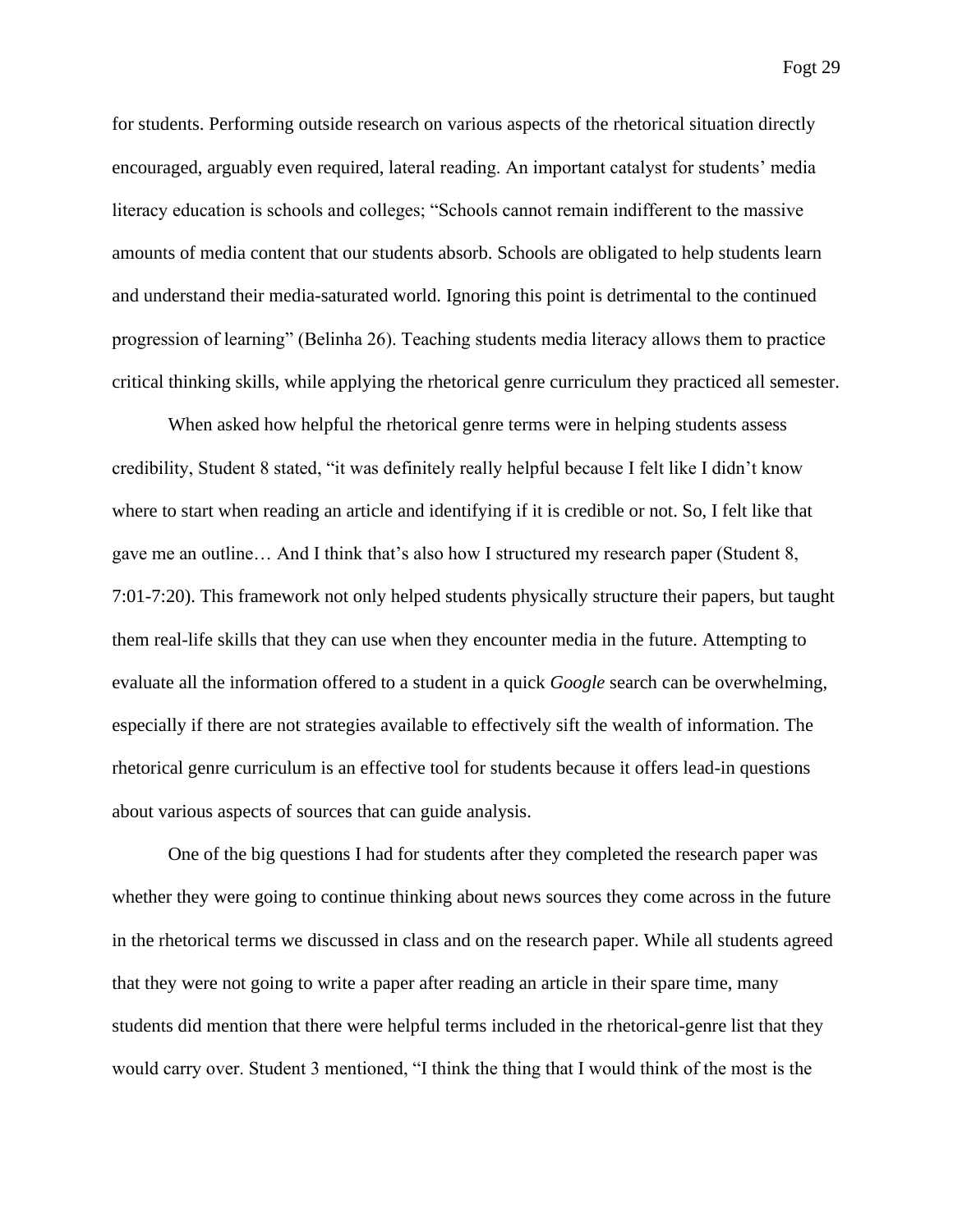purpose of the article" (Student 3, 8:01-8:04). When answering the same question about taking the rhetorical genre approach into the future as an informed citizen Student 1 stated, "I actually think about it a lot more than I used to. So, I see a lot of social media on things that are happening so that's where I get most of my information from. But I don't want to have the wrong information… Everything we talked about during our course last semester I think about it a lot more… I don't want to be misinformed" (Student 1, 9:59-10:28). Student 8 even shared that, "it is definitely important to look at it through [the rhetorical genre] lens… it was really helpful to me because it definitely opened my eyes on how to identify credibility" (Student 8, 10:56-11:37). Student 6 stated that they are likely to carry over the rhetorical genre approach, "Just because I want to know what audience this is towards… and then what genre it is and what the author's stance is… I'll probably look into the author more to understand their credibility as an author and a writer" (Student 6, 9:02-9:24). Students did, in fact, find that the rhetorical genre curriculum was not only helpful in crafting their academic research papers, but can also help them navigate the vast amount of information they come across online and through their social media networks.

One of my final questions for students was if they think media-literacy should be considered an integral part of first-year writing education curriculum. During their interviews students often stated that they had not completed a project focused on source credibility and navigating the digital space before being a student in my class. Student 3 stated,

I definitely think it is [important]. Because outside of professors or teachers or maybe friends, we get all of our information online so everything that we know or think we know is from stuff that we read. So, if that's wrong or not reliable I think it's important to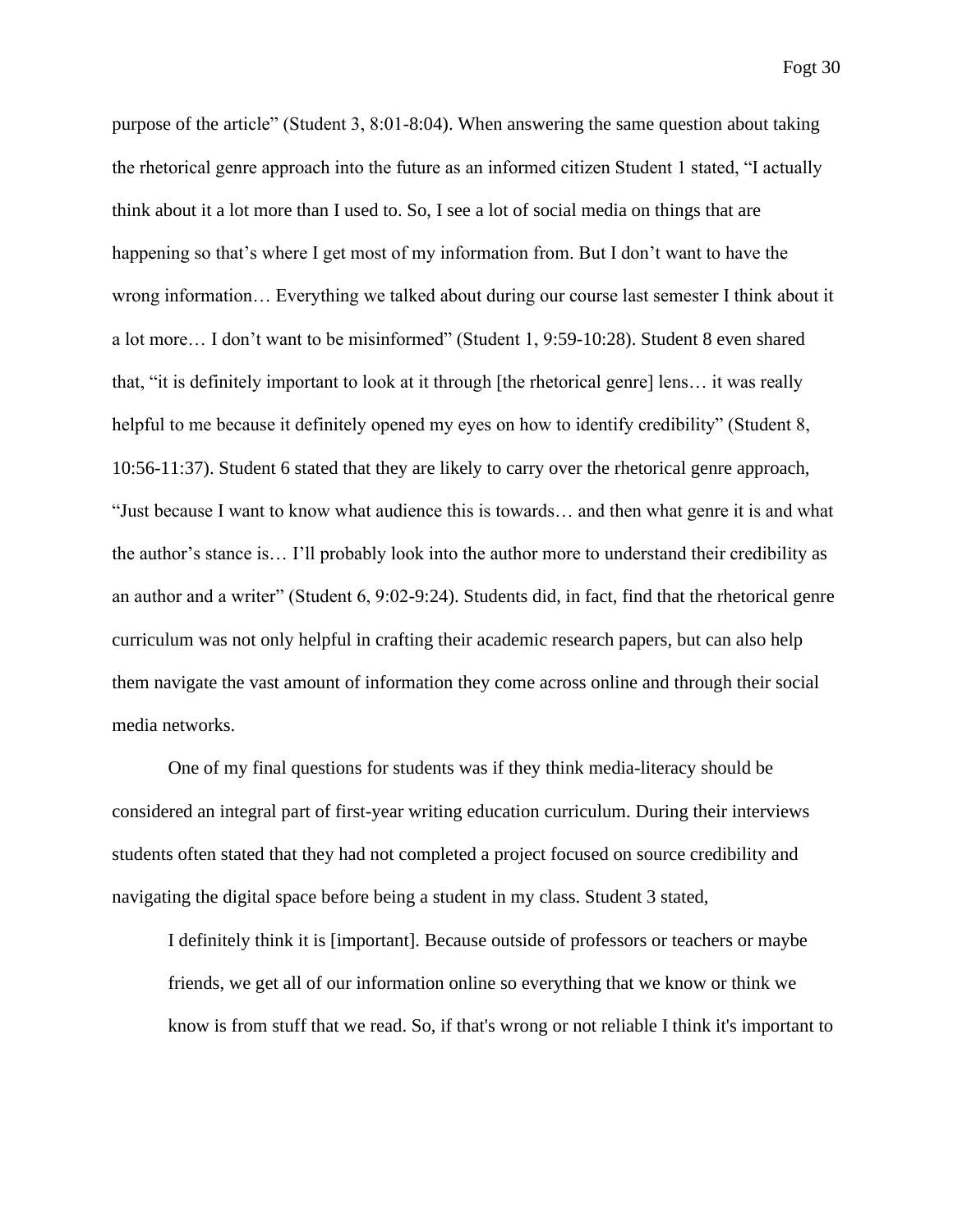know how to look out for it and be able to differentiate real [news] and [misinformation]. So, I think it is a skill that should be taught (Student 3, 9:35-10:06).

Student 1 also noted that "it's so important to be well-informed and educated on a topic that you maybe know nothing of… especially with everything that's happening in the world. You don't want to be reading things that are written by people who know nothing [about] the subject" (Student 1, 12:17- 12:39). Student 8 thought about the role of media literacy in her future life and career, noting that "if I want to make a change, I have to understand what's going on in the world. And the only way to really do that in a good way is by understanding credibility. And I think in any classes that I go into I think it will definitely [be] a big factor in how I learn" (Student 8, 14:00-14:44). Finally, Student 6 noted that media literacy is important in order to "understand the difference between fact and opinion… [and] to know where you're getting your information from and it can help in any class that you need… I think it's important just because it's hard to rummage through all the information we have nowadays" (Student 6, 11:02-11:40). Students noted that media literacy is a skill that will transfer into their daily lives as they scroll through their phones, but they also noted that it is an interdisciplinary skill that they can easily transfer to other courses.

Findings from this case study suggest that media literacy is an integral tool missing from CORE English curriculum. While the current rhetorical framework already covers many vital topics, the tenets of media literacy are crucial to provide students with an education that reflects how they source information. The framework of the rhetorical genre curriculum is already in place in CORE English curriculum at Seton Hall University and provides an easy transfer to the basics of a media literacy education. As mentioned throughout the paper, many educators believe that students' knowledge of technology transfers to a knowledge of media literacy. However,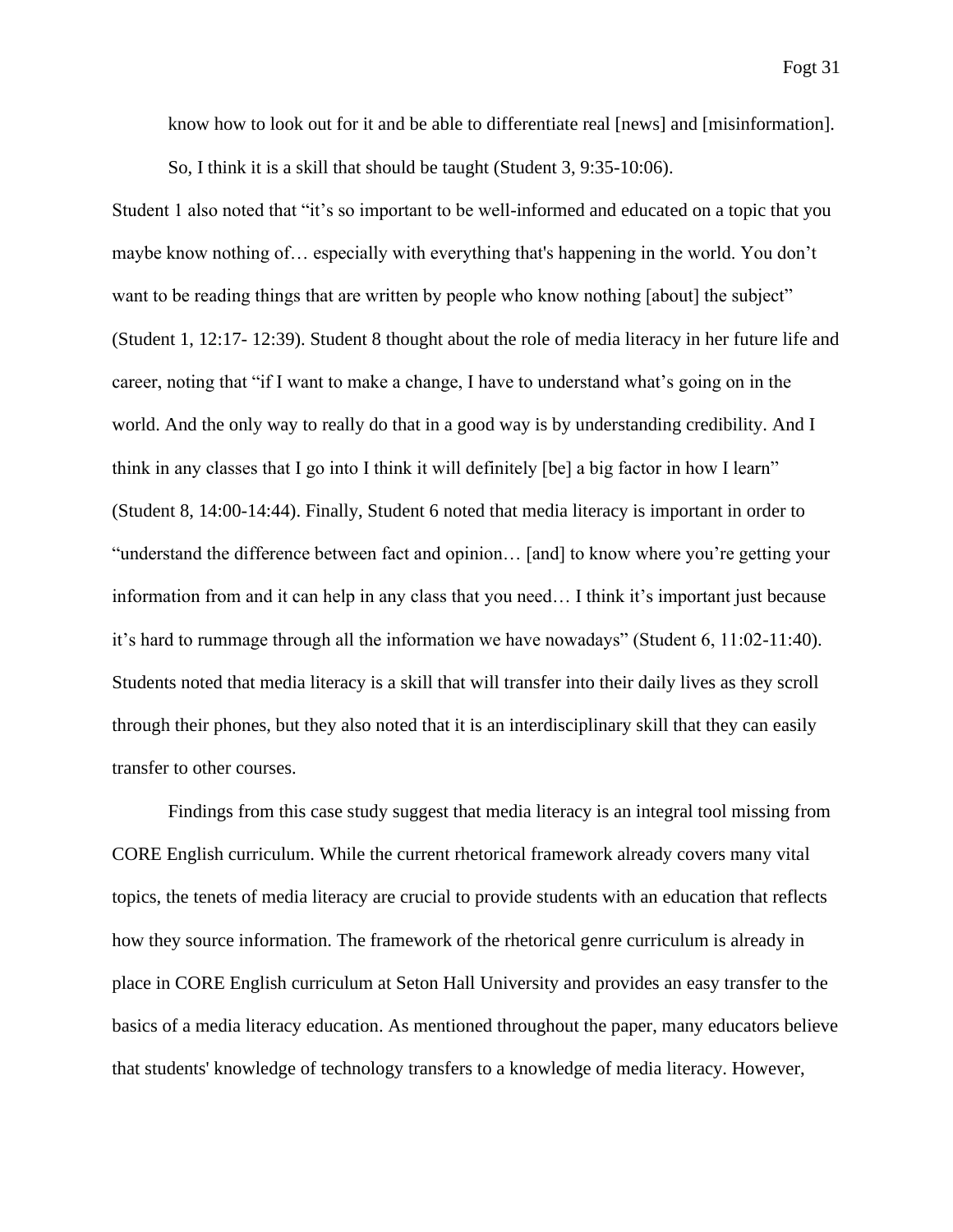based on student responses, they are lacking guidance on how to properly assess online sources. First-year writing students use the digital space to source information and their education should be reflective of the medium. Faculty can prepare students to be informed digital citizens by adding media literacy to the CORE English curriculum.

#### 7. Possibility for further research

Two aspects of the assignment that can be improved in the future is further emphasizing the Interactive Media Bias Chart with students in addition to opening the assignment to include various mediums. Within student papers, argument for or against the placement of sources on the Interactive Media Bias chart seemed to be an afterthought in their conclusion paragraphs and students were quick to agree with the placement rather than offer a critique based on their own research. Possible revisions to the research assignment could include using the Interactive Media Bias Chart further as a framework for the analysis throughout the paper rather than only asking students to use it to make an argument about placement.

When interviewing students, I asked them the question, "Which term from the rhetoricalgenre approach listed in question 3 was most influential/most helpful in analyzing the credibility of your source? Which was the least helpful?" Overwhelmingly, the answer I received from students was that medium was the least helpful term included in the list. One student noted that medium was least helpful in an interview, "because everyone chose an online article, so the medium is kind of hard to use" (Student 6, 7:00-7:05). Many students noted this same idea, that all of the mediums were the same, they all found online news articles. Therefore, if I were to revise this assignment, it would help to have students consume news stories through various platforms. Belinha states that the media now "[includes] television and radio, newspapers and magazines, advertising, movies and videos, book publishing, and photography, as well as various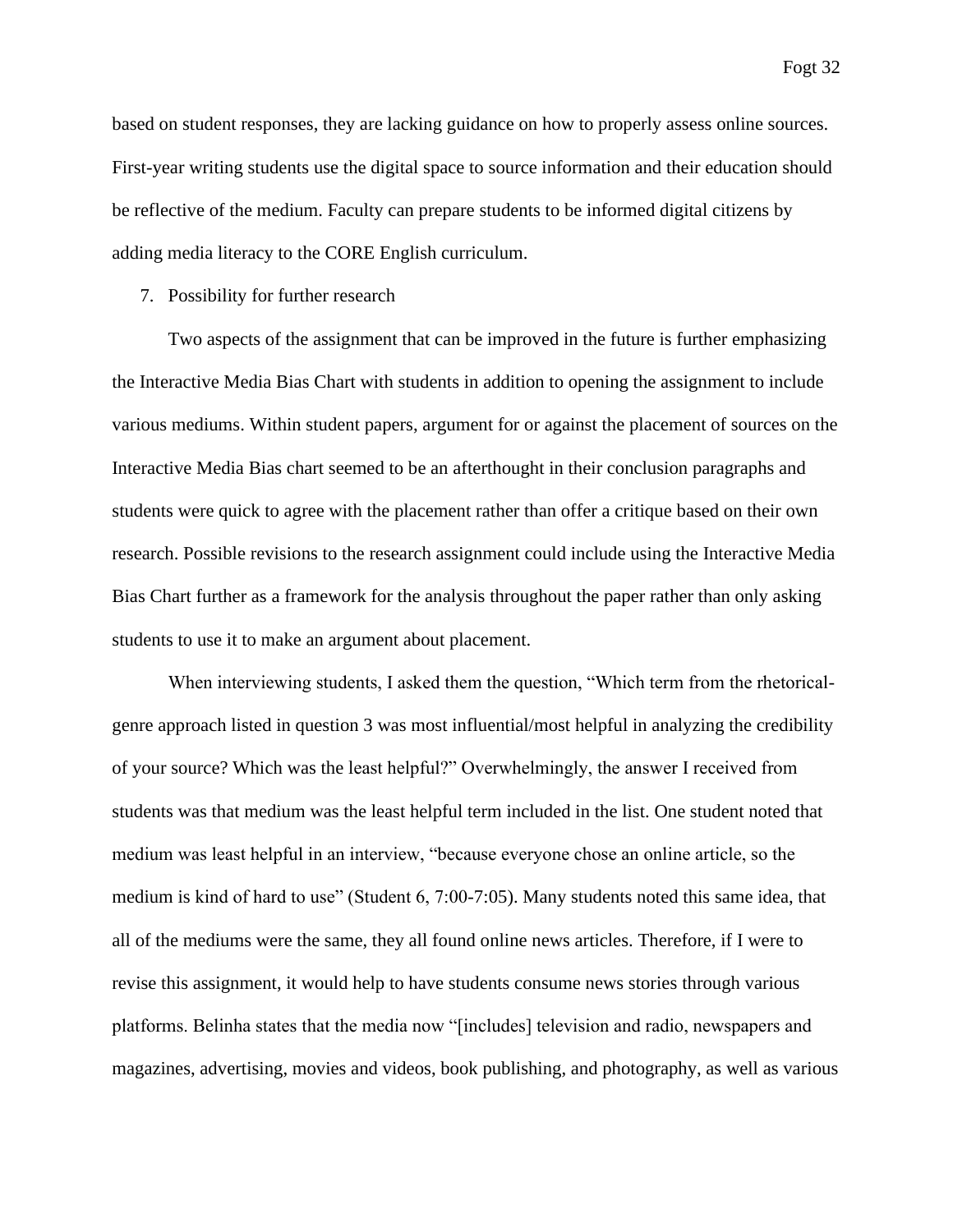networks, platforms, outlets, and forums on the Internet. To put it briefly, the media are vehicles for mass communication" (Belinha 25). For example, instead of using two online news sources to compare, I would require that students look at one news story from different mediums. Possible ways can include podcast episodes, television news segments, written news articles, radio broadcasts, and/or social media posts (*Twitter* threads, *Instagram* stories, *Instagram* live). By choosing various mediums through which to consume news, students would gain skills in analyzing the rhetorical situation of other mediums. In their interview Student 6 stated, "seeing what an opinion article sounds like or what a social media post sounds like compared to how the other one is written, I think it is just easier to see [bias] in terms of comparison (Student 6, 6:10- 6:19). Comparing mediums can teach students about how specific messages are constructed outside of print-journalism. As Thoman and Jolls suggest, media literacy has "[expanded] the concept of "text" to include not just written texts but any message form—verbal, aural, or visual—(or all three together!)—that is used to create and then pass ideas back and forth between human beings" (181). Broadening the assignment to include a more diverse range of media would better allow students to utilize all aspects of the rhetorical genre, while also encouraging them to interpret the media they may encounter more often than print media. As Thoman and Jolls state, "It is important to learn how to 'read' all kinds of media messages in order to discover the points of view that are embedded in them and how to assess those points of view as part of the text rather than accepting them as a given. Only then can we judge whether to accept or reject these messages as we negotiate our way each day through our mediated environment" (194).

Based on survey responses gathered for this case study, students are overwhelmingly using *Google* and various social media sites to gather their information (Figure 5). A rhetorical genre curriculum paired with media literacy education can engage students in an analysis of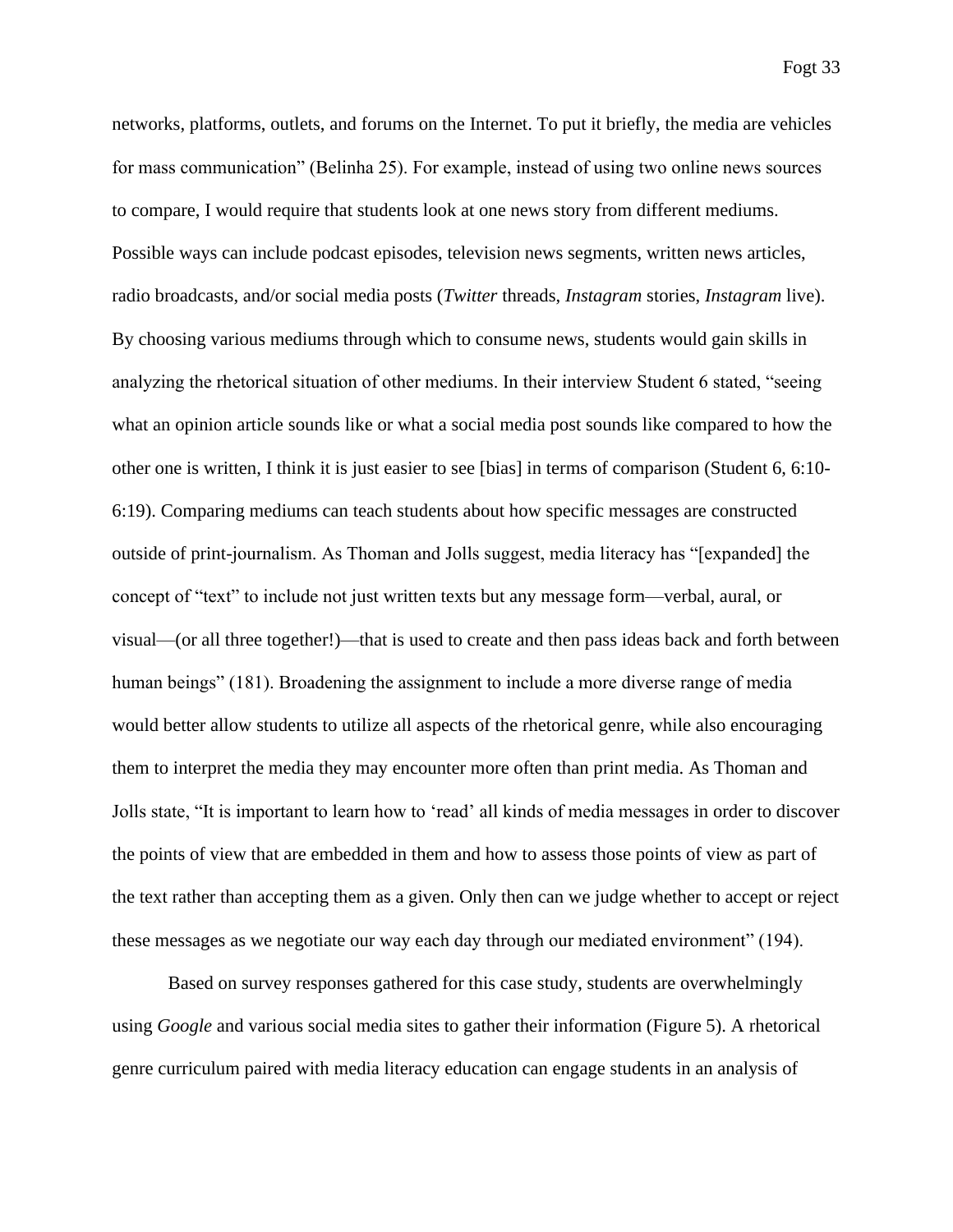sources they may come across regularly online. With a focus on media literacy in the classroom, educators can play a pivotal role in students' understanding of the messaging that surrounds them. I will include the media literacy curriculum in future coursework and expand the research paper assignment to include various media platforms. While younger generations have become increasingly familiar with technology from a young age, many students would benefit from strategies and guiding practices that will aid them in sifting through the infinite amount of information housed online. I look forward to improving the assignment in the future and assisting in building students' media literacy, analytical, and critical thinking skills.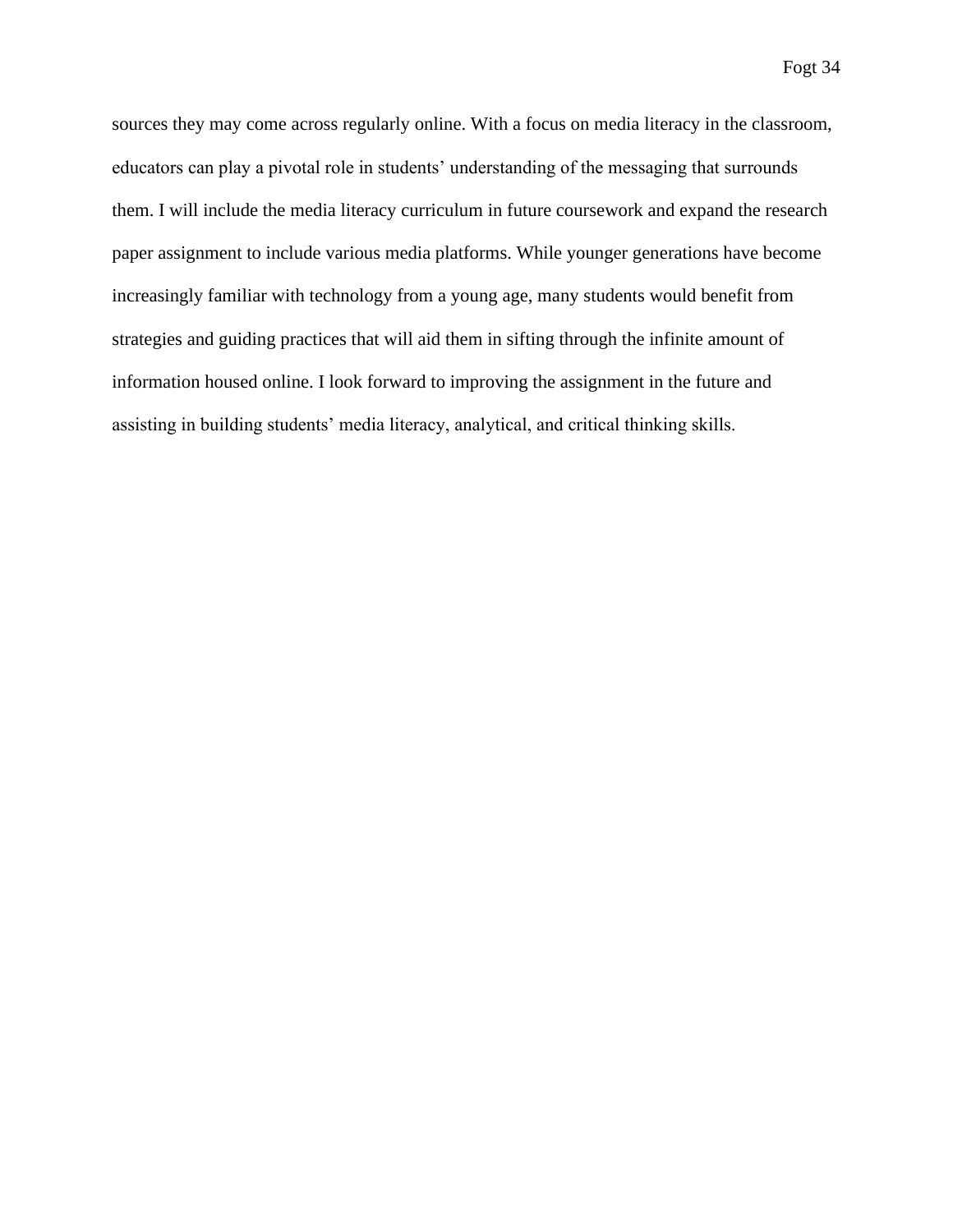# **Figure 1.**

Professor Fogt ENGL 1201 AA/AI Fall 2020

#### Research Paper Assignment Sheet

Due to the overwhelming amount of (mis)information that can be found online (through a quick Google search or even through various social media outlets) it is important to analyze sources for credibility. For the final paper in this course you will write a 5-6 page research paper analyzing a specific news story from a news source. In writing this paper please think about the questions below: the questions you can interrogate about the article can include, but are not limited to:

- Who is the author?
- Who is the sponsor/publisher of the site?
- What is the genre and medium of the article? In other words, what is the author writing and where are they writing?
- Who is the intended audience?
- What is the author's stance?
- What is the purpose of this text?
- What are some of the presentation features e.g. visual, layout/ design- of the content? (Leporati 250)
- What is the overall tone?
- Content: Does the article use direct quotations or statistics to support the argument?

The conclusion of your research paper should discuss if the news source you are researching is fairly placed on the Interactive Media Bias Chart found on Blackboard. Provide your reader with a brief justification of where you think the source should be placed.

You may pick a current event from the list below OR email me a specific topic that you would like to research for approval no later than class time on Wednesday, November 4<sup>th</sup>:

- Death of Supreme Court Justice, Ruth Bader Ginsburg
- The outcome of the court case regarding Breonna Taylor
- Hysterectomies being performed on detainees
- Amy Coney Barrett Supreme Court Justice Hearings Day 1

You should then find a story about the current event you chose from one of the sources listed below OR if you would like to research another news source, please email me for approval no later than class time on Wednesday, November 4th:

CNN, Vox, Huffpost, New York Times, Washington Post, The Advocate, DailyMail, Washington Examiner, New York Post, The Blaze, Fox News, Breitbart

You will then find reporting of the same story through the Associated Press in order to compare how the story is presented. You should interrogate the Associated Press article using the same questions as listed above (author, genre, medium, audience, etc.).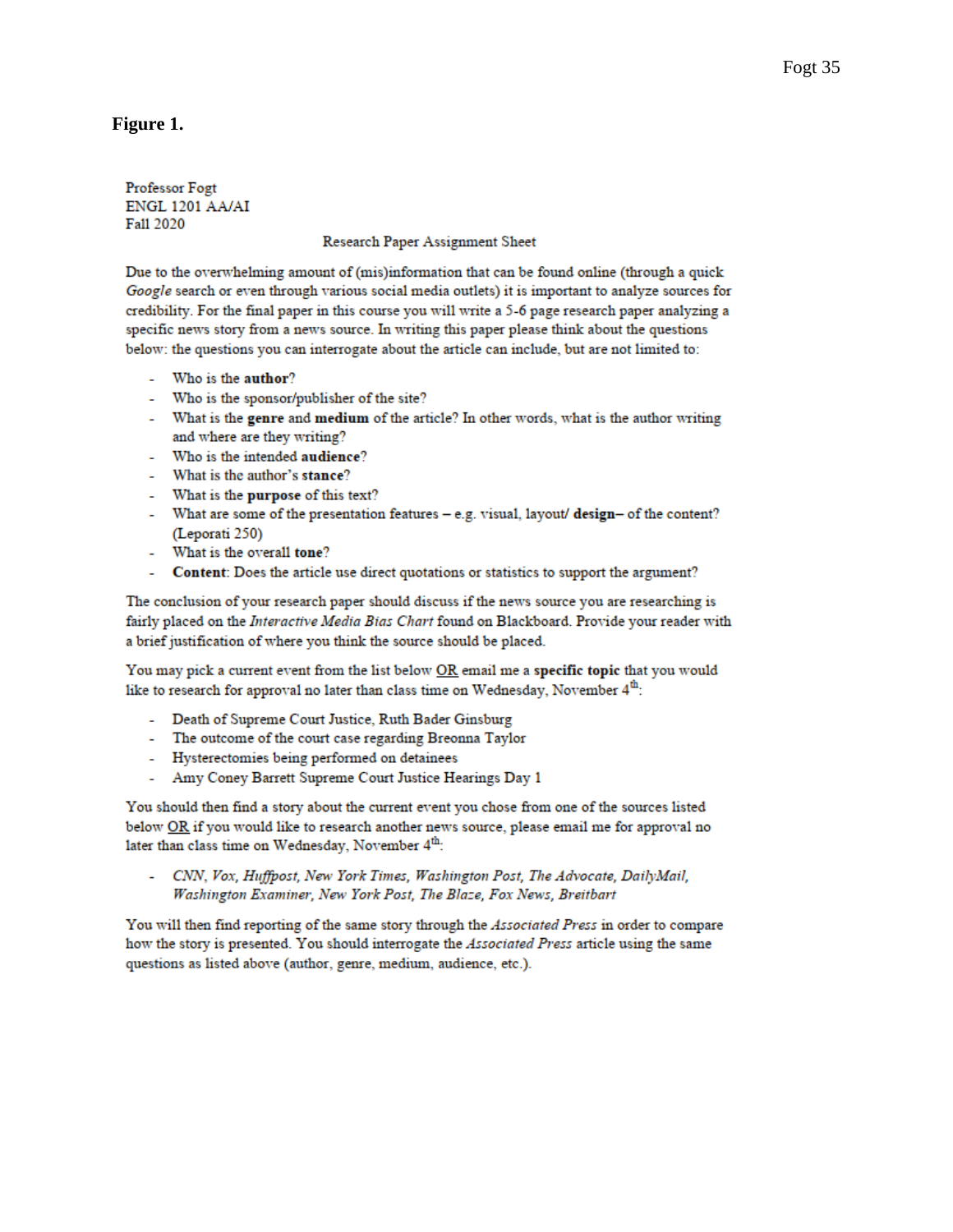Your paper should strictly follow MLA guidelines, contain an interesting title, arguable thesis, and include a Works Cited page with citations in proper MLA format. For reference, please refer to page 119-169 in The Little Seagull Handbook which includes MLA citation examples.

#### News Source, Story Choice, and Venue: Wednesday, November 4th

By class time, upload your choices for news source, story, and your venue to the appropriate Blackboard discussion board labeled "Source, Story, and Venue." When thinking about venue, think about where your essay could be published in order to raise awareness about source credibility for other students.

#### Rough Draft Due Date: Wednesday, November 11th

We will be peer-reviewing essays in class, so please upload your rough draft to Blackboard by class time on Wednesday morning for your peers to mark up with their comments and suggestions. I will also provide comments/suggestions on Blackboard.

#### Final Draft Due Date: Wednesday, December 2nd

For the final draft, please upload your essay to Blackboard by 11:59pm on Wednesday, December 2<sup>nd</sup>.

### **Writing Center**

I encourage you to continue using the Writing Center at any stage of your writing process. For more information on how to make an appointment, please refer to the syllabus.

#### Please read the following:

It is possible that I will use the information generated from these papers as case studies for my own educational research as part of my master's thesis. If this project is approved, the data analysis will not take place until after the semester is completed and grades are submitted. In addition, I would anonymize any data (your identity would not be revealed), and I would not use any of your data if you are under 18. I will send a separate consent form. You will not be invited to complete it until after the semester is over.

### **Figure 2.**

#### **Interview Questions:**

- 1) Were you aware of the amount of (mis)information that can be found online before your research paper assignment?
- 2) What criteria did you use to assess the credibility of a source before ENGL 1201AA/1201AI?
- 3) What did this research paper teach you about source credibility that you did not know before?
- 4) How helpful was the rhetorical-genre approach in assessing the credibility of your source? In other words, did the vocabulary of audience, purpose, tone, design, stance, medium, and genre assist in your understanding of analyzing sources for credibility?
- 5) Which term from the rhetorical-genre approach listed in question 3 was most influential/most helpful in analyzing the credibility of your source?
- 6) How likely are you to continue thinking about source credibility in rhetorical terms now that you have completed the research paper for ENGL 1201AA/1201AI?
- 7) Do you think the ability to assess source credibility is a skill every first-year writing student needs to be taught? Why or why not?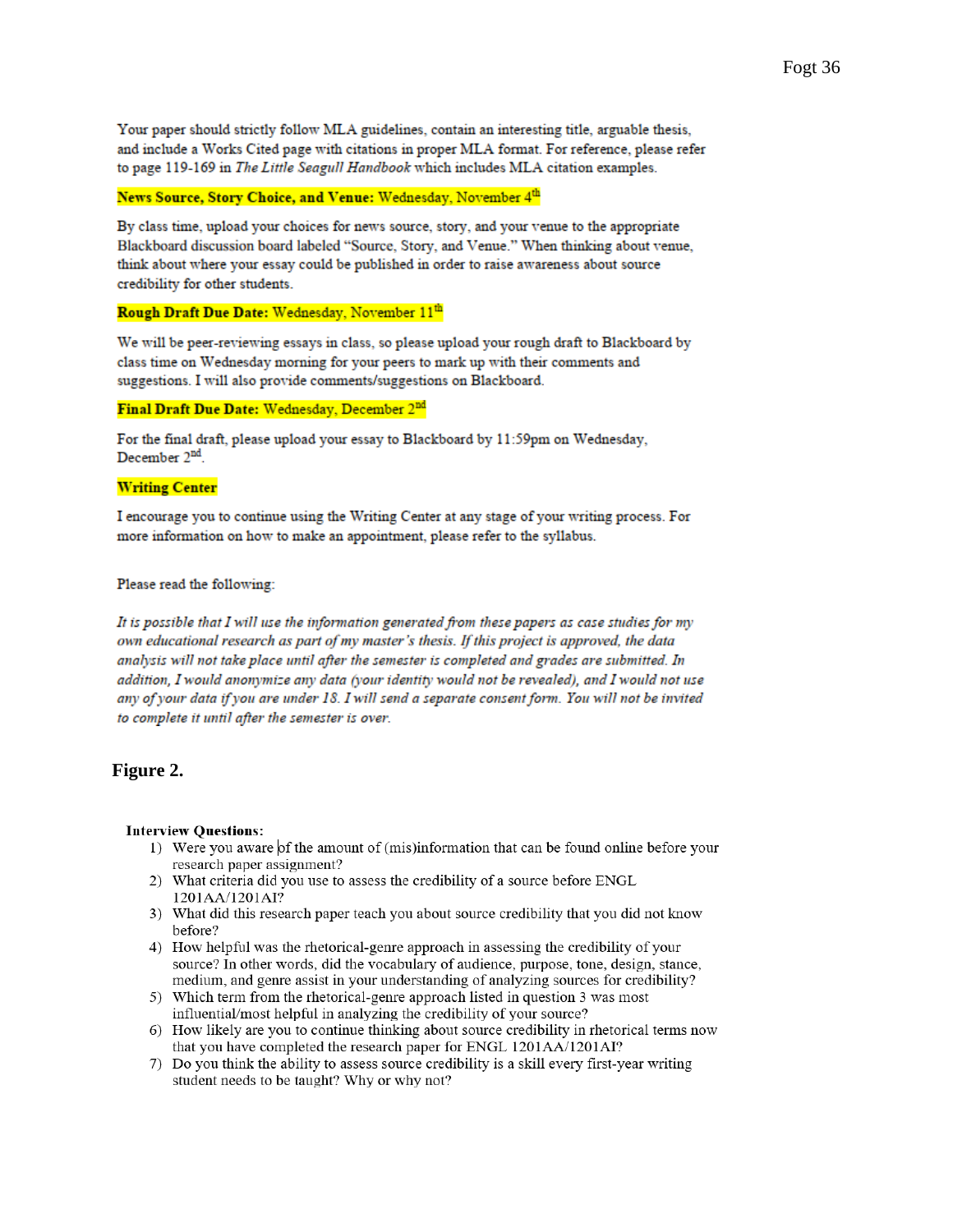# **Figure 3.**

# **Default Report**

**MA Thesis Survey Questions** March 9, 2021 7:19 AM MST

# Q1 - How often do you read news articles?



Showing rows 1 - 5 of 5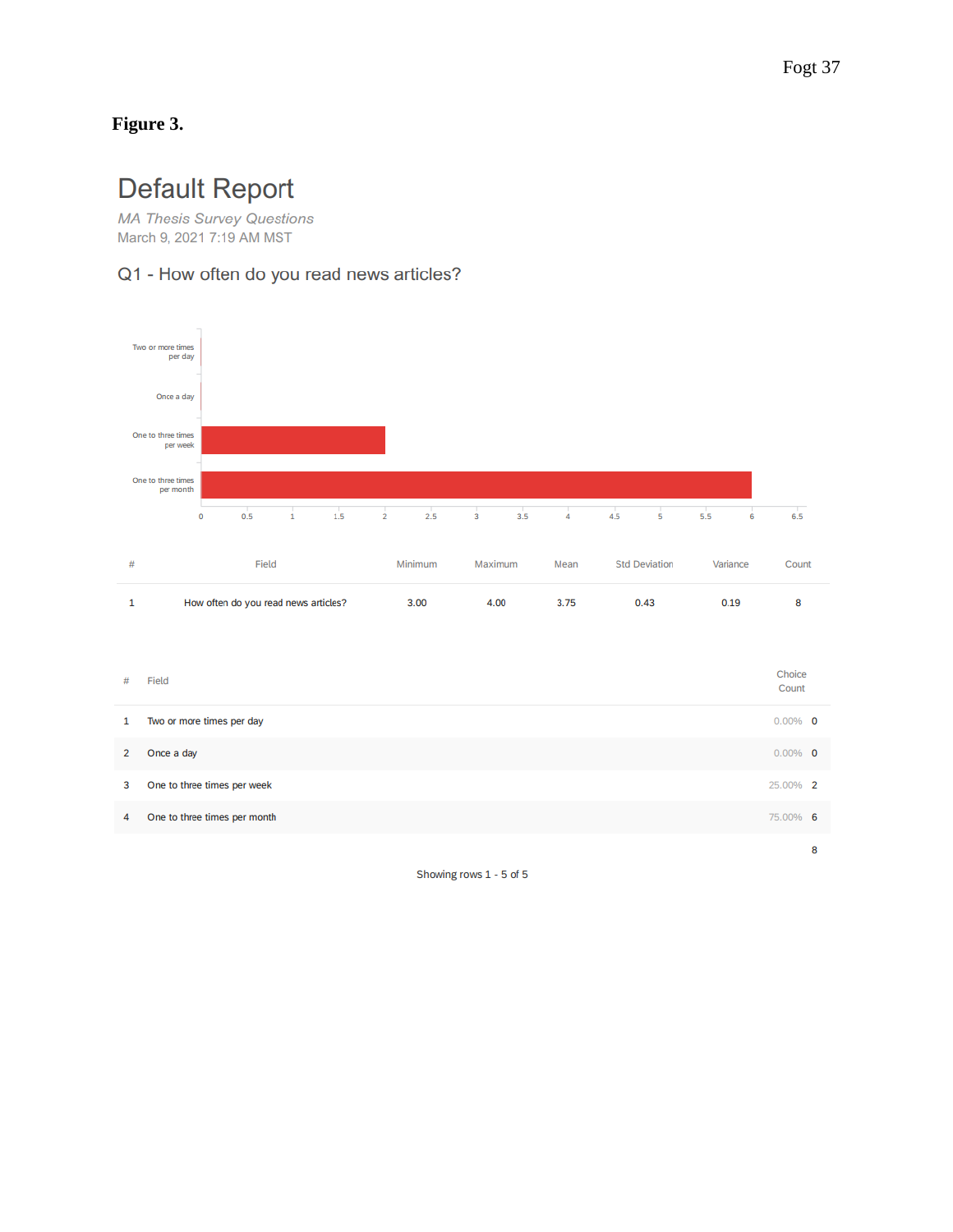# **Figure 4.**

Q2 - What news source(s) do you obtain your articles from? (Choose as many as



applicable)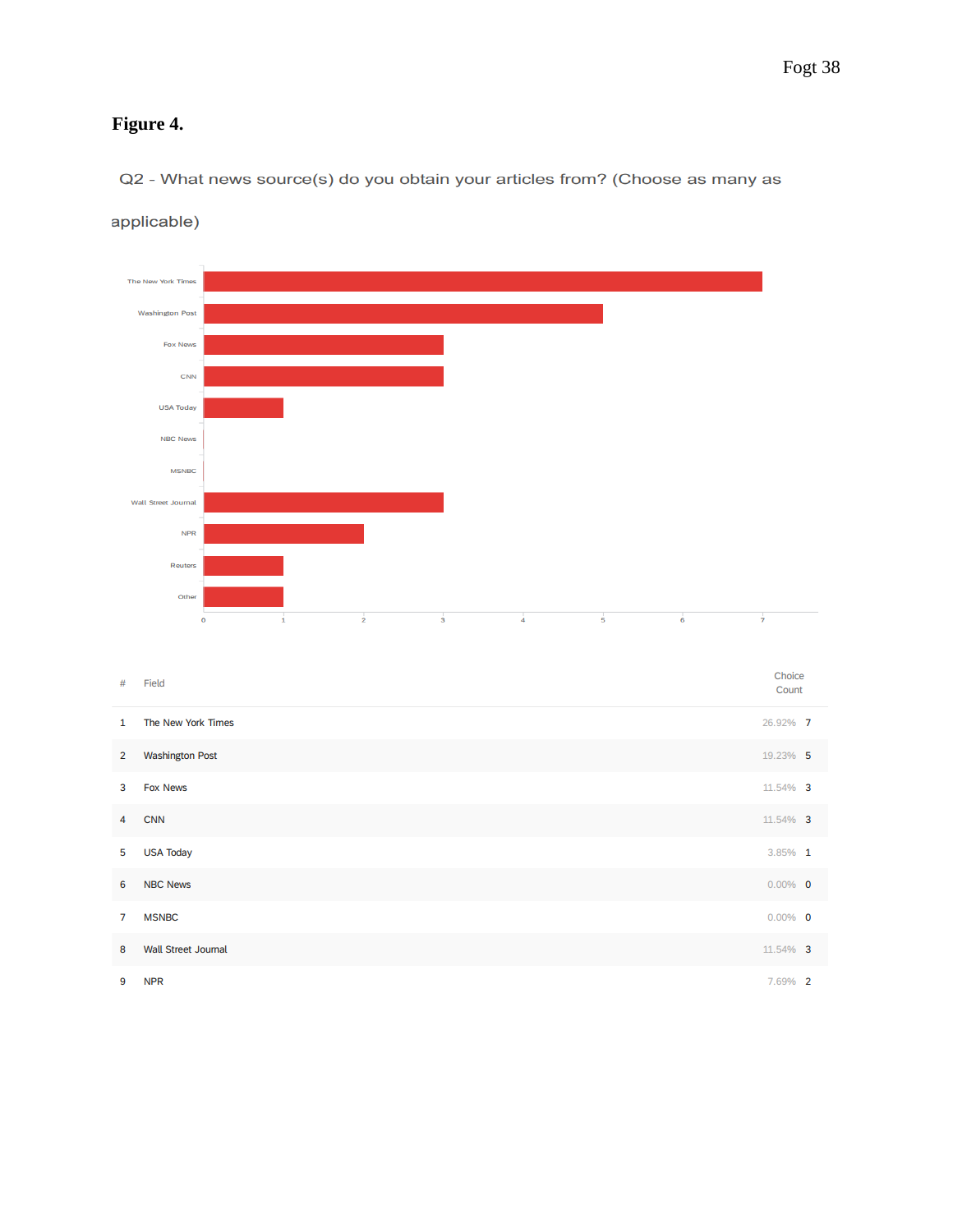| #                                      | Field                     | Choice<br>Count |    |  |  |  |
|----------------------------------------|---------------------------|-----------------|----|--|--|--|
| 10                                     | Reuters                   | 3.85% 1         |    |  |  |  |
| 11                                     | Other                     | 3.85% 1         |    |  |  |  |
|                                        |                           |                 | 26 |  |  |  |
|                                        | Showing rows 1 - 12 of 12 |                 |    |  |  |  |
|                                        | Q2_11_TEXT - Other        |                 |    |  |  |  |
| Other                                  |                           |                 |    |  |  |  |
| ESPN, Bleacher Report, Barstool Sports |                           |                 |    |  |  |  |

# **Figure 5.**

Q3 - What platform(s) do you use to obtain your articles? (Choose as many as

applicable)

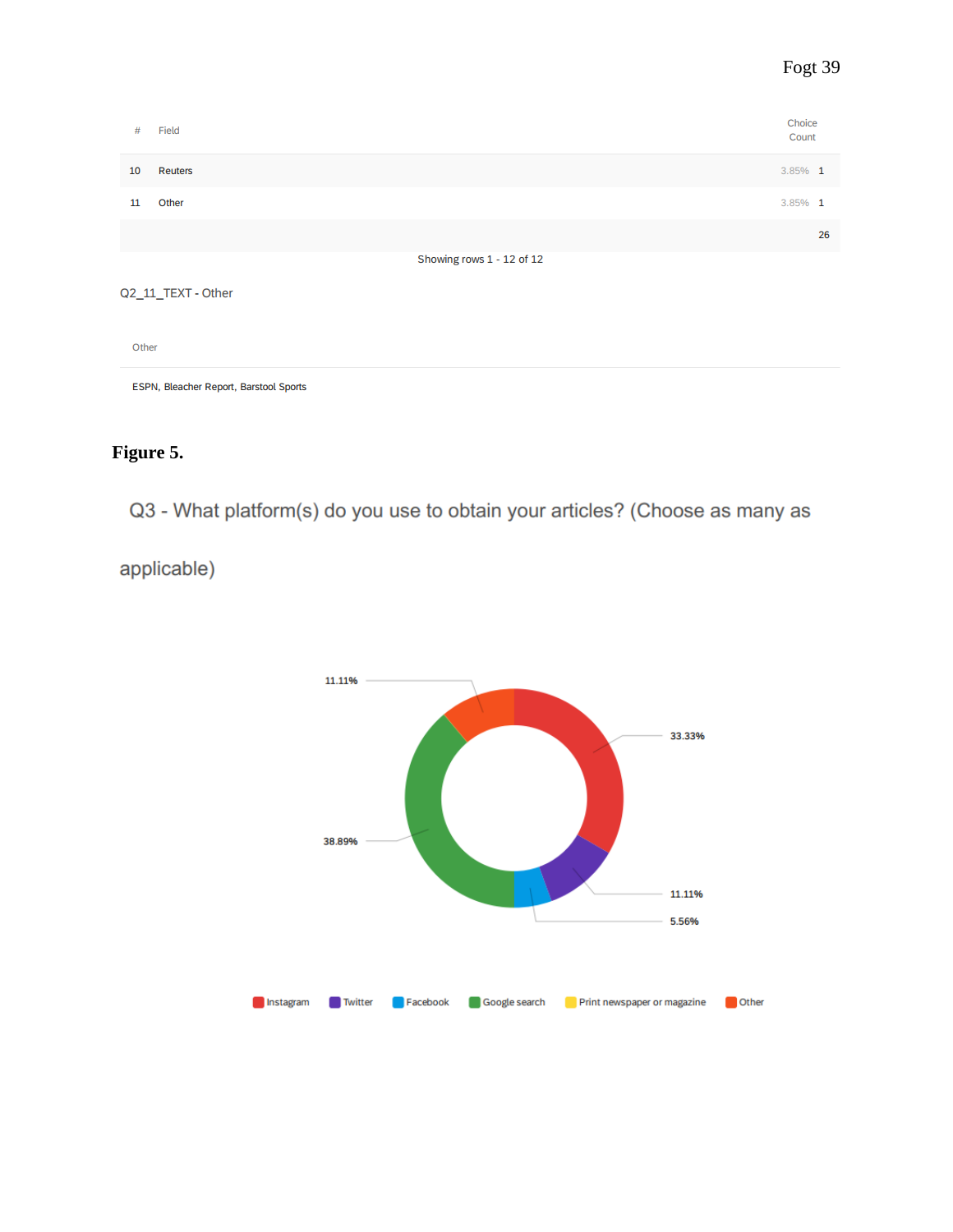| #                       | Field                       | Choice<br>Count |    |  |
|-------------------------|-----------------------------|-----------------|----|--|
| 1                       | Instagram                   | 33.33% 6        |    |  |
| $\overline{2}$          | Twitter                     | 11.11% 2        |    |  |
| 3                       | Facebook                    | 5.56% 1         |    |  |
| 4                       | Google search               | 38.89% 7        |    |  |
| 5                       | Print newspaper or magazine | $0.00\%$ 0      |    |  |
| 6                       | Other                       | 11.11% 2        |    |  |
|                         |                             |                 | 18 |  |
| Showing rows 1 - 7 of 7 |                             |                 |    |  |

Q3\_6\_TEXT - Other

| Other             |  |  |
|-------------------|--|--|
| <b>Television</b> |  |  |
| Reddit            |  |  |

# **Figure 6.**

Q4 - On a scale of 1-5 how influential was your research paper in altering how you



analyze source credibility?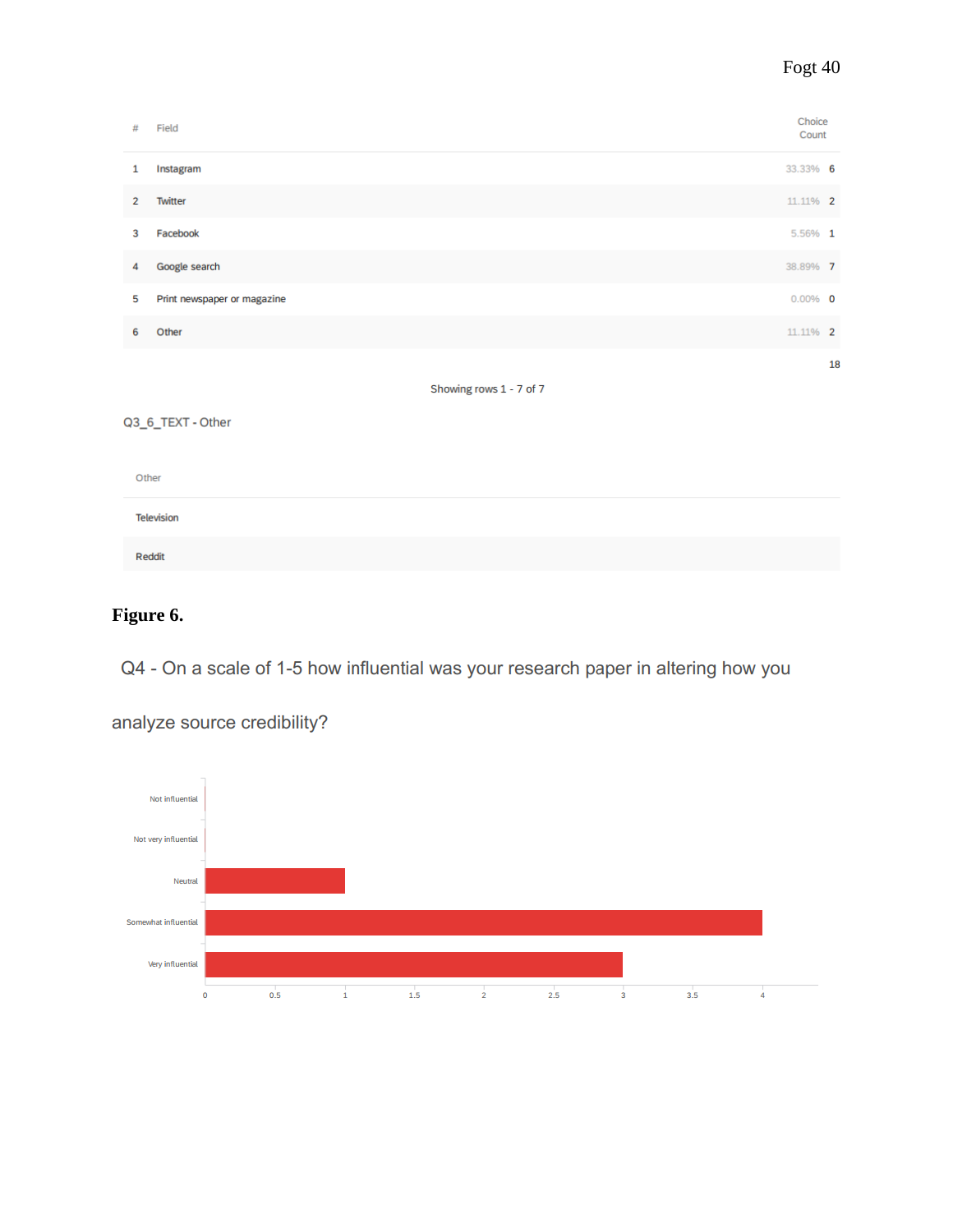| #              | Field                                                                                                        | Minimum                 | Maximum | Mean | Std<br>Deviation | Variance | Count           |
|----------------|--------------------------------------------------------------------------------------------------------------|-------------------------|---------|------|------------------|----------|-----------------|
| $\mathbf{1}$   | On a scale of 1-5 how influential was your research paper in altering<br>how you analyze source credibility? | 3.00                    | 5.00    | 4.25 | 0.66             | 0.44     | 8               |
|                |                                                                                                              |                         |         |      |                  |          |                 |
| #              | Field                                                                                                        |                         |         |      |                  |          | Choice<br>Count |
| 1              | Not influential                                                                                              |                         |         |      |                  |          | $0.00\%$ 0      |
| $\overline{2}$ | Not very influential                                                                                         |                         |         |      |                  |          | $0.00\%$ 0      |
| 3              | <b>Neutral</b>                                                                                               |                         |         |      |                  |          | 12.50% 1        |
| 4              | Somewhat influential                                                                                         |                         |         |      |                  |          | 50.00% 4        |
| 5              | Very influential                                                                                             |                         |         |      |                  |          | 37.50% 3        |
|                |                                                                                                              |                         |         |      |                  |          | 8               |
|                |                                                                                                              | Showing rows 1 - 6 of 6 |         |      |                  |          |                 |

**End of Report**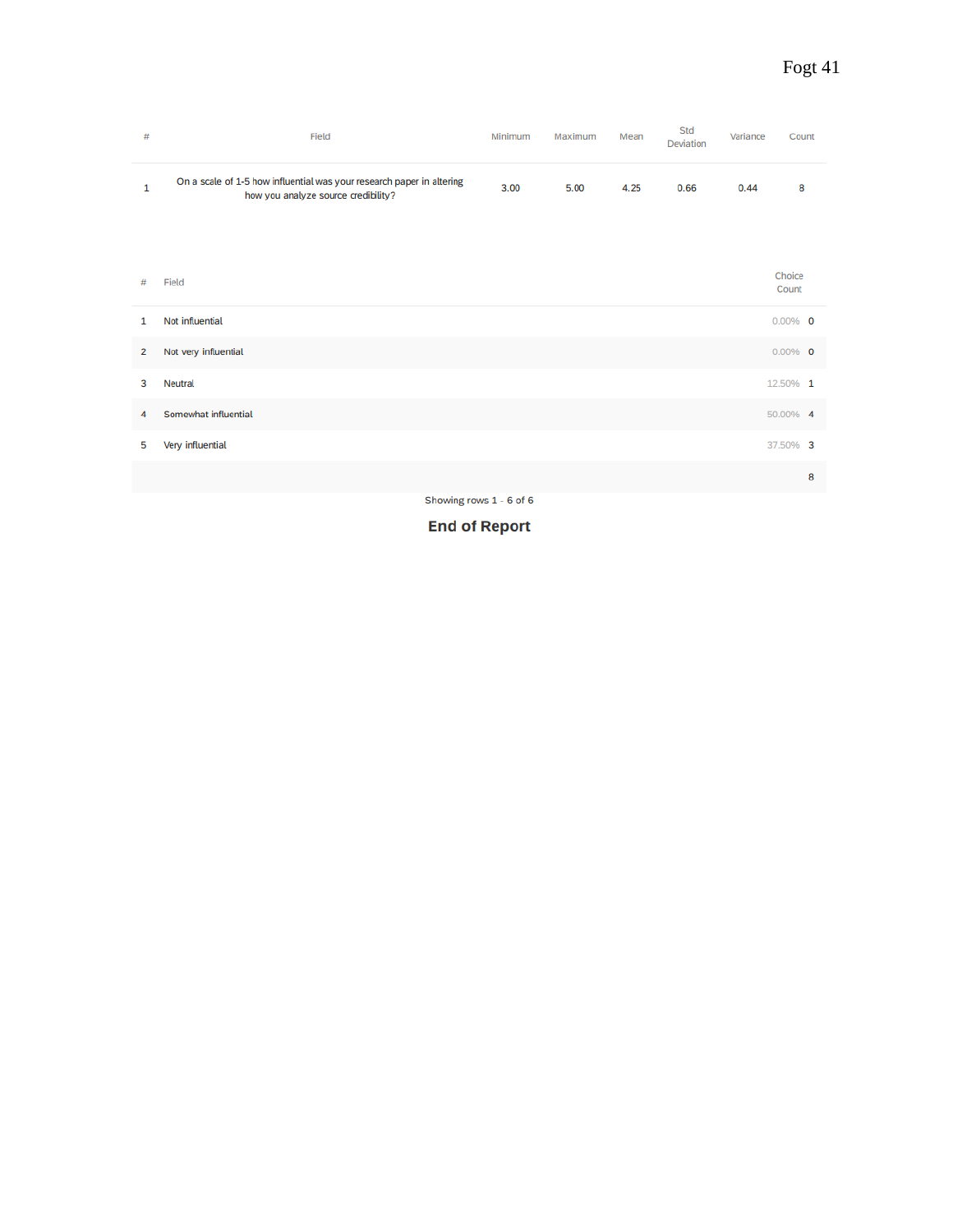### Works Cited

- Belinha S. De Abreu. *Teaching Media Literacy*. Vol. Second edition, ALA Neal-Schuman, 2019. EBSCOhost, search.ebscohost.com/login.aspx?direct=true&AuthType=sso&db= nlebk&A N=2403508&site=eds-live. Accessed 2 March 2021.
- Bitzer, Lloyd F. "The Rhetorical Situation." *Philosophy & Rhetoric*, vol. 25, Jan. 1992, pp. 1–14. *EBSCOhost*, search.ebscohost.com/login.aspx?direct=true&AuthType=sso& db=ufh&A N=16241271&site=eds-live. Accessed 29 April 2021.
- Booth, Wayne C. "The Rhetorical Stance." *College Composition and Communication*, vol. 14, no. 3, 1963, pp. 139–145. *JSTOR*, www.jstor.org/stable/355048. Accessed 1 May 2021.
- "Five Key Questions Form Foundation for Media Inquiry." *CML: Center for Media Literacy*, www.medialit.org/reading-room/five-key-questions-form-foundation-media-inquiry. Accessed 30 March 2021.

Fogt, Sanna. "MA Thesis Survey Questions." Survey. *Qualtrics.* 8 Feb. 2021.

- Garrett, Major. "'It Was a Drug': Capitol Riot Exposes Reach of QAnon Disinformation." *CBS News*, CBS Interactive, 31 Jan. 2021, www.cbsnews.com/news/qanon-capitol-riot-reach/. Accessed 15 March 2021.
- Goering, Christian Z., and P. L. Thomas. Critical Media Literacy and Fake News in Post-Truth America. Brill | Sense, 2018. EBSCOhost, search.ebscohost.com/login.aspx?direct=true& AuthType=sso&db=nlebk&AN=1923907&site=eds-live. Accessed 13 March 2021.
- Grant-Davie, Keith. "Rhetorical Situations and Their Constituents." *Rhetoric Review*, vol. 15, no. 2, Apr. 1997, pp. 264–279. *EBSCOhost*, search.ebscohost.com/login.aspx?direct=true &AuthType=sso&db=edsjsr&AN=edsjsr.465644&site=eds-live. Accessed 29 April 2021.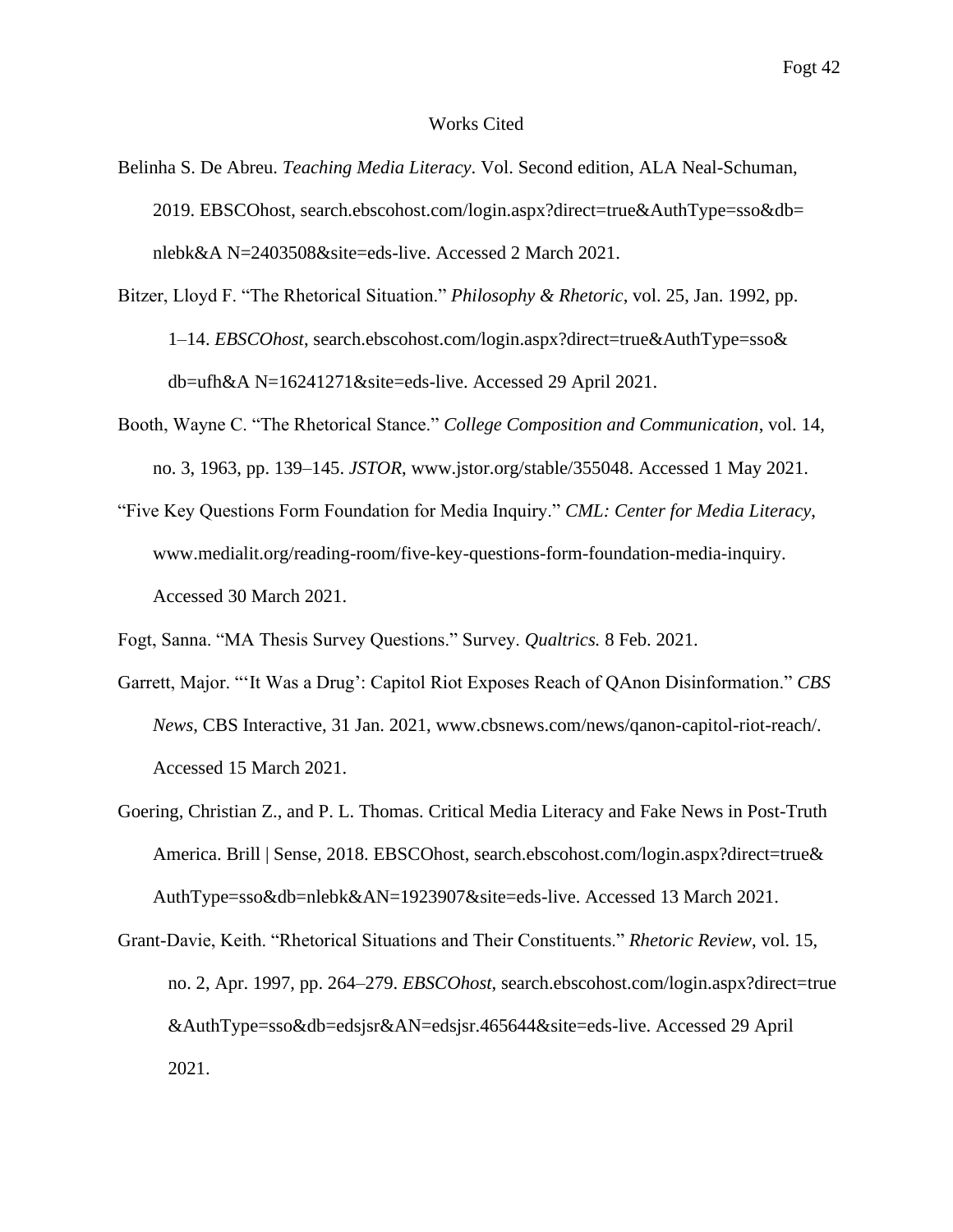Hargittai, Eszter, et al. "Trust Online: Young Adults' Evaluation of Web Content." *International Journal of Communication* (19328036), vol. 4, Mar. 2010, pp. 468–194. EBSCOhost, search.ebscohost.com/login.aspx?direct=true&AuthType=sso&db=ufh&AN= 51893348&site=eds-live. Accessed 28 September 2020.

- "Interactive Media Bias Chart," *Ad Fontes Media*, www.adfontesmedia.com/interactive-me dia-bias-chart-2/. Accessed 26 Sept. 2020.
- Lee, Dave. "Matter of Fact-Checkers: Is Facebook Winning the Fake News War?" *BBC News*, BBC, 2 Apr. 2019, www.bbc.com/news/technology-47779782.
- Leporati, Becky Ramsey, et al. "Learning to Evaluate Sources: Comparing Teaching Modalities and Student Outcomes." portal: *Libraries and the Academy*, vol. 19 no. 2, 2019, p. 233- 252. *Project MUSE*, doi:10.1353/pla.2019.0014. Accessed 27 September 2020.
- "Mission Statement for College English and Basic Skills English Department, Seton Hall University." *Resources for First-Year Writing,* http://blogs.shu.edu/english/missi onstatement-for-college-english-and-basic-skills-english-department-seton-hall-university/. Accessed 1 March 2021.
- "Research Paper Prewrite." Discussion Board. ENGL 1201 AA/AI . Blackboard, 6 November 2020, https://myweb.shu.edu/ultra/courses/\_478557\_1/cl/outline. Accessed 15 February 2021.
- Samuel-Azran, Tal, and Tsahi, Hayat. "Online news recommendations credibility: The tie is mightier than the source." *Media Education Research Journal*, vol. 27, no. 60, 2019. ERIC. Accessed 24 September 2020.

Sorenson, Mary E. "Beyond the Google search bar: Evaluating source credibility in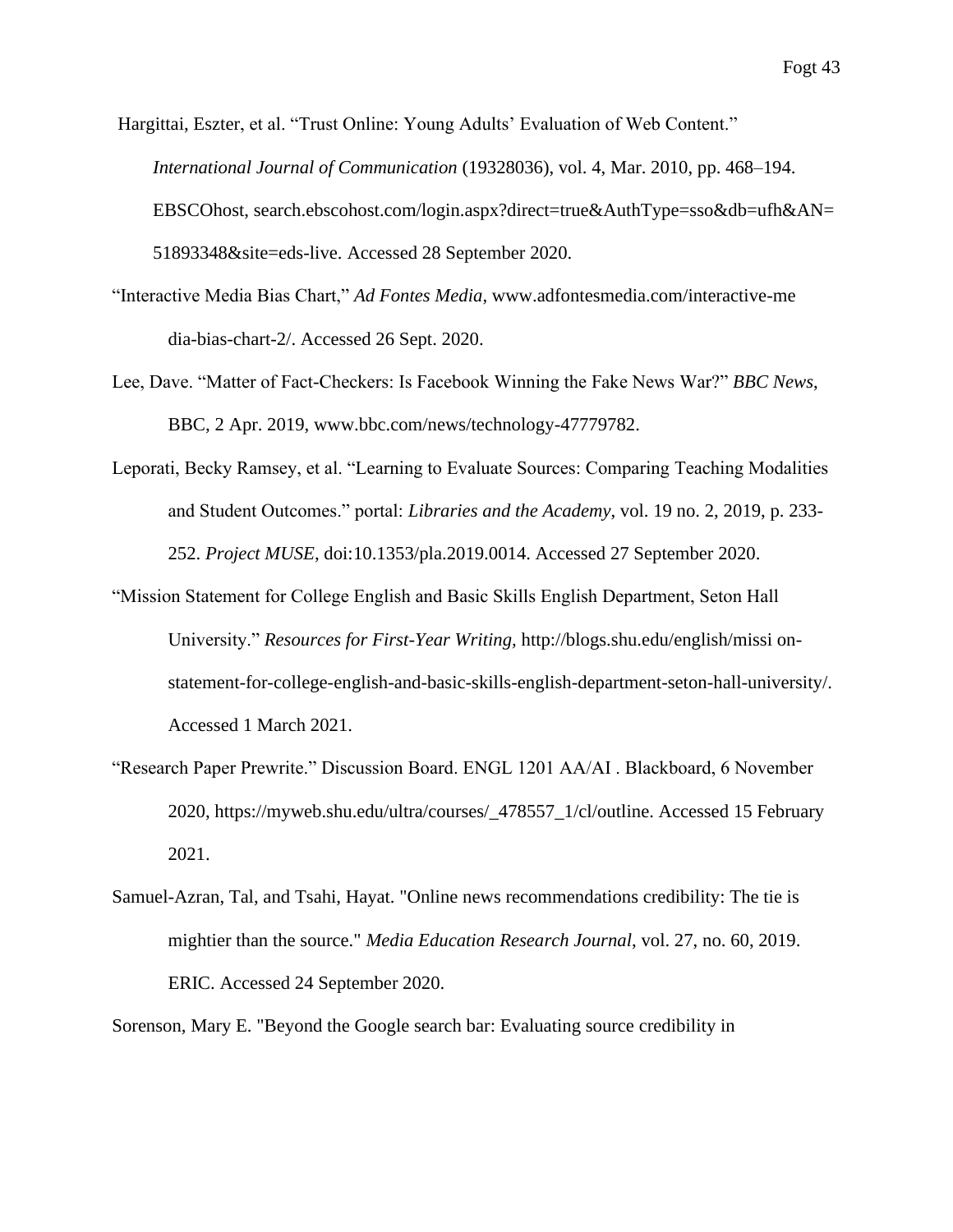contemporary research." *Communication Teacher*, vol. 30, no. 2, 17 Feb. 2016. *ERIC*,

doi:10.1080/17404622.2016.1139150. Accessed 26 Sept. 2020.

- Student 1. Personal Interview. 23 February 2021.
- Student 2. Personal Interview. 22 February 2021.
- Student 3. Personal Interview. 18 February 2021.
- Student 4. Personal Interview. 16 February 2021.
- Student 5. Personal Interview. 22 February 2021.
- Student 5. "Research Paper Prewrite." Discussion Board. ENGL 1201 AI. Blackboard, 6 November 2020. https://myweb.shu.edu/ultra/courses/\_478021\_1/cl/outline. Accessed 15 February 2021.
- Student 6. Personal Interview. 22 February 2021.
- Student 7. Personal Interview. 16 February 2021.
- Student 8. Personal Interview. 16 February 2021.
- Student A. "*New York Times* Media Bias." 2 December 2020. CORE English I, Seton Hall University, student paper.
- Student B. "Report of Hysterectomies on Detainees." 2 December 2020. CORE English I, Seton Hall University, student paper.
- Student E. "Research Paper Prewrite." Discussion Board. ENGL 1201 AA. Blackboard, 6 November 2020. https://myweb.shu.edu/ultra/courses/\_478013\_1/cl/outline. Accessed 16 February 2021.
- Student E. "Drive Thru Voting in the 2020 Election." 2 December 2020. CORE English I, Seton Hall University, student paper.

Student F. "Death of Supreme Court Justice, Ruth Bader Ginsburg." 2 December 2020. CORE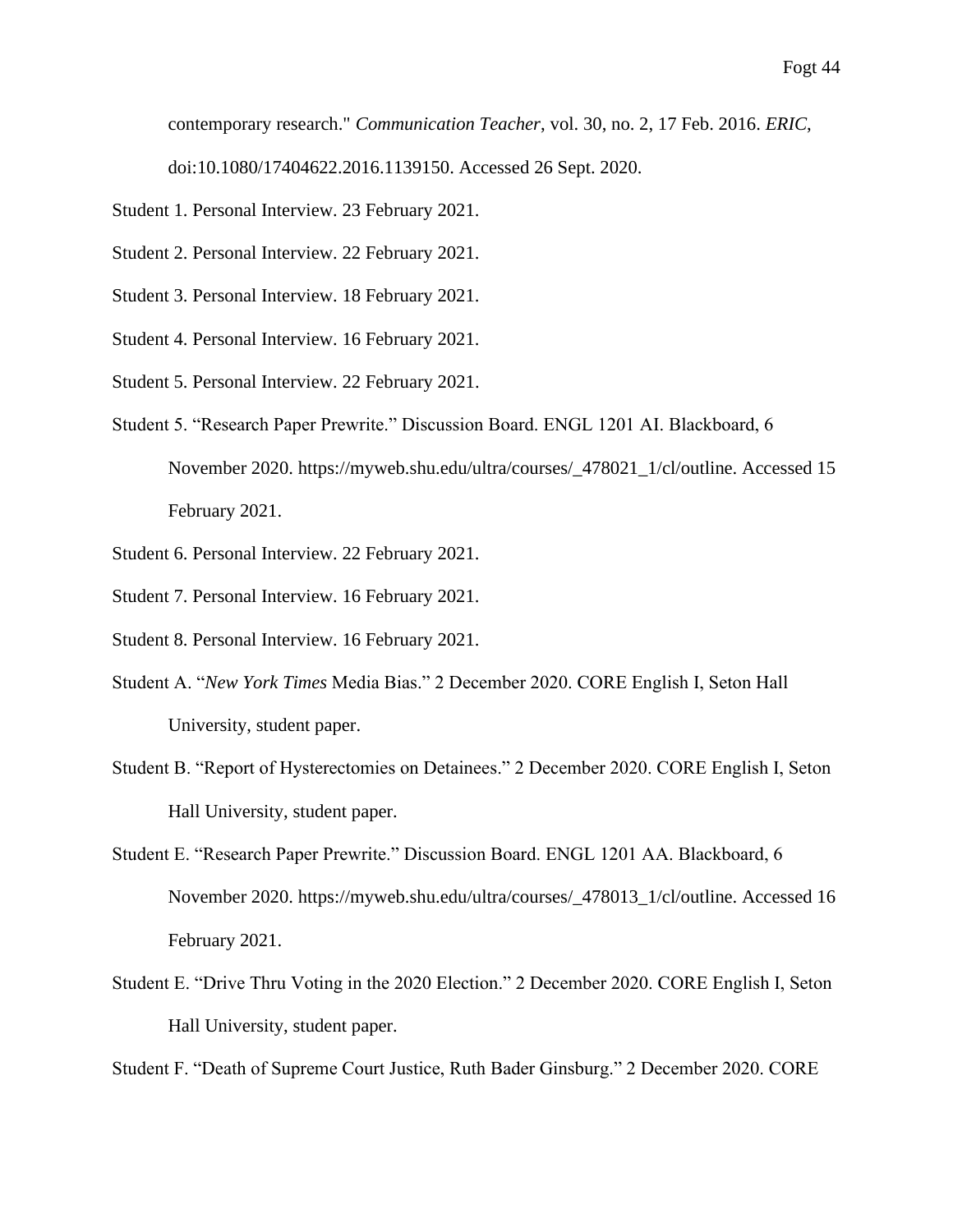English I, Seton Hall University, student paper.

- Student H. "The Media Coverage of Hysterectomies on Detainees." 2 December 2020. CORE English I, Seton Hall University, student paper.
- Student M. "The Flint Water Crisis as Presented in Media." 2 December 2020. CORE English I, Seton Hall University, student paper.
- Student O. "Media Bias: Fact or Opinion?" 2 December 2020. CORE English I, Seton Hall University, student paper.
- Student P. "The Importance of Knowing the Truth." 2 December 2020. CORE English I, Seton Hall University, student paper.
- Student S. "How to Find Credibility in Your Sources." 2 December 2020. CORE English I, Seton Hall University, student paper.
- Student V. "Misinformation on TikTok." 2 December 2020. CORE English I, Seton Hall University, student paper.
- Student V. "Research Paper Prewrite." Discussion Board. ENGL 1201 AI. Blackboard. 6 November 2020. https://myweb.shu.edu/ultra/courses/\_478021\_1/cl/outline. Accessed 16 February 2021.
- Thoman, Elizabeth and Tessa Jolls. "Media Literacy Education: Lessons from the Center for Media Literacy." *Yearbook of the National Society for the Study of Education*, vol. 104, 2005, pp. 180-205. ERIC. Accessed 29 Mar. 2021.

Wineburg, S. and Sarah McGrew. "Evaluating information: The cornerstone of civic online reasoning." (2016). *Stanford History Education Group.* https://stacks.stanford.edu/file/druid:fv75 1yt5934/SHEG%20Evaluating%20Information %20Online.pdf. Accessed 1 March 2021.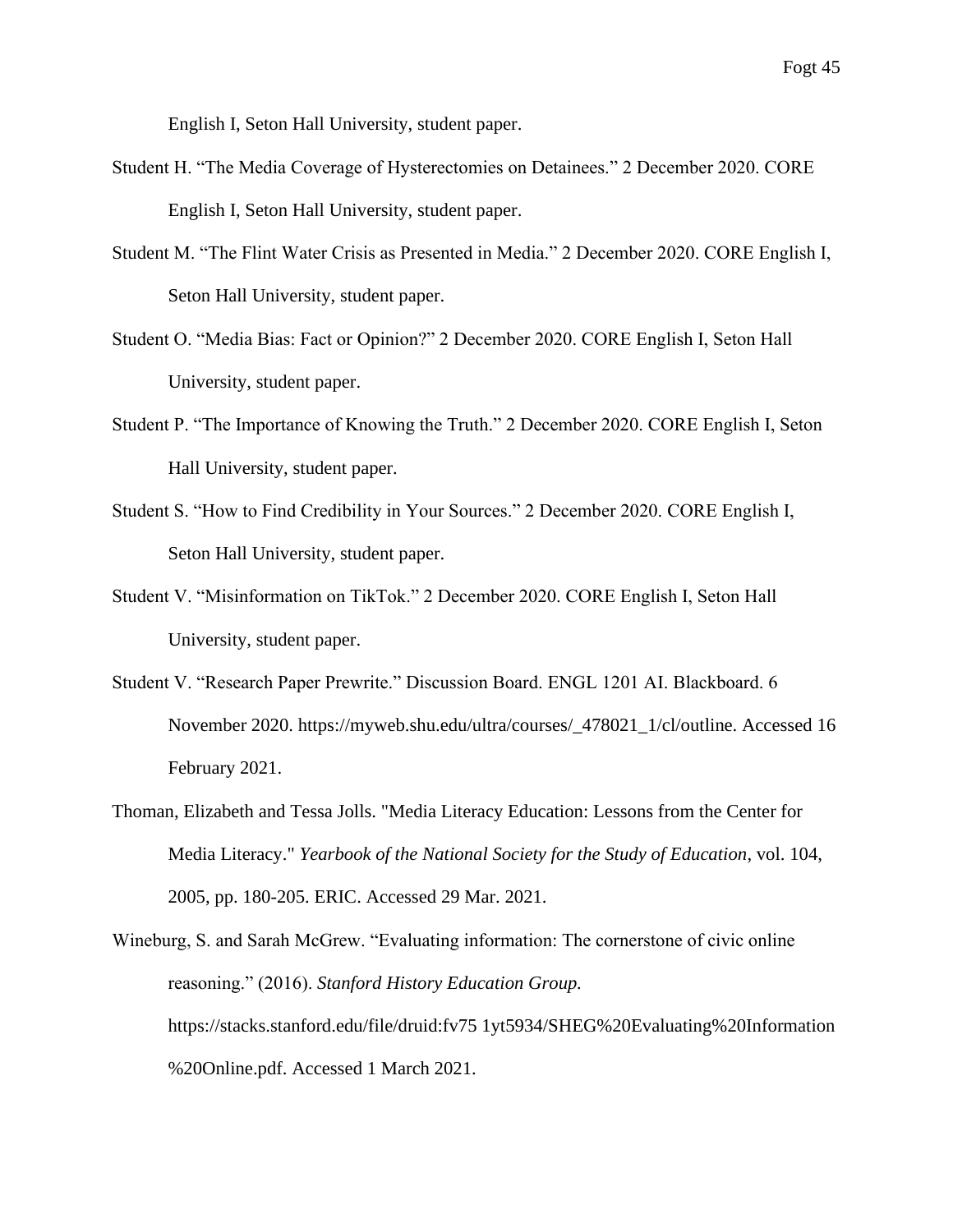---. "Why students can't google their way to the truth." *AMASS*, vol. 21, no. 3, 2017, p. 38+. *Gale Academic OneFile*, https://link.gale.com/apps/doc/A503275822/AONE?u=set onhallu&sid =AONE&xid=b60452d0. Accessed 28 September 2020.

"Writing Outcomes Statements for First-Year Writing: Outcomes Statements for first-year writing (Draft, April 2017)." *Resources for First-Year Writing,* http://blogs.shu.edu/eng lish/writing-outcomes-statements-for-first-year-writing/. Accessed 1 May 2021.